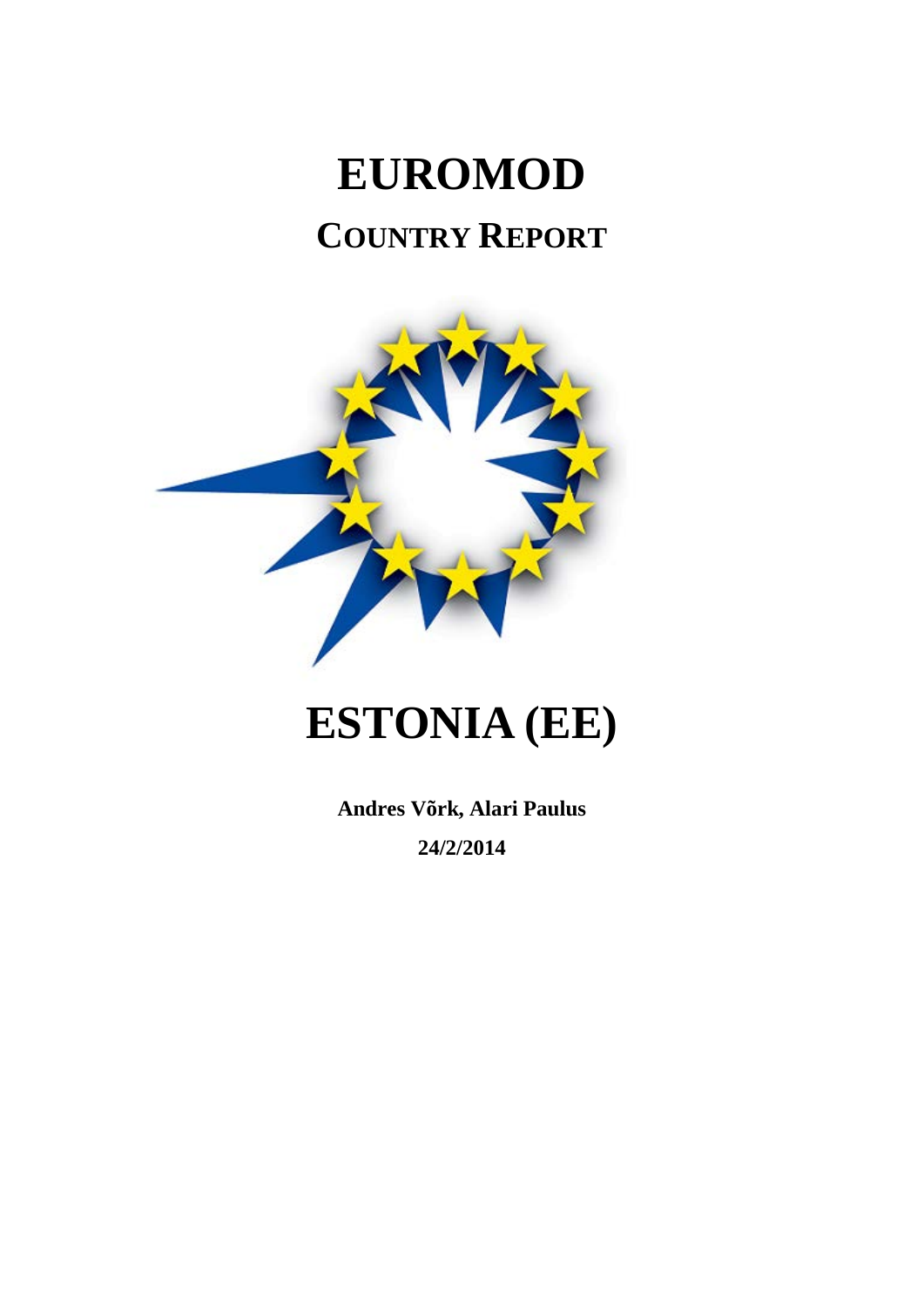





EUROMOD is a tax-benefit microsimulation model for the European Union (EU) that enables researchers and policy analysts to calculate, in a comparable manner, the effects of taxes and benefits on household incomes and work incentives for the population of each country and for the EU as a whole.

EUROMOD has been enlarged to cover 27 Member States and is updated to recent policy systems using data from the European Union Statistics on Income and Living Conditions (EU-SILC) as the input database, supported by DG-EMPL of the European Commission.

This report documents the work done in one annual update for Estonia. This work was carried out by the EUROMOD core developer team, based mainly in ISER at the University of Essex, in collaboration with a national team.

EUROMOD coordinator: Holly Sutherland EUROMOD coordination assistant: Cara McGenn EUROMOD developer responsible for Estonia: Alari Paulus National team for Estonia: Andres Võrk.

The results presented in this report are derived using EUROMOD version G2.0. EUROMOD is continually being improved and the results presented here may not match those that would be obtained with later versions of EUROMOD. For more information, see: http://www.iser.essex.ac.uk/research/euromod

This document is supported by the European Union Programme for Employment and Social Solidarity – PROGRESS (2007-2013).

This programme is managed by the Directorate-General for Employment, social affairs and equal opportunities of the European Commission. It was established to finally support the implementation of the objectives of the European Union in the employment and social affairs area, as set out in the Social Agenda, and thereby contribute to the achievement of the Lisbon Strategy goals in these fields.

The seven-year Programme targets all stakeholders who can help shape the development of appropriate and effective employment and social legislation and policies, across the EU-27, EFTA-EEA and EU candidate and pre-candidate countries.

PROGRESS mission is to strengthen the EU contribution in support of Member States' commitment. PROGRESS is instrumental in providing analysis and policy advice on PROGRESS policy areas; monitoring and reporting on the implementation of EU legislation and policies in PROGRESS policy areas; promoting policy transfer, learning and support among Member States on EU objectives and priorities; and relaying the views of the stakeholders and society at large.

For more information see:<http://ec.europa.eu/progress>

The information contained in this publication does not necessarily reflect the position or opinion of the European Commission.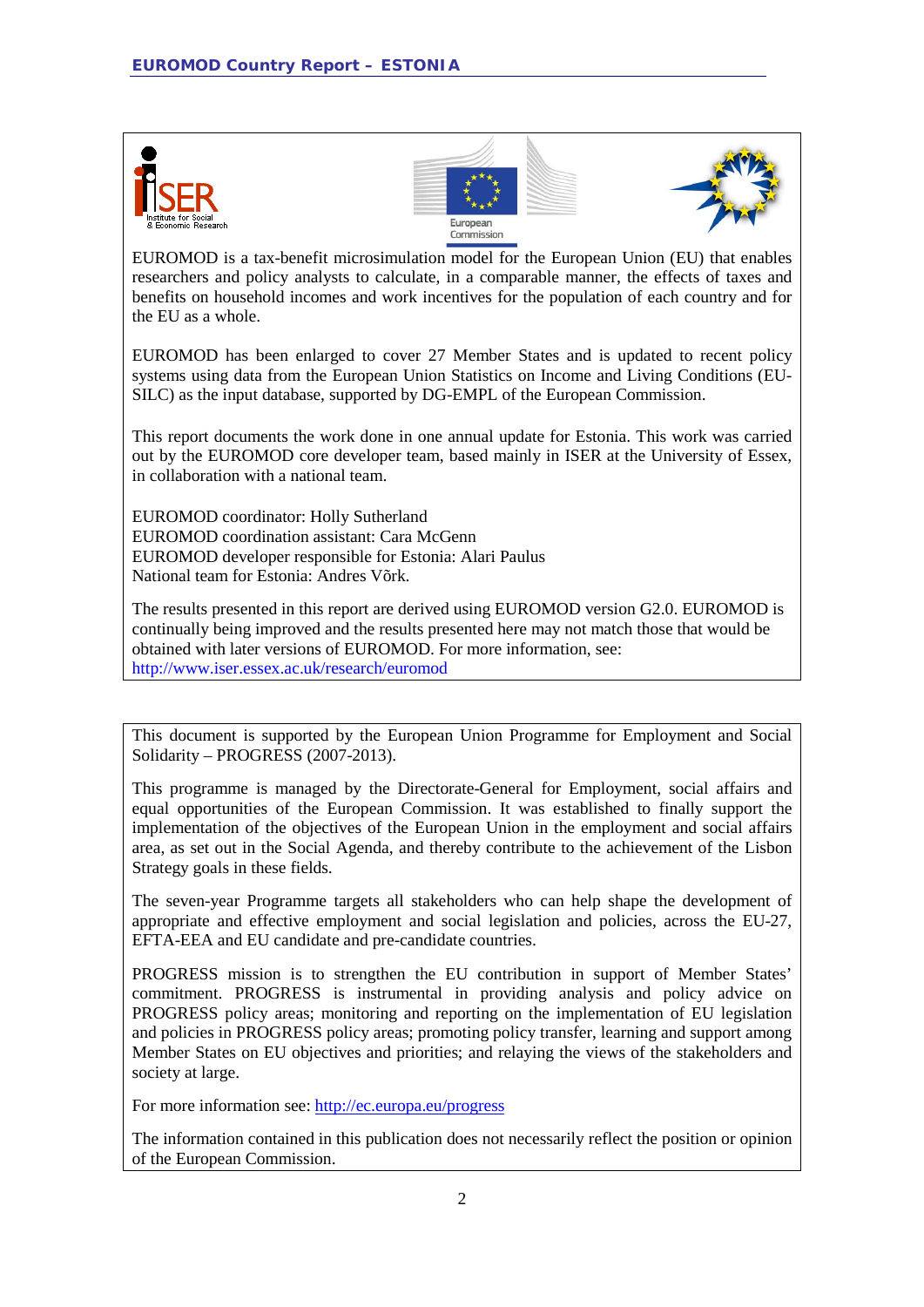#### **CONTENTS**

| 1. |        |                                                                                          |    |
|----|--------|------------------------------------------------------------------------------------------|----|
|    | 1.1    |                                                                                          |    |
|    | 1.2    |                                                                                          |    |
|    | 1.2.1  |                                                                                          |    |
|    | 1.2.2  |                                                                                          |    |
|    | 1.2.3  | Unemployment benefits and social assistance benefits ________________________________9   |    |
|    | 1.2.4  |                                                                                          |    |
|    | 1.2.5  |                                                                                          |    |
|    | 1.2.6  |                                                                                          |    |
|    | 1.3    |                                                                                          |    |
|    | 1.4    |                                                                                          |    |
| 2. |        | SIMULATION OF TAXES AND BENEFITS IN EUROMOD<br>13                                        |    |
|    | 2.1    |                                                                                          |    |
|    | 2.2    |                                                                                          |    |
|    | 2.3    |                                                                                          |    |
|    | 2.4    |                                                                                          |    |
|    | 2.5    |                                                                                          |    |
|    | 2.5.1  |                                                                                          |    |
|    | 2.5.2  |                                                                                          |    |
|    | 2.5.3  |                                                                                          |    |
|    | 2.5.4  | Allowance for families with 3 or more children (bchlg_ee) ____________________________25 |    |
|    | 2.5.5  |                                                                                          |    |
|    | 2.5.6  |                                                                                          |    |
|    | 2.5.7  |                                                                                          |    |
|    | 2.5.8  | Parental allowance for families with 7 or more children (bcclg_ee) _____________         | 26 |
|    | 2.5.9  |                                                                                          | 26 |
|    | 2.5.10 |                                                                                          |    |
|    | 2.6    |                                                                                          | 29 |
|    | 2.6.1  |                                                                                          |    |
|    | 2.6.2  |                                                                                          |    |
|    | 2.6.3  |                                                                                          |    |
|    | 2.6.4  |                                                                                          |    |
|    | 2.7    |                                                                                          |    |
|    | 2.7.1  |                                                                                          |    |
|    | 2.7.2  |                                                                                          |    |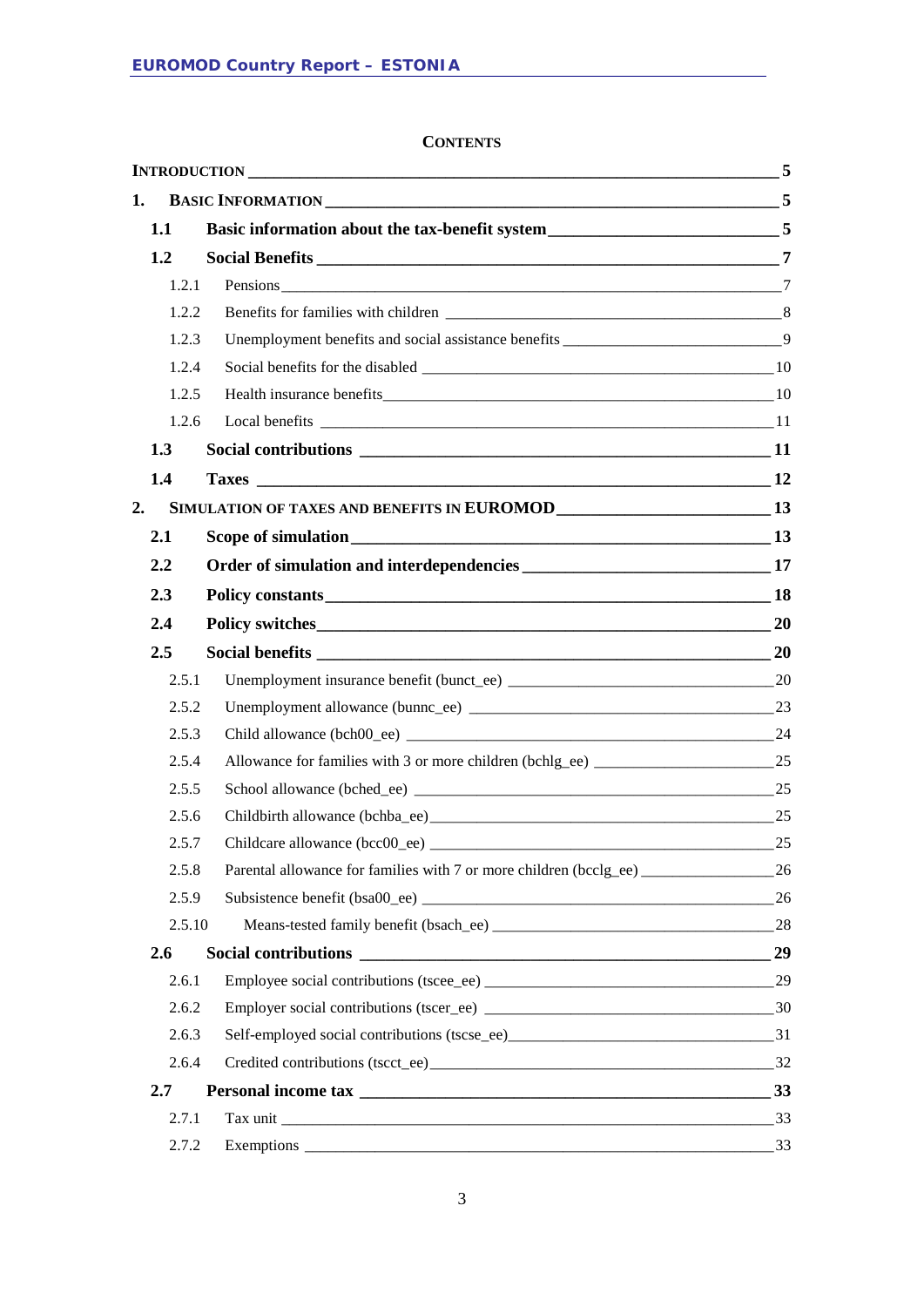|    | 2.7.3 |                                      | 33 |  |  |  |  |  |
|----|-------|--------------------------------------|----|--|--|--|--|--|
|    | 2.7.4 |                                      | 34 |  |  |  |  |  |
|    | 2.7.5 |                                      |    |  |  |  |  |  |
|    | 2.8   |                                      |    |  |  |  |  |  |
| 3. |       |                                      |    |  |  |  |  |  |
|    | 3.1   | General description 36               |    |  |  |  |  |  |
|    | 3.2   |                                      |    |  |  |  |  |  |
|    | 3.3   |                                      |    |  |  |  |  |  |
|    | 3.3.1 |                                      |    |  |  |  |  |  |
|    | 3.3.2 |                                      |    |  |  |  |  |  |
|    | 3.3.3 |                                      |    |  |  |  |  |  |
|    | 3.3.4 |                                      |    |  |  |  |  |  |
|    | 3.4   |                                      | 38 |  |  |  |  |  |
| 4. |       |                                      |    |  |  |  |  |  |
|    | 4.1   |                                      | 39 |  |  |  |  |  |
|    | 4.1.1 |                                      |    |  |  |  |  |  |
|    | 4.1.2 |                                      |    |  |  |  |  |  |
|    | 4.1.3 |                                      |    |  |  |  |  |  |
|    | 4.2   | Income distribution 41               |    |  |  |  |  |  |
|    | 4.2.1 |                                      |    |  |  |  |  |  |
|    | 4.2.2 |                                      |    |  |  |  |  |  |
|    | 4.3   |                                      |    |  |  |  |  |  |
|    | 4.4   |                                      |    |  |  |  |  |  |
| 5. |       | REFERENCES 43                        |    |  |  |  |  |  |
|    | 44    |                                      |    |  |  |  |  |  |
|    |       | <b>ANNEX 2 VALIDATION STATISTICS</b> | 47 |  |  |  |  |  |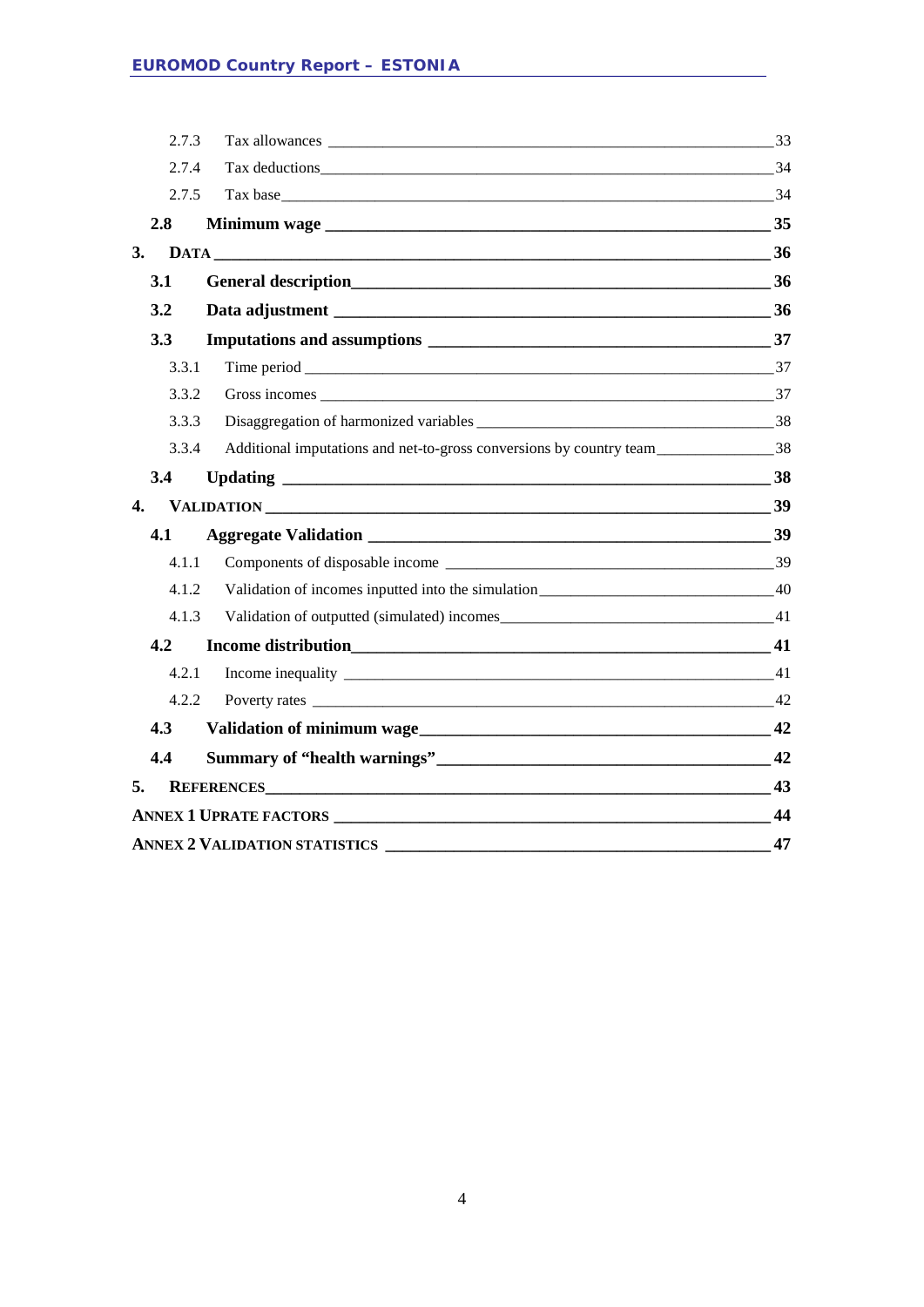#### <span id="page-4-0"></span>**INTRODUCTION**

This country report gives an overview of the Estonian country component of EUROMOD. The report presents the basic information on the Estonian tax-benefit system valid in 2009-13 (as of 30<sup>th</sup> June in corresponding year), it explains which taxes and benefits are simulated in EUROMOD, together with the key aspects of implementation, and how well the model represents actual income distribution and monetary aggregates.

The current Estonian country model uses European Union Survey of Income and Living conditions 2010 (EU-SILC), complemented with a few extra variables from the Estonian Social Survey (Eesti Sotsiaaluuring, EE-SILC) 2010, which is a more detailed national version of the SILC survey from where the EU-SILC variables are derived.

The report adds to and builds on the five earlier reports:

- i. Lüpsik, Paulus and Võrk (2008), which covered the 2005 policies based on the Estonian Household Budget Survey 2005,
- ii. Võrk, Paulus and Lüpsik (2010), which covered policy years 2005-2008 based on three datasets (besides HBS 2005 also EU-SILC 2006 and ESS 2006),
- iii. Võrk and Paulus (2011), which covered policy years 2006-2009 based on two datasets (EU-SILC 2007 and ESS 2007),
- iv. Võrk and Paulus (2012), which covered policy years 2007-2011 based on two datasets (EU-SILC 2008 and ESS 2008),
- v. Võrk and Paulus (2013), which covered policy years 2008-2012 based on two datasets (EU-SILC 2008 and ESS 2008).

The current report provides information on the new dataset, updates information on policy rules as well as validation results. Major changes have been also made in the structure of the report.

#### <span id="page-4-1"></span>**1. BASIC INFORMATION**

#### <span id="page-4-2"></span>**1.1 Basic information about the tax-benefit system**

- The tax system is largely a unified, national system consisting of income tax, value added tax, excise taxes, social tax and social insurance contributions. There are a few taxes set by local governments, such as land tax*,* motor vehicle tax*,* sales tax, but the share of these taxes in overall tax revenues is negligible.
- The benefit system is also a unified, national system. Municipalities provide a few local benefits, such as additional family and child benefits, and additional social assistance benefits*,* but the share in overall social expenditures is small. Social benefits and pensions are usually assessed and delivered on a monthly basis. Amounts are referred to in monthly terms.
- The fiscal year is  $1<sup>st</sup>$  January  $31<sup>st</sup>$  December. The tax system generally changes on  $1<sup>st</sup>$ January each year. Changes in indirect taxes have taken place more frequently, often within a year. Apart from the indexation of state pensions which takes place on  $1<sup>st</sup>$  April each year, benefit changes usually happen in the beginning of the year, though there have been also some occasional exceptions (e.g. changes in family benefits taking effect in July and September).
- In 2012, the statutory pension age was 63 for men and 62 for women. For women it was meant to increase to 63 by 2016. In 2010, this was further extended to raise the pension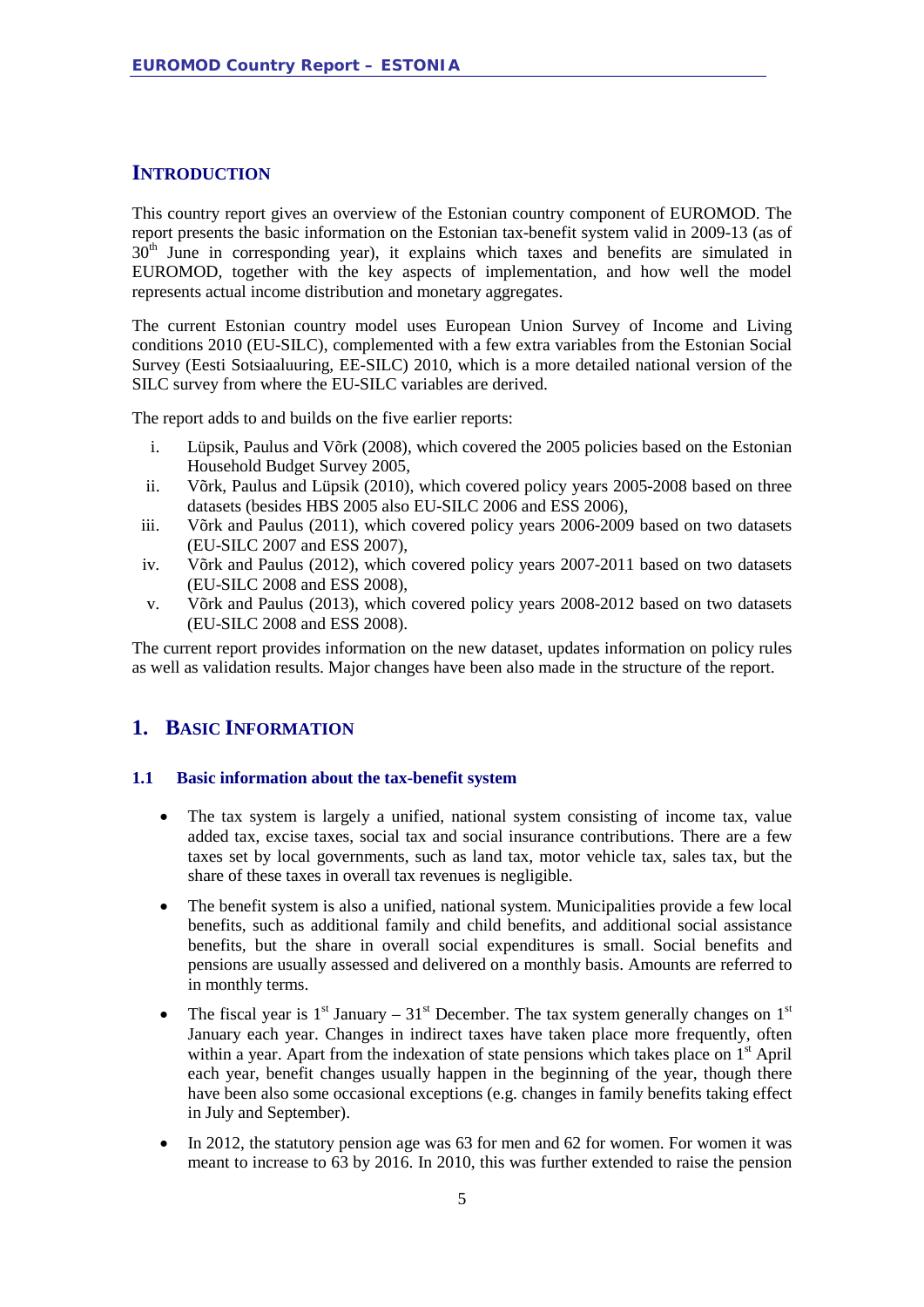age to 65 by 2026 for both sexes by 3-month steps. For those younger than 50 in 2010, the retirement age will be 65; those who are between 50 and 56 the retirement age will depend on birth year and month; the retirement age will remain 63 for those currently older than 57.

- Children are subject to the obligation to attend school from age 7 and until they acquire basic education or reach the age of 17.
	- o Dependent children for family benefits are defined as aged under 16, or under 19 and enrolled in basic school, upper secondary school or vocational school in daytime study or another form of study for medical reasons.
	- o In the case of subsistence benefit, dependent children are defined as aged under 18.
	- o For taxation purposes, dependent children are aged under 18. One of the parents may deduct additional tax allowances from his or her income in the period of taxation depending on the number of children. The number of additional allowances has varied over the years.
- For family benefit purposes single parents are the parents of resident dependent children whose birth registration certificate does not have an entry concerning the father. For social assistance purposes, single adult household is a household with a single adult and dependents aged under 18.
- The income tax system is an individual system, though a married couple may also file a joint tax report if they wish (which is beneficial if one has unused tax allowances which the other one could claim for). Income tax liability is based on annual income and allowances are referred to in annual terms, although 1/12 of the annual basic, pension and sickness allowance can be applied on the monthly basis to calculate withholding income tax. In order to make use of the other allowances and deductions these have to be claimed in the following year (by  $31<sup>st</sup>$  March) when filing the tax report. The latter determines the final tax liability, taking into account tax already withheld. Overall, there are relatively few allowances and deductions in the system. Different income sources are taxed uniformly, except private pensions which have lower income tax rate.
- The means-tested benefit system assesses entitlement according to household income. Household consists of persons living together and sharing their income and expenditures. Income is assessed either on a monthly basis (in the case of subsistence benefits) or based on the average income in the previous three months (in the case of means-tested family benefits). Total income, with a few exceptions, is taken into account.
- Taxes and benefits are not indexed, with the exception of state pensions, which are indexed to the weighted average of inflation and social tax revenues, though further ad hoc pension increases are also common. Taxes and other benefits are changed only in ad hoc manner. Some thresholds of benefits (i.e. minimum or maximum levels) are linked to the minimum wage or average contribution base in the previous year.
- The social tax is a payroll tax and is paid by employers, although all tax payments are linked to individuals when calculating pensions, sickness benefits or maternity benefits. There are a few additional social contributions paid by employees: unemployment insurance benefits and contributions to the mandatory pension scheme.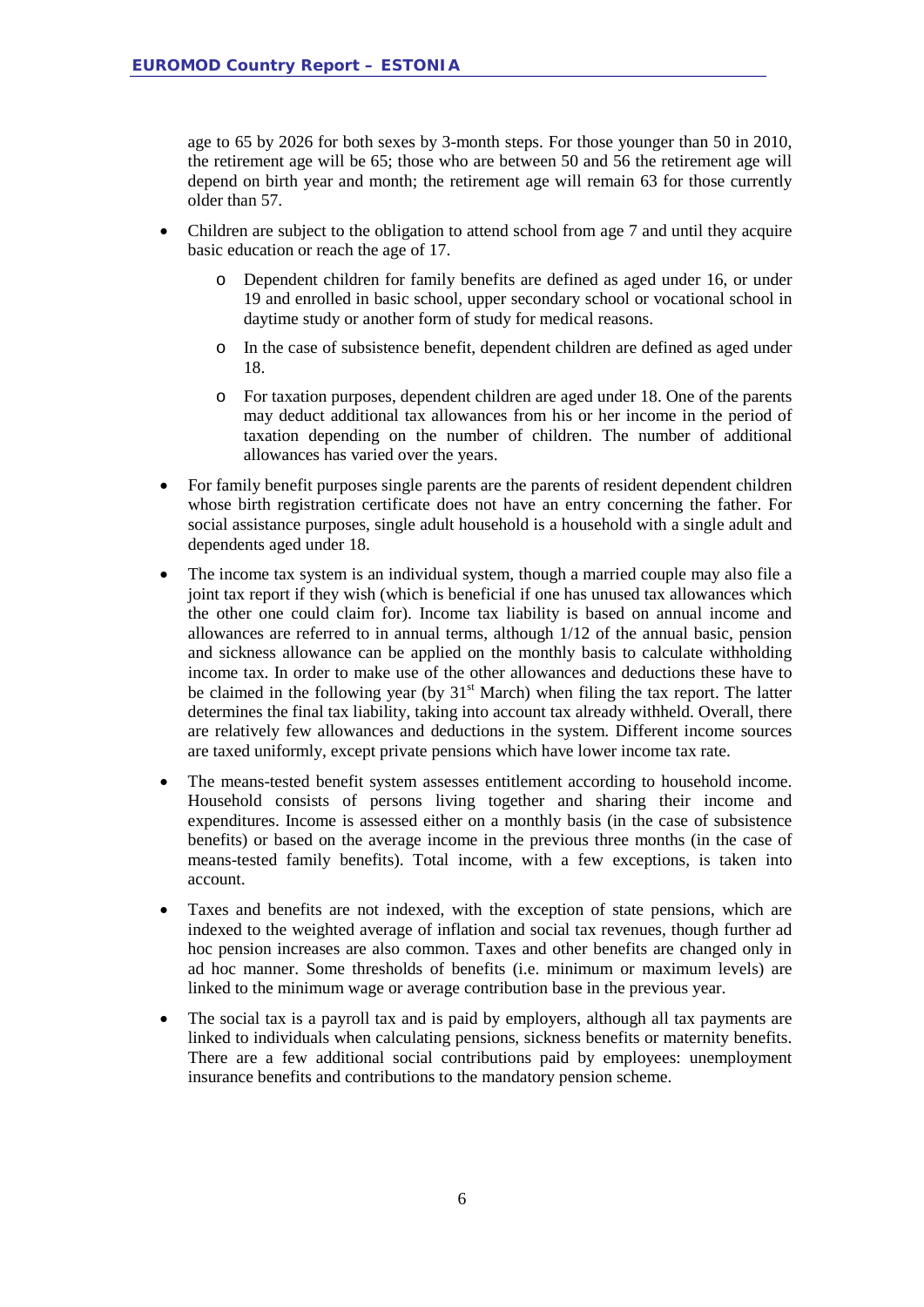#### <span id="page-6-0"></span>**1.2 Social Benefits**

#### <span id="page-6-1"></span>**1.2.1 Pensions**

The Estonian pension system is based on three pillars: state pension insurance (the  $1<sup>st</sup>$  pillar) – a pay-as-you-go scheme; a mandatory funded pension scheme (the  $2<sup>nd</sup>$  pillar); and a supplementary (voluntary) funded pension scheme (the  $3<sup>rd</sup>$  pillar). The first pillar provides protection against the risks of old age, disability and survivorship, and comprises two separate tiers: a) residence-based national pensions and b) employment-based old-age, work incapacity and survivors' pensions. The mandatory funded pension scheme covers the risks of old-age and survivorship, the voluntary funded pension scheme covers the risks of old-age, disability and survivorship. All pensions are taxable with income tax, but an additional tax-free pension allowance applies.

**The old-age pension** from the state pension system (*riiklik vanaduspension*) is calculated according to a formula, which consists of three additive elements: a flat-rate element; a lengthof-service element (applies only to pensionable service until  $31<sup>st</sup>$  December 1998); and an insurance element applying to periods after  $1<sup>st</sup>$  January 1999. The pension components are indexed annually by an arithmetic weighted average of annual increases of consumer prices and social tax revenues, ad hoc increases are also allowed.

Additional old-age pensions from the mandatory funded pension scheme (*kohustuslik kogumispension*) depend on total contributions over the working career and yields of pension funds. When people reach pension age they can withdraw their accumulated assets. Currently, the accumulated assets are rather small as the scheme only started in 2002.

**National pension** (*rahvapension)* is a flat-rate minimum guaranteed pension for those persons who do not fulfil the minimum length of service requirement to be eligible for old-age pensions or pension for incapacity for work, or in the case of survivor's pension a provider did not fufil the length of service requirement.

**Early retirement pension** (*ennetähtaegne vanaduspension*) is available up to three years before the legal pension age. The amount of pension is calculated on the basis of old-age pension formula, but permanently reduced by 0.4% for every month of earlier retirement. Pensions are suspended when the person returns to work before the pension age. Working while receiving retirement pensions is allowed after the person has reached the statutory pension age.

**Deferred old-age pension** (*edasilükatud vanaduspension*): A type of state old-age pension. Pension is increased by 0.9 per cent for every month that exceeds the statutory pension age.

**Old age pension under favourable conditions (***soodustingimustel vanaduspension***):** Under the *State Pension Insurance Act (Riikliku pensionikindlustuse seadus)*, one of the parents who has raised three or more children or a disabled child has the right to retire up to five years earlier before the legal pension age and there is no reduction in pension amount. *Old-age Pensions Under Favourable Conditions Act (Soodustingimustel vanaduspensionide seadus)* states that persons who have worked under hazardous or hard working conditions (defined by categories of professions) for a certain period of time have the right to retire up to ten years before the legal pension age. The value of a year of pensionable service is also increased, the size depending on the profession.

**Superannuated pension (***väljateenitud aastate pension***):** For specific professions (e.g. police officers, pilots, seamen, artists etc.) pension is available before normal retirement age, given that they have required length of service. The amount of the pension depends on the profession. Upon attaining the general pensionable age, the person may switch to the old-age pension.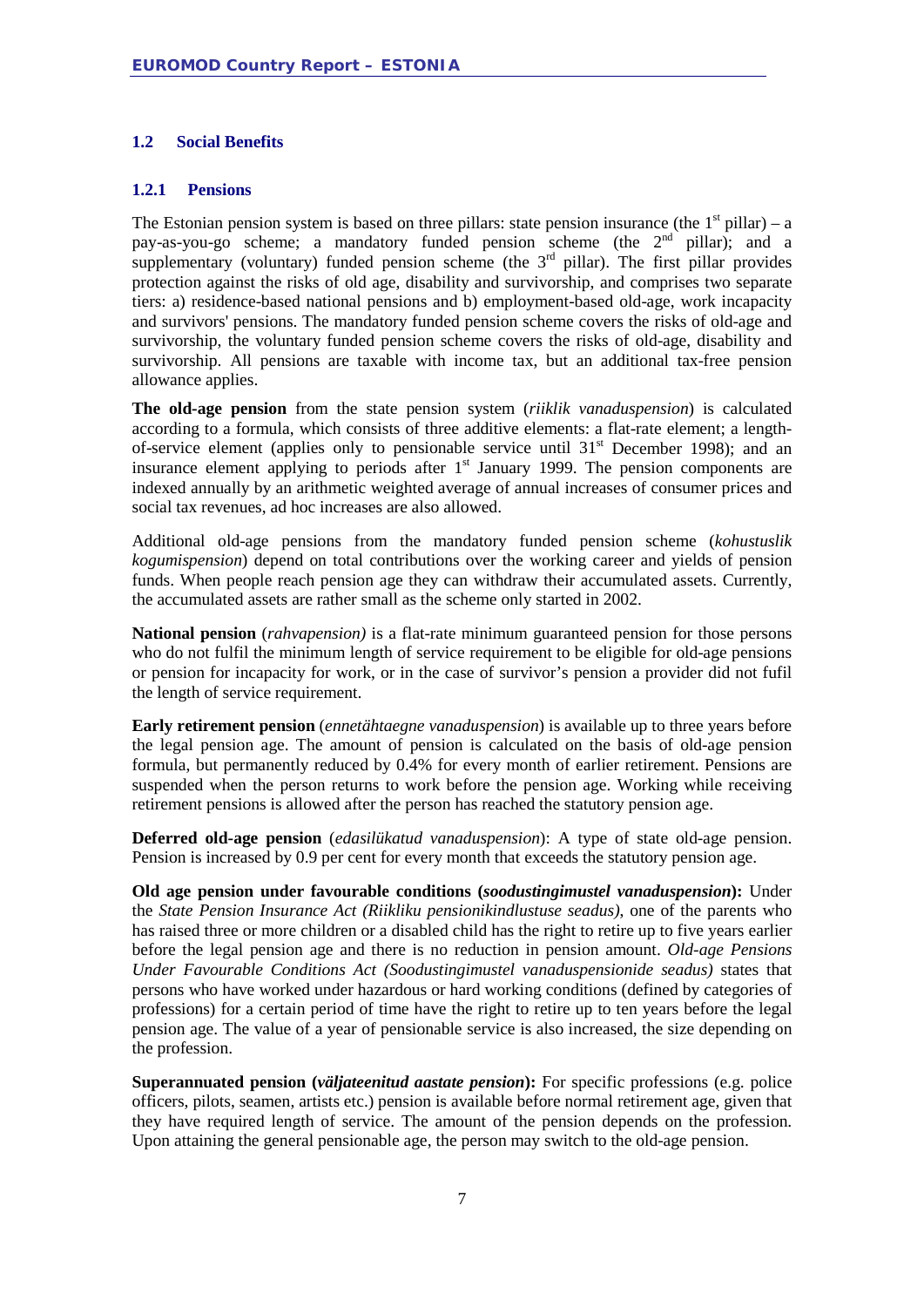**Pension for incapacity to work (***töövõimetuspension***)** or disability pension: is granted to people aged 16 and above who are declared permanently incapacitated for work with the 40 to 100 per cent loss of the capacity for work, and who have the required length of service, which depends on the age of the person. The pension depends on the same three components as the state old-age pension, but also on the extent of person's work incapacity. There is no restriction on work and full accumulation with earnings is possible. Upon attaining the pension age, the person is transferred to old-age pension.

**Survivor's pension** *(toitjakaotuspension)***:** Upon the death of a provider, family members who were maintained by him or her have the right to receive a survivor's pension. The pension depends on rights to the old-age pension earned by the provider and the number of family members. There are lower limits to pensions.

#### <span id="page-7-0"></span>**1.2.2 Benefits for families with children**

There are various forms of support for families with children.

- 1) State universal family benefits that mainly depend on the age and number of children.
- 2) State means-tested family benefits (*vajaduspõhine peretoetus*) that depend both on the household income and the number of children.
- 3) Benefits that compensate periods when a parent is out of the labour market and which depend on the parent's previous earnings – maternity benefit (*sünnitushüvitis*), parental benefit (*vanemahüvitis*), care benefit for nursing a child under 12 years of age who is ill (*hooldushüvitis*), etc.
- 4) Tax allowances and deductions depending on the number of children or expenditures on children. These are described in detail below where we discuss income taxation.
- 5) Benefits and services provided by local municipalities additional birth grants, additional social assistance benefits, child's school allowance (at the beginning of the school year), etc.
- 6) Special benefits for disabled children.
- 7) Free or subsidised services for children (e.g. subsidised school meals; free health care, including dental care; subsidised childcare in kindergarten, etc) – these in-kind services are not discussed in detail as they are not simulated in EUROMOD.

#### **State family benefits**

The types and extent of state family benefits and the conditions under which they are granted are regulated by the *State Family Benefits Act (Riiklike peretoetuste seadus)*. If a person is entitled to several types of family benefits, these benefits are usually determined and disbursed simultaneously. Dependent children for family benefits are defined as aged under 16, or under 19 and enrolled in basic school, upper secondary school or vocational school in daytime study or another form of study for medical reasons. All benefits paid under the State Family Benefits Act are non-taxable with income tax and non means-tested.

**Child allowance (***lapsetoetus***):** non-means tested benefit per dependent child per month. The amount depends on the number of children in the family.

**Single parent child allowance (***üksikvanema lapse toetus***):** non-means tested benefit, paid as a supplement to the child allowance. Single parents are the parents of resident dependent children whose birth registration certificate does not have an entry concerning the father.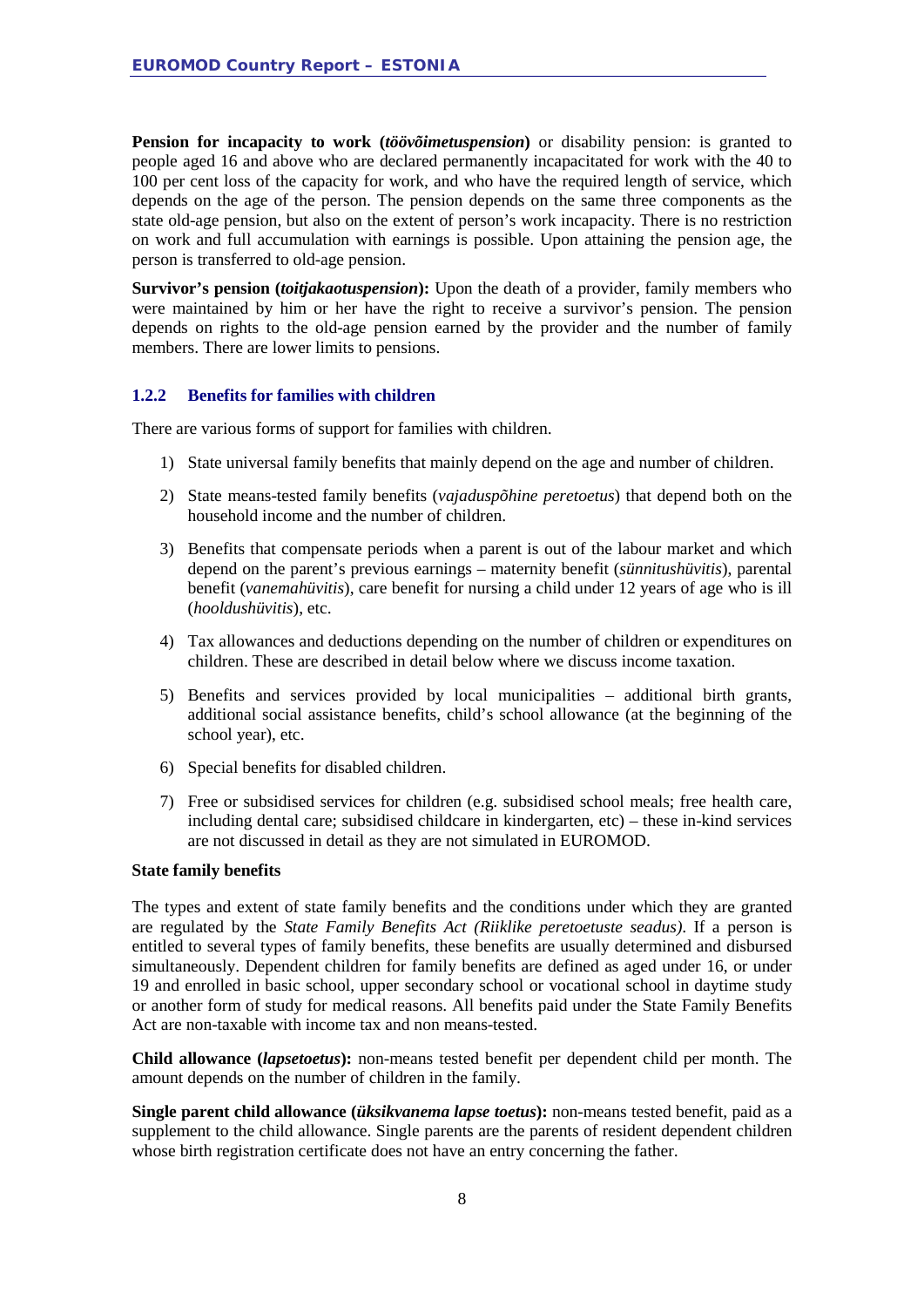**Childcare allowance (***lapsehooldustasu***):** non-means tested monthly benefit paid to one of the parents in respect of children under 3 years of age and in respect of children from 3 to 8 years of age if there are 3 or more children or children under 3 years of age in the family. Since  $1<sup>st</sup>$ January 2009 if a parent receives parental benefits then the parent cannot receive the child care allowance also for any other children.

**Allowance for a parent raising 7 or more children (***7 ja enamalapselise pere vanema toetus***):** It is a special monthly allowance for the parent of seven or more children.

**Conscript's child allowance (***ajateenija lapse toetus***)** is a monthly allowance applicable to the child whose parent serves in the Estonian Defence Forces in case the child receives child allowance.

**Foster care allowance (***eestkostel või perekonnas hooldamisel oleva lapse toetus***)** is paid for a child who is raised by foster parents, and who receives child allowance payments.

**Childbirth allowance** (*sünnitoetus***).** One of the parents has the right to receive childbirth allowance. An adoptive parent, guardian or caregiver has the right to receive childbirth allowance, if childbirth allowance has not been paid for the same child earlier.

**Adoption allowance (***lapsendamistoetus***)***.* An adoptive parent has the right to receive adoption allowance, if childbirth allowance has not been paid to the family for the same child earlier.

**Start in independent life allowance (***elluastumistoetus***)** is a benefit paid to the person without parental care who has been raised in a social welfare institution or a school for children with special needs in case the person starts living independently in a new residence.

**Means-tested family benefit (***vajaduspõhine peretoetus***)** is a monthly benefit that is paid to households with children whose average income during previous three months is below a certain threshold.

#### **Benefits compensating the periods out of the labour market**

**Maternity benefit (***sünnitushüvitis***)** is one of the benefits for temporary incapacity for work, regulated by the *Health Insurance Act (Ravikindlustuse seadus)*. It is paid to an insured person in the event of pregnancy and maternity leave. A pregnant woman has the right to receive maternity benefit for 140 calendar days (or in the case of a multiple birth or a delivery with complications, for 154 calendar days) if the pregnancy and maternity leave of the woman commences at least 30 calendar days before the estimated date of delivery. The entitlement is based on her average gross income taxed with social tax (i.e. earnings) in the previous calendar year. It is subject to the income tax.

**Parental benefit** *(vanemahüvitis***)** compensates for labour income not received by stay-at-home parent after a child birth. The size of the benefit is calculated according to the applicant's average gross income taxed with social tax (i.e. earnings) in the previous calendar year. Partial accumulation with labour earnings allowed. Duration is up to 18 months. The parental benefit is subject to income tax.

#### <span id="page-8-0"></span>**1.2.3 Unemployment benefits and social assistance benefits**

**Unemployment insurance benefit (***töötuskindlustushüvitis***)** is a benefit financed from the unemployment insurance contributions. The level of the UI benefit depends on the previous average gross earnings with an upper ceiling and a floor. The maximum duration of benefits ranges from 180 to 360 days, depending on the length of contribution period. In order to receive an unemployment insurance benefit, additional requirements have to be met, such as being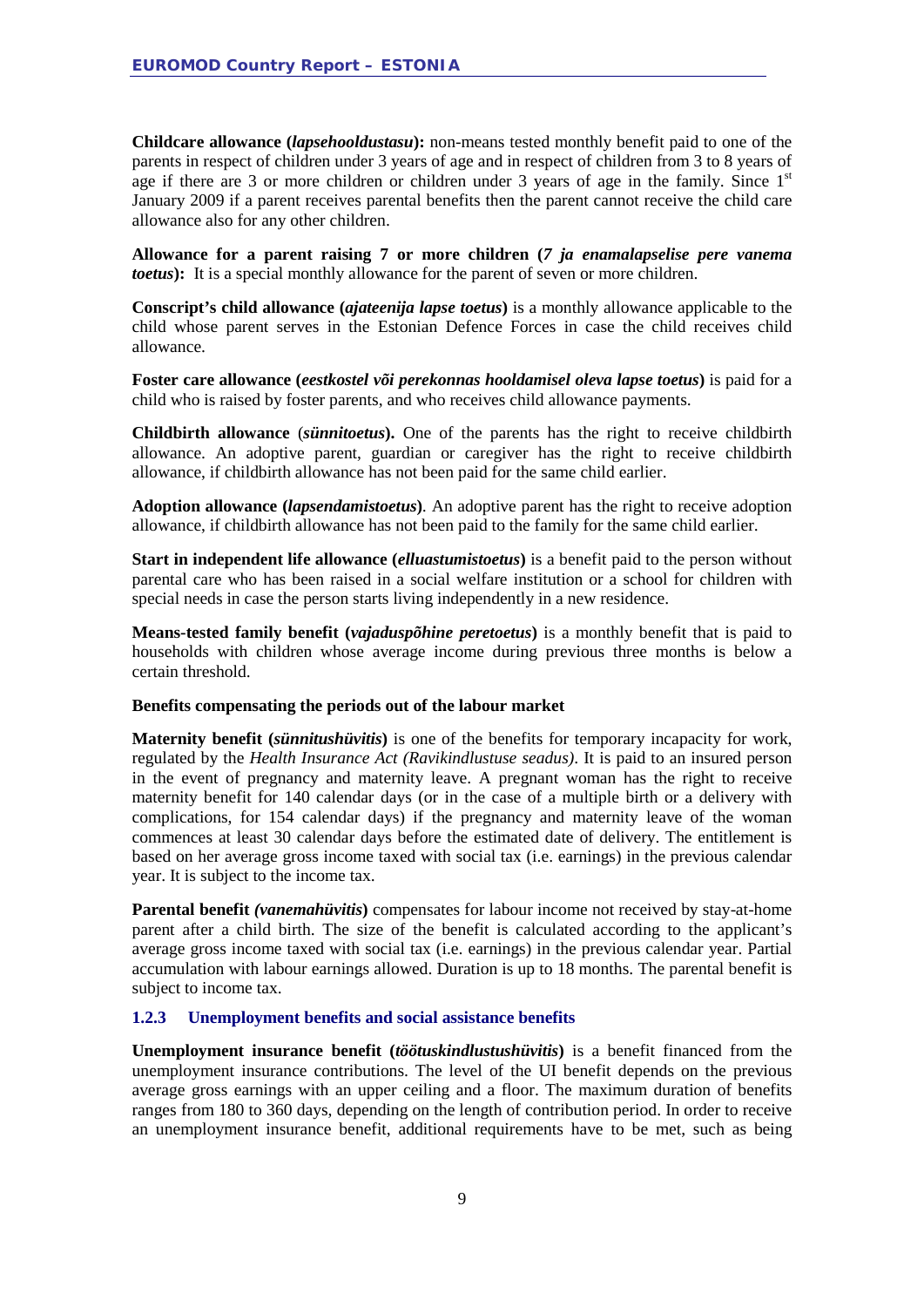involuntarily unemployed, being registered as unemployed and looking actively for a job. UI benefit is subject to income tax.

**Unemployment allowance (töötutoetus)** is a flat rate benefit for those who do not fulfil the eligibility criteria for UI benefit (e.g. students, persons who terminated their previous employment voluntarily) or who have exhausted their UI benefits. The person must have been employed or engaged in activity equal to work (e.g. studying) for at least 180 days during the 12 months prior to filing an application in order to receive UA benefits. Additional activity criteria must be fulfilled. The UA benefits are not subject to income tax. UA benefit is formally income tested: only the unemployed whose income is below the unemployment assistance are entitled to the benefits. Maximum duration is generally 270 days.

**Severance payments** *(koondamishüvitised):* According to the *Employment Contract Act (Töölepingu seadus)* the employees are entitled to severance payments if the reason for dismissal was liquidation of enterprise, bankruptcy of the employer, lay-off or age. The entitlement depends on previous work record and ranges from 1-3 months' salary.

There are also **training allowances** (*stipendium*) and **transport and accommodation allowances** (*sõidu- ja majutustoetus*) for the unemployed that are meant to cover actual costs of participation in active labour market measures (training, work practice). These are not strictly benefits and therefore not included in the EUROMOD.

**Subsistence benefit (***toimetulekutoetus***)** is a means-tested benefit guaranteeing a minimum income to all residents. Households whose income after payment for housing expenses, calculated according to certain general criteria and specific rules set by municipalities, is below the subsistence level are entitled to these benefits. Duration is unlimited, but granted and renewed on a monthly basis.

#### <span id="page-9-0"></span>**1.2.4 Social benefits for the disabled**

The **social benefits paid to people with disabilities (***puuetega inimeste sotsiaaltoetused***)** depend on the extent of their disability, divided into three categories: moderate, severe and profound. The degree of severity of disability and the necessity for additional expenses due to the disability of a person is established taking into account restrictions on participation in daily activity and social life and the need for personal assistance, guidance or supervision. There are several different benefits: **disabled child allowance, the disability allowance for a person of working age, the disability allowance for a person of retirement age, disabled parent's allowance, a rehabilitation allowance, an education allowance, an in-service training allowance,** and **a work allowance.** The benefits are calculated on the basis of the rate of social benefits for disabled persons. Benefits are non-taxable. It often accumulates with pension for incapacity to work (*töövõimetuspension*) and old-age pension (*vanaduspension*).

The state also compensates a part of the cost of the device to disabled people, the elderly and children, who need prostheses, orthopaedic and other aids. Local municipalities may pay additional allowances for caregivers.

#### <span id="page-9-1"></span>**1.2.5 Health insurance benefits**

**Health insurance benefits (***ravikindlustushüvitis***)** are regulated by the *Health Insurance Act*  (*Ravikindlustuse seadus*) and compensate the insured persons for the cost of disease prevention and treatment, the cost of medicines and medical appliances and provide benefits for temporary incapacity for work and other benefits. Insured persons are residents for whom the social tax is paid by their employer, the state or by themselves if self-employed (this is discussed in detail in section 1.4), as well as equivalent persons under the Health Insurance Act for whom social tax is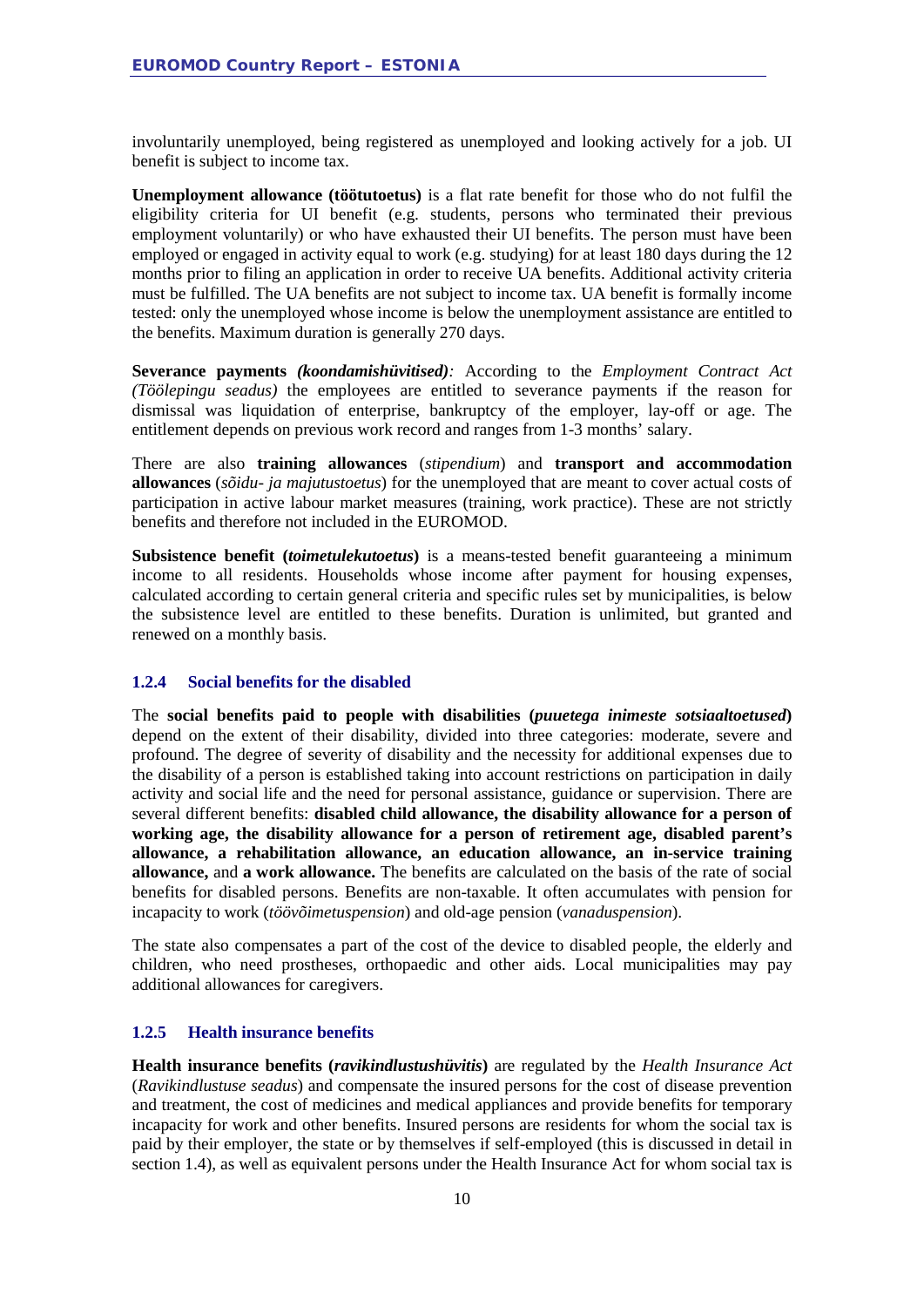not paid. Health insurance benefit is either in kind (health service, necessary medicinal products or medical device), or in cash. Health insurance benefits in cash are the following.

**Benefits for temporary incapacity for work (***ajutise töövõimetuse hüvitis***)** provide an earnings-related benefit for periods of absence from work due to illness or for caring for another person. The types of benefit for temporary incapacity for work are: **sickness benefit**; **maternity benefit** (see above); **adoption benefit** and **care benefit**. The benefits for incapacity for work are calculated on the basis of the insured person's income calculated on the basis of the social tax paid during the previous year. The replacement rate and duration of benefits varies.

**Adult dental care benefit (***täiskasvanute hambaraviteenuse hüvitis***)** compensates for some groups (such as old-age pensioners, work incapacity pensioners, pregnant women and mothers of children up to 1 year of age and those having greater need for dental treatment because of sickness) a certain amount of their dental treatment and dentures.

**Supplementary benefit for pharmaceuticals (***täiendav ravimihüvitis***)** is for those people who have high expenditures on medical products.

#### <span id="page-10-0"></span>**1.2.6 Local benefits**

According to the *Local Government Organisation Act (Kohaliku omavalitsuse korralduse seadus)* local municipalities can provide local benefits to their residents. Local benefits vary largely across municipalities, differing by type, amounts, application conditions etc. Ainsaar *et al* (2004) showed that the majority of the municipalities give family and child support related local benefits. The most common are benefits for birth support, in addition emergency support, large family benefits etc are present in many municipalities.

#### <span id="page-10-1"></span>**1.3 Social contributions**

Social insurance contributions finance pensions, health care, and unemployment insurance benefits. Previous contributions determine the eligibility and amount of contributory benefits (unemployment insurance benefits, maternity benefits, incapacity to work benefits, pensions).

**Social tax** (*sotsiaalmaks*) is paid by employers and self-employed and funds state pension insurance and health insurance. Tax rate is 33% and the tax base is "gross wage". 13/33 of tax revenues are transferred into the Estonian Health Insurance Fund and 20/33 transferred into pension insurance schemes. In case the person participates in the funded pension insurance scheme (the so-called  $2<sup>nd</sup>$  pillar of the pension scheme),  $4/33$  of the social tax is shifted from the state pension insurance scheme to the private pension scheme and additional 2% contribution of gross wage will be paid by the employee into the pension scheme  $2<sup>nd</sup>$  pillar (see Figure 1) below). Employee may also contribute to the voluntary pension schemes  $(\hat{3}^{rd}$  pillar) which can be deducted from the income tax base up to a certain limit. There were temporary changes in funded pension contributions in 2009-2010 and 2014-2017.

There is a minimum monthly base for social tax calculation, set by the *State Budget Act (Riigieelarve seadus)*. There is no upper ceiling of social contributions, except for selfemployed. For certain inactive groups of people (e.g. parents on maternity leave, unemployed, military service, etc.) the state pays the social tax, based on the minimum social tax base in most cases, i.e. credited contributions. In addition, the state pays additional contributions to the funded pension scheme (second pillar) on parental benefits. Some of the categories (recipients of unemployment benefits and family benefits) are also included in EUROMOD.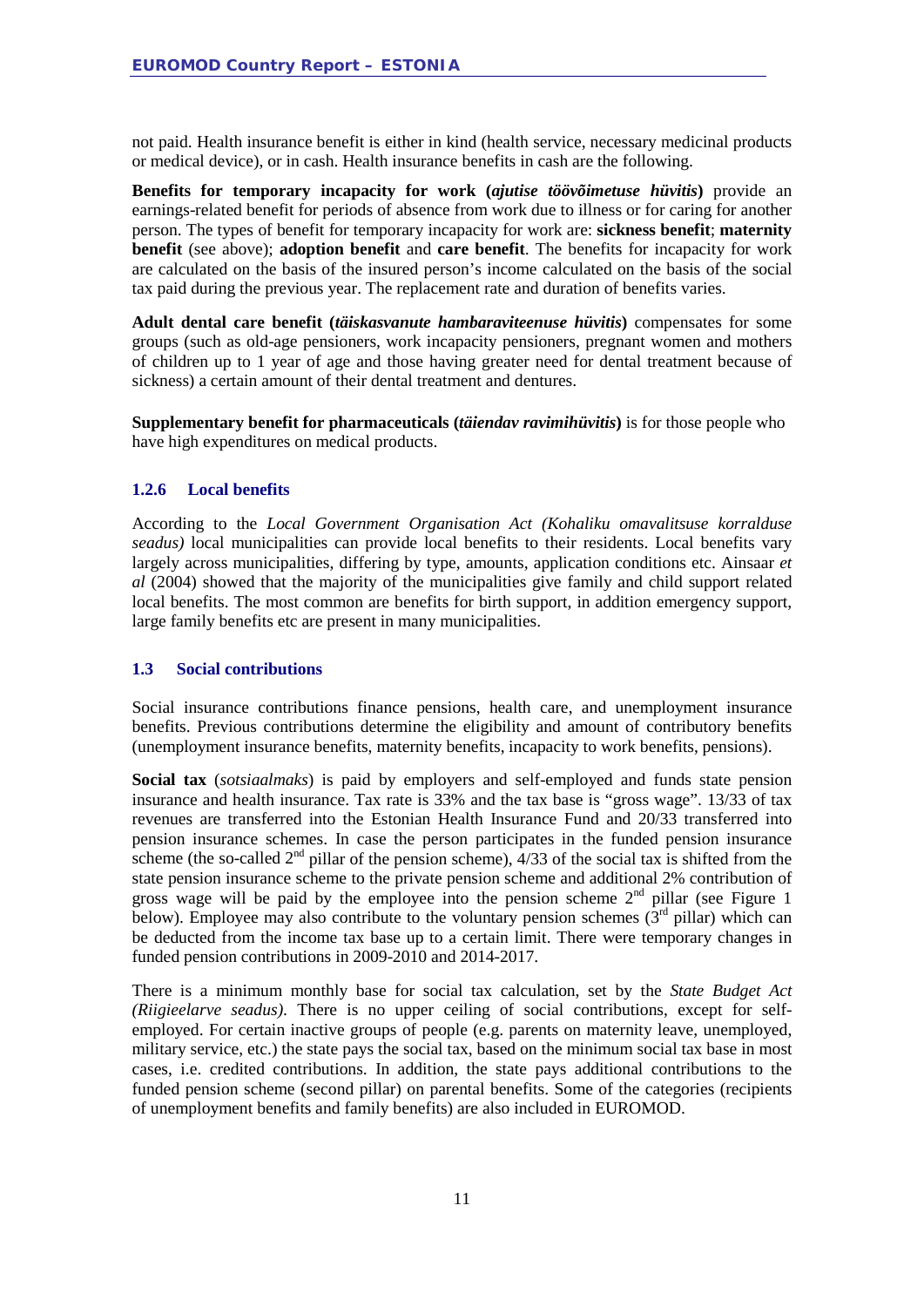

Figure 1. Social tax and contributions to pension schemes

**Voluntary private pension contributions**  $(3<sup>rd</sup> pillar)$  may be in two different forms: a) pension insurance policies offered by licensed private insurance companies; b) units of voluntary pension funds, which are managed by private fund managers. The third pillar pension market is dominated by insurance companies, partly due to more preferential tax treatment compared to voluntary pension funds.

**Unemployment insurance contributions** *(töötuskindlustusmakse)* is a compulsory insurance that covers an employee in case of becoming unemployed, collective closing or insolvency of the employer, and an employer in case of collective redundancies. Unemployment insurance contributions are paid by employees and employers. The unemployment contribution payment base matches the social tax base. Generally the employee's share is withheld from the gross wage and the employer pays the contribution in addition to the social tax. Self-employed and the members of the management or controlling bodies of legal persons are not applicable for insurance. Also persons who receive compensation when leaving their position (ministers, parliament members etc) do not hold the unemployment insurance contribution payment obligation. The unemployment insurance contribution rates are set annually.

#### <span id="page-11-0"></span>**1.4 Taxes**

**Personal income tax** (*füüsilise isiku tulumaks*) is paid on personal income. The base of the income tax is relatively broad. The main exceptions are various child benefits and social assistance benefits. Different income sources are taxed uniformly (with a few exceptions). The personal income tax system is an individual system, though married couples may also file a joint tax report if they wish (to share tax allowances). There are several allowances and deductions, which are discussed in detail in Section 2.7. The main tax allowances apply to the withholding tax as well, the rest must have to be claimed in the following year when filing the tax report. Therefore, there is often a difference between taxes withheld and taxes paid after filing a tax report. Taxable income from **self-employment** is equal to income from self-employment less related costs minus special allowances for the agricultural income, and minus social insurance contributions, except contributions to the funded pension scheme. The latter can be deducted from other source of incomes. Taxable business income is derived on individual basis.

**Land tax** *(maamaks):* a state tax received in full amount by local municipalities. The amount of land tax is calculated by multiplying the taxable price of the land by the land tax rate. The rate of land tax is established by the local government council annually in the range of 0.1-2.5%. Land tax is paid by the owner of the land, in certain cases also by the user of the land. There are several allowances (e.g. homeowners, pensioners).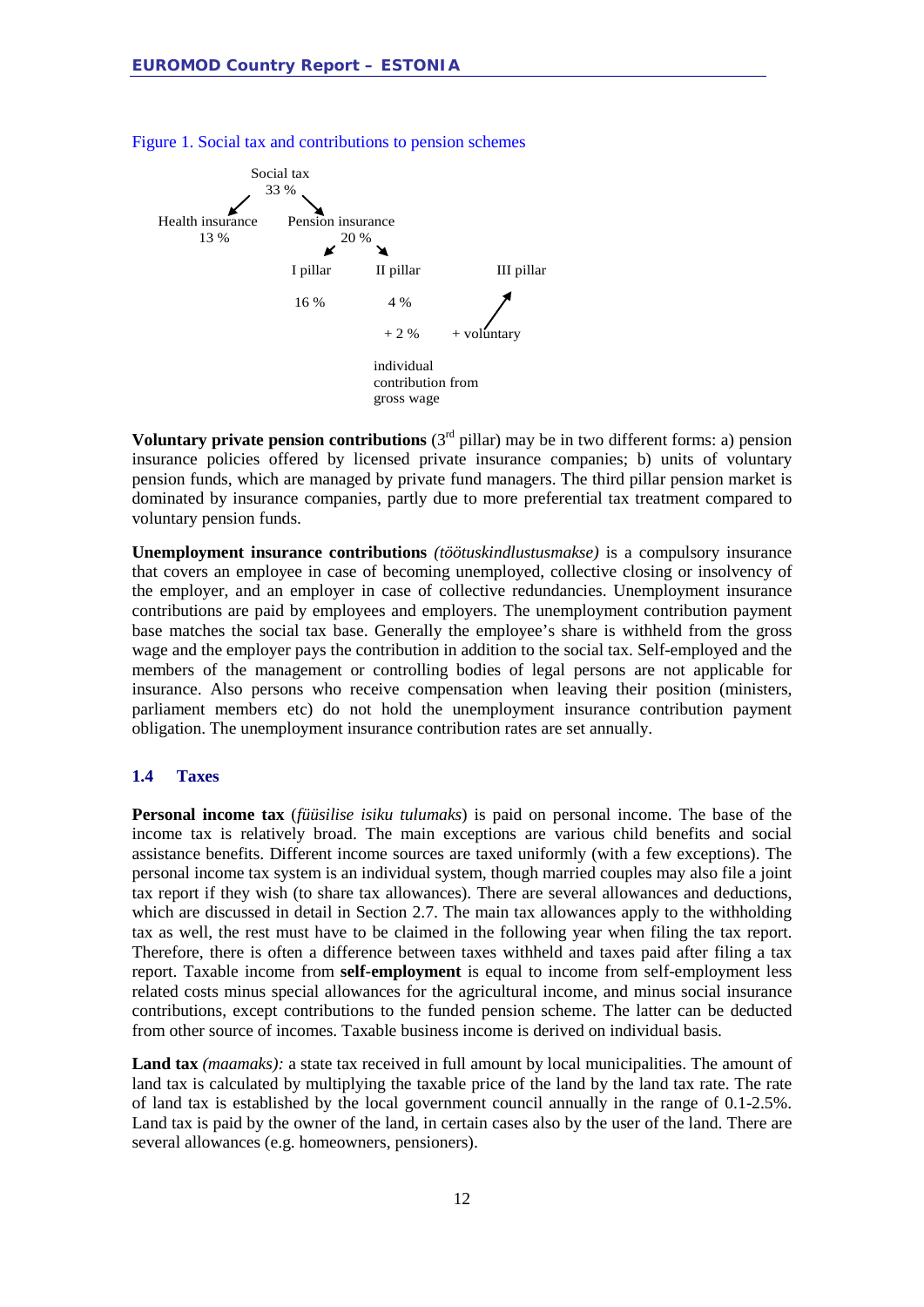**Value Added Tax** *(käibemaks):* the standard rate in Estonia is 20% from the taxable value of a good or service, and reduced rates (9%, 5% and 0%) applied to specific services and goods.

**Excise taxes** *(aktsiisimaksud):* excise duties are set for alcohol, tobacco, electricity, fuel and non-alcoholic beverage packages. In recent years several excise tax rates have been raised, both to raise tax revenues and to meet the EU requirements.

There are a few other minor taxes (tax on gambling, tax on heavy vehicles, customs duties, local taxes), which provide relatively small share of revenue and do not affect household budgets considerably.

#### <span id="page-12-0"></span>**2. SIMULATION OF TAXES AND BENEFITS IN EUROMOD**

#### <span id="page-12-1"></span>**2.1 Scope of simulation**

Not all the taxes and benefits mentioned in the previous section are simulated in EUROMOD. Some are beyond its scope entirely and are neither included in the EUROMOD database nor in its output income variables (e.g. indirect taxes). Others are not possible to simulate accurately with the available data. They are included in the database and may be chosen as components of output variables, but the rules governing them may not be changed by the model. Tables 2.1 and 2.2 classify each of the main tax-benefit instruments (and some minor ones introduced above) into one of these three groups and provides a brief explanation as to why the instrument is not fully simulated if this is the case. In the following tables we present information on EUROMOD using the most recent dataset of combined EU-SILC and national SILC data. Information on separate EU-SILC and SILC data sets and the household budget survey (HBS) can be found in the earlier country reports.

Most of the benefits that are simulated in EUROMOD are universal family benefits that depend on the number of children and their age. Also, subsistence benefit and means-tested family benefits, as a support of last resort, are simulated, although using several simplifications. With the exception of unemployment benefits, other benefits that depend on contribution history, like various pensions and health insurance benefits, are not simulated, because the contribution history is not available in the dataset. Although the same is true for unemployment benefits these are simulated using common assumptions across countries.

All labour taxes and social insurance contributions are simulated. As social contributions (social tax, unemployment insurance contributions) are proportional to gross labour earnings, except in few cases, they can be easily calculated.

Income tax is calculated as both withholding income tax and final income tax. The final income tax takes into account additional deductions that are used on annual basis and can be applied after submitting the income declaration.

Other taxes, such as capital income tax, land tax, or indirect taxes, are not simulated in the current version of the model as there are little or no data for that purpose or these instruments remain outside the scope of EUROMOD altogether.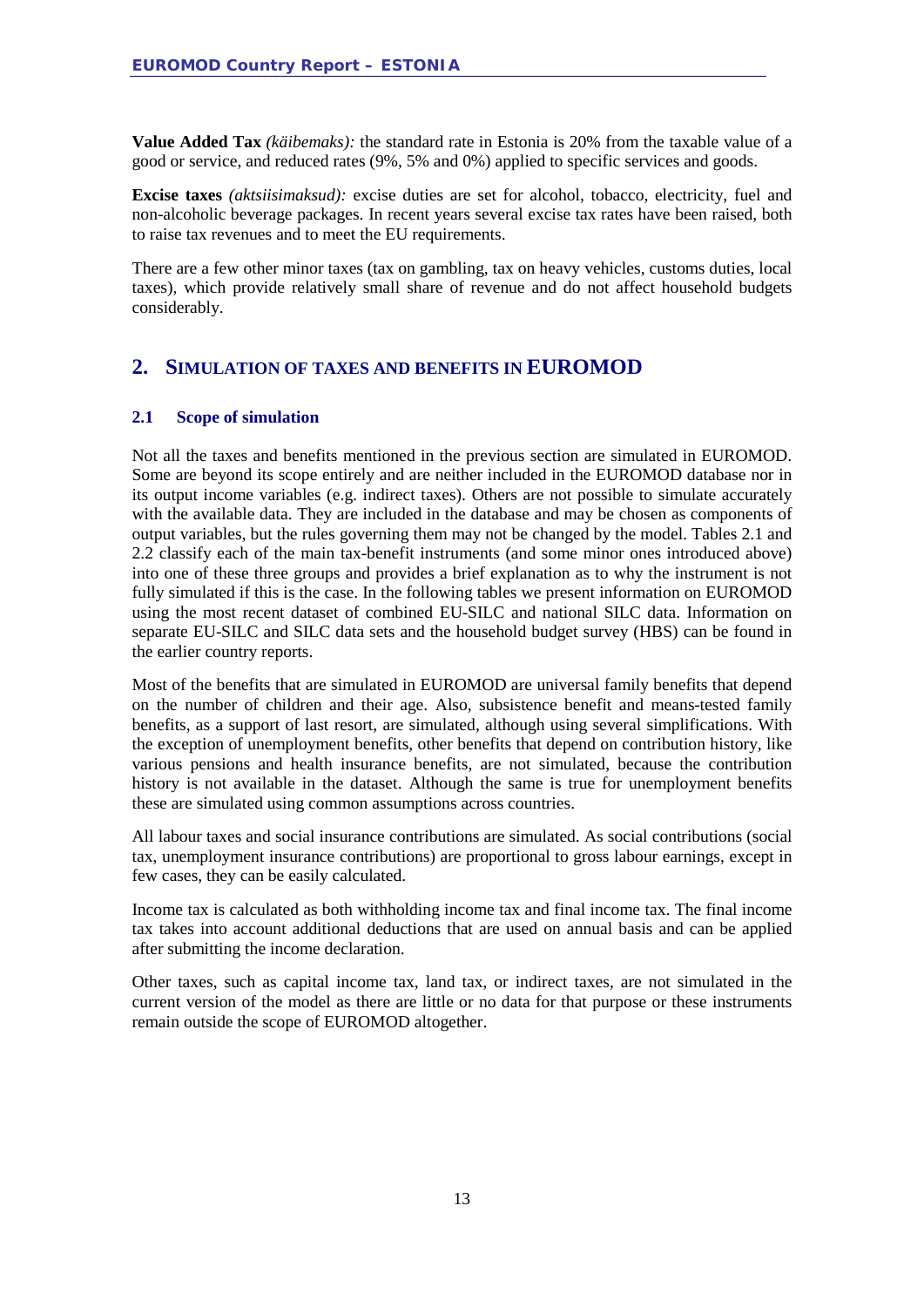|                                                                                        | <b>Model</b>  | 2009        | 2010        |                         |             |             |                                                                                                                      |
|----------------------------------------------------------------------------------------|---------------|-------------|-------------|-------------------------|-------------|-------------|----------------------------------------------------------------------------------------------------------------------|
| <b>Benefit</b>                                                                         | variable      |             |             | 2011                    | 2012        | 2013        | <b>Comments</b>                                                                                                      |
| Unemployment insurance<br>benefit                                                      | bunct_s       | <b>PS</b>   | <b>PS</b>   | <b>PS</b>               | <b>PS</b>   | <b>PS</b>   | Eligibility from data                                                                                                |
| (töötuskindlustushüvitis)                                                              |               |             |             |                         |             |             |                                                                                                                      |
| Unemployment<br>allowance (töötutoetus)                                                | $b$ unnc $_s$ | PS          | <b>PS</b>   | <b>PS</b>               | <b>PS</b>   | <b>PS</b>   | Eligibility from data                                                                                                |
| Severance payments                                                                     | yunsv         | $\mathbf I$ | I           | $\mathbf I$             | $\mathbf I$ | I           | No data on full contribution                                                                                         |
| (koondamishüvitised)                                                                   |               |             |             |                         |             |             | history                                                                                                              |
| Paid sick leave                                                                        | bhl           | I           | $\mathbf I$ | $\bf I$                 | I           | I           | No data on contribution<br>history and health                                                                        |
| Disability pension<br>(töövõimetuspension)                                             | pdi           | I           | $\bf I$     | $\mathbf I$             | $\rm I$     | $\rm I$     | No data on contribution<br>history, no exact data on<br>health status                                                |
| Social benefits paid to<br>people with disabilities                                    |               | IA          | IA          | IA                      | IA          | IA          | No exact data on health<br>status. Income is part of the<br>"other benefits" (bsals) or<br>disability pension (pdi). |
| Old age pension<br>(vanaduspension)                                                    | poa00         | $\bf I$     | I           | I                       | I           | I           | No data on contribution<br>history                                                                                   |
| National pension<br>(minimum old age<br>pension, rahvapension)                         |               | IA          | IA          | IA                      | IA          | IA          | No data, part of other<br>pensions                                                                                   |
| Old age pension from<br>abroad                                                         | poaab         | IA          | IA          | IA                      | IA          | IA          | No data on contribution<br>history. Separately available<br>only in HBS 2005 dataset.                                |
| Survivors' pension                                                                     | psu           | I           | $\bf I$     | $\bf I$                 | $\mathbf I$ | I           | No data on contribution<br>history                                                                                   |
| Maternity benefit<br>(sünnitushüvitis)                                                 | bmapr         | $\bf I$     | $\bf I$     | $\mathbf I$             | $\mathbf I$ | $\mathbf I$ | No data on contribution<br>history                                                                                   |
| Parental benefit<br>(vanemahüvitis)                                                    | bmact         | I           | $\mathbf I$ | $\overline{\mathrm{I}}$ | I           | $\mathbf I$ | No data on contribution<br>history. No data which<br>parent receives benefits                                        |
| Childcare allowance<br>(lapsehooldustasu)                                              | $bcc00_s$     | S           | ${\bf S}$   | S                       | S           | S           |                                                                                                                      |
| Child allowance<br>(lapsetoetus)                                                       | $beh00_s$     | ${\bf S}$   | S           | S                       | S           | S           |                                                                                                                      |
| Single parent child<br>allowance (üksikvanema<br>lapsetoetus)                          | bchlp         | IA          | IA          | IA                      | IA          | IA          | No data on father in the<br>birth certificate of the child,<br>or not included separately                            |
| Childbirth allowance<br>(sünnitoetus)                                                  | bchba_s       | S           | S           | ${\bf S}$               | ${\bf S}$   | S           |                                                                                                                      |
| Large family parent<br>allowance (seitsme- ja<br>enamalapselise pere<br>vanema toetus) | $bchlg_s$     | S           | ${\bf S}$   | S                       | S           | ${\bf S}$   |                                                                                                                      |
| Means-tested family<br>benefits                                                        | bsach_s       |             |             |                         |             | S           | Since 2013                                                                                                           |
| Subsistence benefit<br>(toimetulekutoetus)                                             | $bsa00_s$     | S           | S           | ${\bf S}$               | S           | ${\bf S}$   |                                                                                                                      |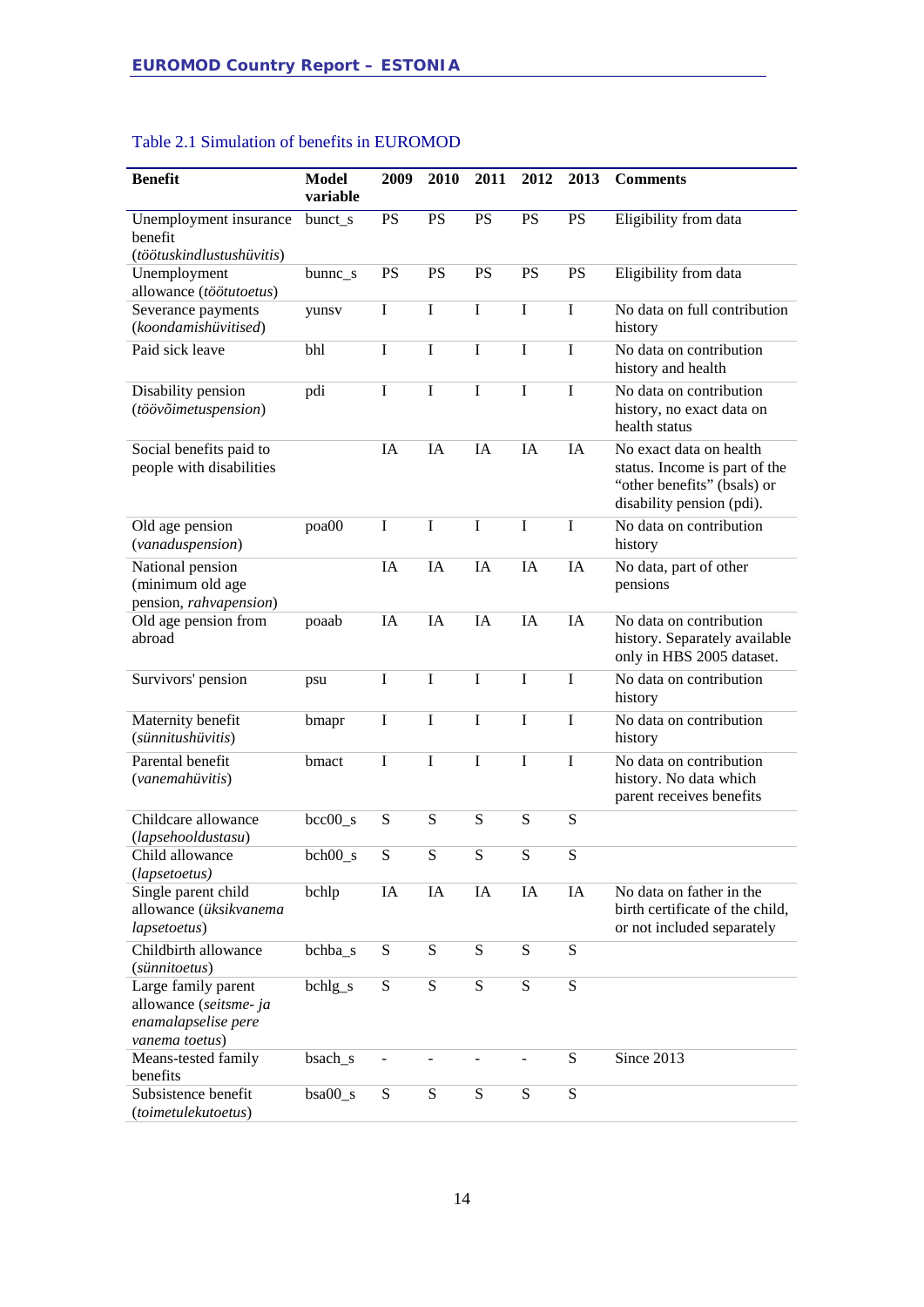| <b>Benefit</b>                                                | Model<br>variable | 2009 | 2010 | 2011 | 2012 | 2013 | <b>Comments</b>                                                                                                                                               |
|---------------------------------------------------------------|-------------------|------|------|------|------|------|---------------------------------------------------------------------------------------------------------------------------------------------------------------|
| Scholarships and grants<br>(õppetoetused ja<br>stipendiumid)  | bed               |      |      |      |      |      | No data on grades                                                                                                                                             |
| Other benefits (not)<br>explicitly stated in the<br>data set) | <b>bsals</b>      | ĪА   | ΙA   | ĪА   | ĪА   | ĪА   | Various small benefits are<br>not directly simulated, as<br>there is no information in<br>the data; they are<br>aggregated under "other<br>social assistance" |

Notes: "-": policy did not exist in that year; "E": *excluded* from the model as it is neither included in the micro-data nor simulated; "I": *included* in the micro-data but not simulated; "IA": *included* in the microdata (in an *aggregate* income variable) but not simulated; "PS" *partially simulated* as some of its relevant rules are not simulated; "S" *simulated* although some minor or very specific rules may not be simulated.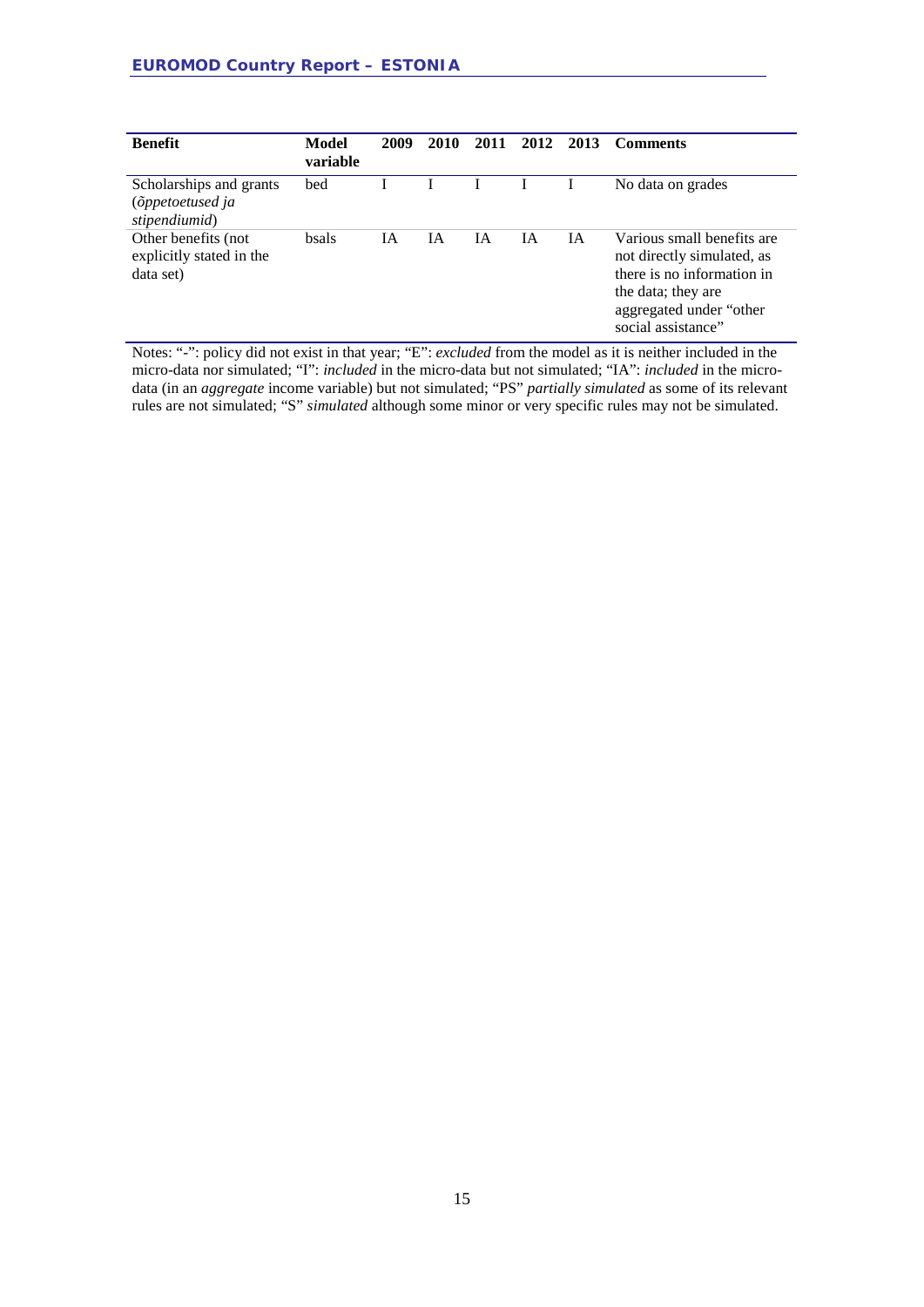|                                                                                                                                                                      |      | <b>Treatment in EUROMOD</b> | Why not fully<br>simulated? |      |             |                                                    |
|----------------------------------------------------------------------------------------------------------------------------------------------------------------------|------|-----------------------------|-----------------------------|------|-------------|----------------------------------------------------|
| <b>Taxes and social contributions</b>                                                                                                                                | 2009 | 2010                        | 2011                        | 2012 | 2013        |                                                    |
| <b>Employer's social insurance</b><br>contributions                                                                                                                  |      |                             |                             |      |             |                                                    |
| Unemployment insurance<br>contributions                                                                                                                              | S    | S                           | S                           | S    | S           |                                                    |
| III pension pillar                                                                                                                                                   | I    | $\mathbf I$                 | $\mathbf I$                 | T    | $\mathbf I$ | Voluntary size of<br>contributions                 |
| Pension insurance contributions (1st<br>pillar and the transfer to the 2nd)                                                                                          | S    | S                           | S                           | S    | S           |                                                    |
| Health insurance contributions                                                                                                                                       | S    | S                           | S                           | S    | S           |                                                    |
| <b>Employee social insurance</b><br>contributions                                                                                                                    |      |                             |                             |      |             |                                                    |
| Unemployment insurance<br>contributions                                                                                                                              | S    | S                           | S                           | S    | S           |                                                    |
| Funded pension insurance<br>contributions (2nd pillar)                                                                                                               | S    | ${\bf S}$                   | S                           | S    | S           |                                                    |
| Self-employed social insurance                                                                                                                                       |      |                             |                             |      |             |                                                    |
| contributions                                                                                                                                                        |      |                             |                             |      |             |                                                    |
| Health insurance contributions                                                                                                                                       | S    | S                           | S                           | S    | S           |                                                    |
| Pension insurance contributions (1st<br>pillar and the transfer to the 2nd)                                                                                          | S    | S                           | S                           | S    | S           |                                                    |
| Funded pension insurance<br>contributions (2nd pillar)                                                                                                               | S    | S                           | S                           | S    | S           |                                                    |
| <b>Contributions paid on social benefits</b><br>by the central government                                                                                            |      |                             |                             |      |             |                                                    |
| Health insurance contributions for<br>those receiving unemployed benefits                                                                                            | S    | S                           | S                           | S    | S           |                                                    |
| Health and pension insurance<br>contributions (the 1st pillar) for those<br>receiving parental benefit, childcare<br>allowance or large family parental<br>allowance | S    | S                           | S                           | S    | S           |                                                    |
| Pension insurance contributions (the<br>2nd pillar) for those receiving parental<br>benefit                                                                          | S    | S                           | S                           | S    | S           |                                                    |
| <b>Income Tax (final)</b>                                                                                                                                            | S    | ${\bf S}$                   | S                           | S    | S           |                                                    |
| Withholding income tax                                                                                                                                               | S    | S                           | S                           | S    | S           |                                                    |
| Land tax                                                                                                                                                             | I    | I                           | I                           | I    | I           | No information on<br>value of land or tax<br>rates |
| Other local taxes                                                                                                                                                    | E    | E                           | E                           | Е    | Ε           |                                                    |
| Indirect taxes                                                                                                                                                       | E    | ${\bf E}$                   | E                           | E    | E           | No information on<br>consumption<br>expenditures   |

#### Table 2.2 Simulation of taxes and social contributions in EUROMOD

Notes: "-": policy did not exist in that year; "E": *excluded* from the model as it is neither included in the micro-data nor simulated; "I": *included* in the micro-data but not simulated; "PS" *partially simulated* as some of its relevant rules are not simulated; "S" *simulated* although some minor or very specific rules may not be simulated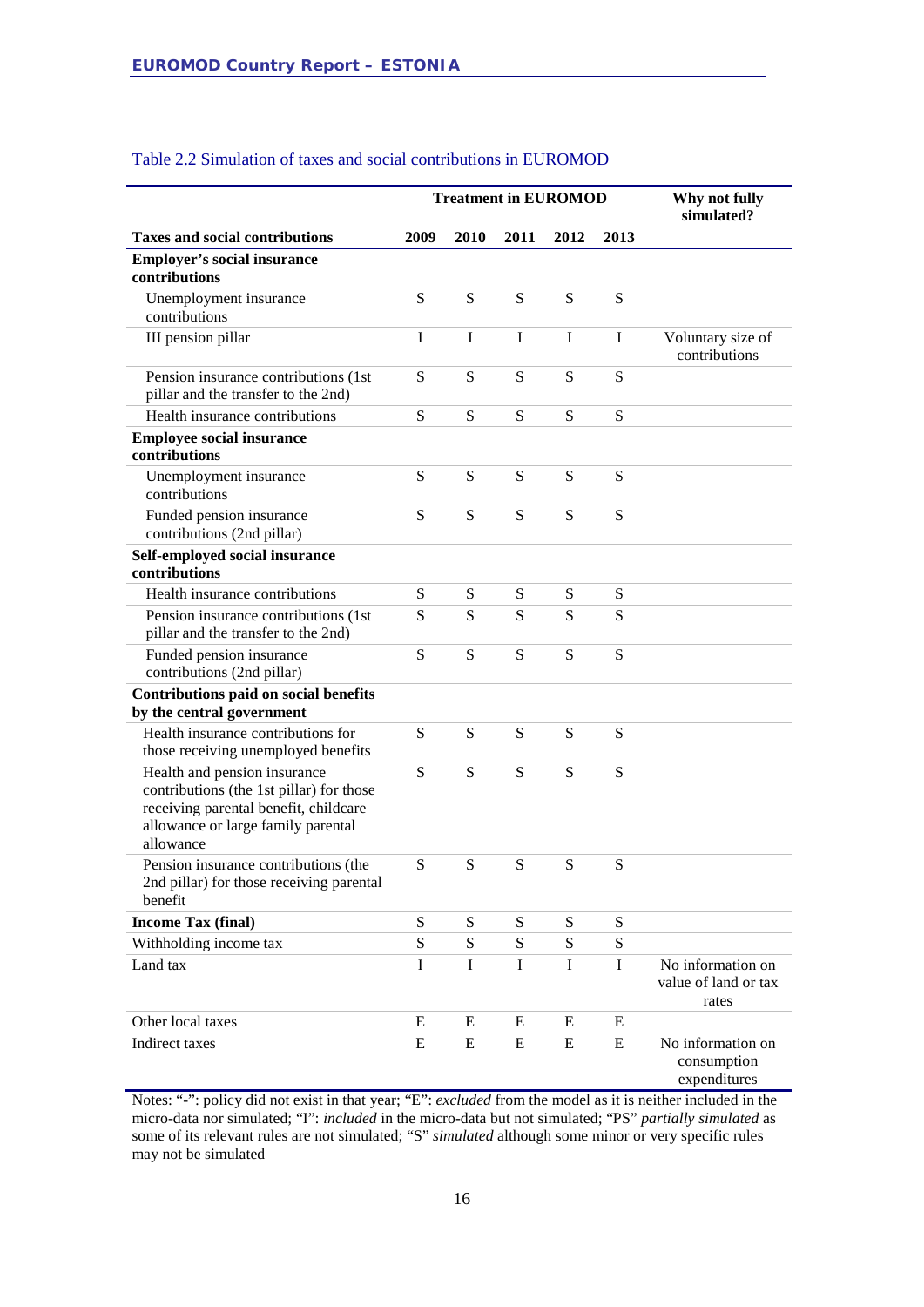The only structural changes in the period 2009-2013 were the introduction of means-tested family benefits in 2013 and temporary reduction of employee funded pension contribution rates in 2009-11.

#### <span id="page-16-0"></span>**2.2 Order of simulation and interdependencies**

Table 2.3 shows the order in which the main elements of the Estonian system in 2009-2013 are simulated. Policies, which are included into the model, but not used in the EUROMOD baseline simulations are marked as "*off*". Policies, which have been not applicable in a specific year are marked as "n/a". In general, the spine structure is identical for all five years.

The defined order shows the start of Estonian policy simulations with the minimum wage, but this is switched off in the baseline. Then family benefits and unemployment benefits are simulated, because credited social contributions depend on these. After the benefits, we simulate employee and employer social insurance contributions. These parameters are on the list of deductibles for the personal income taxation, and therefore need to be simulated before the personal income tax.

There are the following dependencies between the instruments:

- Minimum wage (if switched on) affects employment earnings which is the basis for employer and employee SIC, income tax and subsistence benefit.
- Unemployment insurance benefit is subject to income tax (unlike all other simulated benefits).
- The duration of unemployment allowance is dependent on the duration of unemployment insurance benefit.
- On behalf of the recipients of unemployment insurance and assistance benefits and family benefits (child care benefits, parental benefits) social insurance contributions are paid by the government (either for health care or pensions or both).
- An income tax allowance for self-employment income from agriculture also applies to the tax base for self-employed social insurance contributions.
- Employee and self-employed social insurance contributions are deductible from the income tax base. Employee SIC both from the tax base for withholding and final income tax, self-employed SIC only from the latter.
- Subsistence benefits and means-tested family benefits depend on the income net of employee SIC and withholding income tax. Most of benefits are also included in the means-test.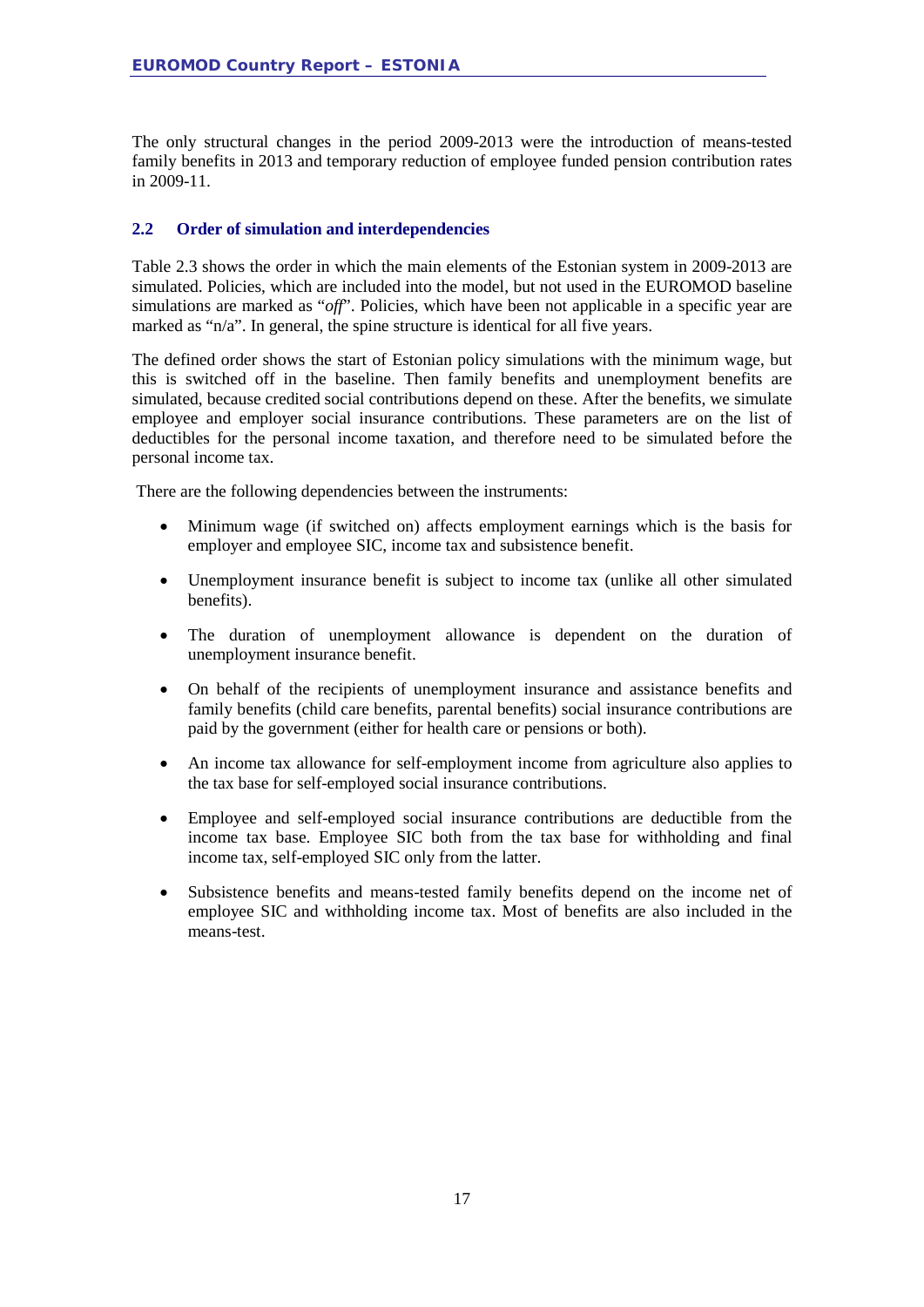| <b>Policy</b> | 2009   | 2010   | 2011   | 2012   | 2013          | <b>Description</b>                                                                                                 |
|---------------|--------|--------|--------|--------|---------------|--------------------------------------------------------------------------------------------------------------------|
| SetDefault_ee | on     | on     | on     | on     | on            | DEF: default values for variables                                                                                  |
| Uprate_ee     | on     | on     | on     | on     | on            | DEF: uprating factors                                                                                              |
| ConstDef ee   | on     | on     | on     | on     | on            | DEF: constants                                                                                                     |
| ILDef_ee      | on     | on     | on     | on     | on            | DEF: income concepts                                                                                               |
| TUDef ee      | on     | on     | on     | on     | on            | DEF: assessment units                                                                                              |
| BTA_ee        | switch | switch | switch | switch | switch        | SWITCH: Benefit Take-up Adjustments (ON=non<br>take-up; OFF=full take up)                                          |
| FYA_ee        | switch | n/a    | n/a    | n/a    | switch        | SWITCH: Full Year Adjustments, i.e. model annual<br>policies instead of 30th June (switch on/off to apply)         |
| yem_ee*       | off    | off    | off    | off    | off           | DEF: minimum wage                                                                                                  |
| neg_ee        | on     | on     | on     | on     | on            | DEF: recode negative incomes (e.g. self-employment<br>income) to zero                                              |
| bch00 ee      | on     | on     | on     | on     | on            | BEN: child allowance (lapsetoetus)                                                                                 |
| bchlg_ee**    | n/a    | n/a    | n/a    | n/a    | n/a           | BEN: allowance for families with 3+ children<br>(kolme- ja enamalapselise pere toetus)                             |
| bched_ee***   | n/a    | n/a    | n/a    | n/a    | n/a           | BEN: school allowance (koolitoetus)                                                                                |
| bchba_ee      | on     | on     | on     | on     | on            | BEN: childbirth allowance (sünnitoetus)                                                                            |
| $bcc00_ee$    | on     | on     | on     | on     | on            | BEN: childcare allowance (lapsehooldustasu)                                                                        |
| bcclg_ee      | on     | on     | on     | on     | on            | BEN: parental allowance for families with 7+<br>children (seitsme- ja enamalapselise pere vanema<br>toetus)        |
| bunct_ee      | on     | on     | on     | on     | on            | BEN:<br>unemployment<br>benefit<br>insurance<br>(töötuskindlustushüvitis)                                          |
| bunnc ee      | on     | on     | on     | on     | <sub>on</sub> | benefit<br>BEN:<br>unemployment<br>assistance<br>(töötu<br>abiraha)                                                |
| tscer_ee      | on     | on     | on     | on     | on            | SIC: employer social insurance contributions                                                                       |
| tscct_ee      | on     | on     | on     | on     | on            | SIC: credited social insurance contributions                                                                       |
| tscee_ee      | on     | on     | on     | on     | on            | SIC: employee social insurance contributions                                                                       |
| tintaag_ee    | on     | on     | on     | on     | on            | TAX: allowance for self-employment income from<br>agriculture (applicable to income tax and self-<br>employed SIC) |
| tscse_ee      | on     | on     | on     | on     | on            | SIC: self-employed social insurance contributions                                                                  |
| tinwh_ee      | on     | on     | on     | on     | on            | TAX: withholding income tax (jooksvalt kinnipeetud<br>tulumaks, current liability)                                 |
| tin_ee        | on     | on     | on     | on     | on            | TAX: income tax (deklaratsioonijärgne ehk lõplik<br>maksukohustus, final liability)                                |
| bsa00_ee      | on     | on     | on     | on     | on            | BEN: subsistence benefit (incl. housing component)<br>(toimetulekutoetus)                                          |
| bsach_ee      | n/a    | n/a    | n/a    | n/a    | on            | BEN: subsistence benefit for families with children<br>(vajaduspõhine lapsetoetus)                                 |

\* Simulated but switched off in the baseline.

\*\* Simulated for 2005-2007 in the model (was abolished from 1<sup>st</sup> July 2007).

\*\*\* Simulated for 2005-2008 in the model (was abolished from 2009).

#### <span id="page-17-0"></span>**2.3 Policy constants**

Main policy parameters are defined as constants in a separate module. These include benefit amounts, tax and contribution rates, tax allowances, various upper and lower thresholds, and pension age. Their values usually vary over time. Some of them are given on monthly and some on yearly basis, exactly as defined in legislation. In addition, there are changes in the currency of monetary values as Estonia changed from kroon to euro on 1 January 2011.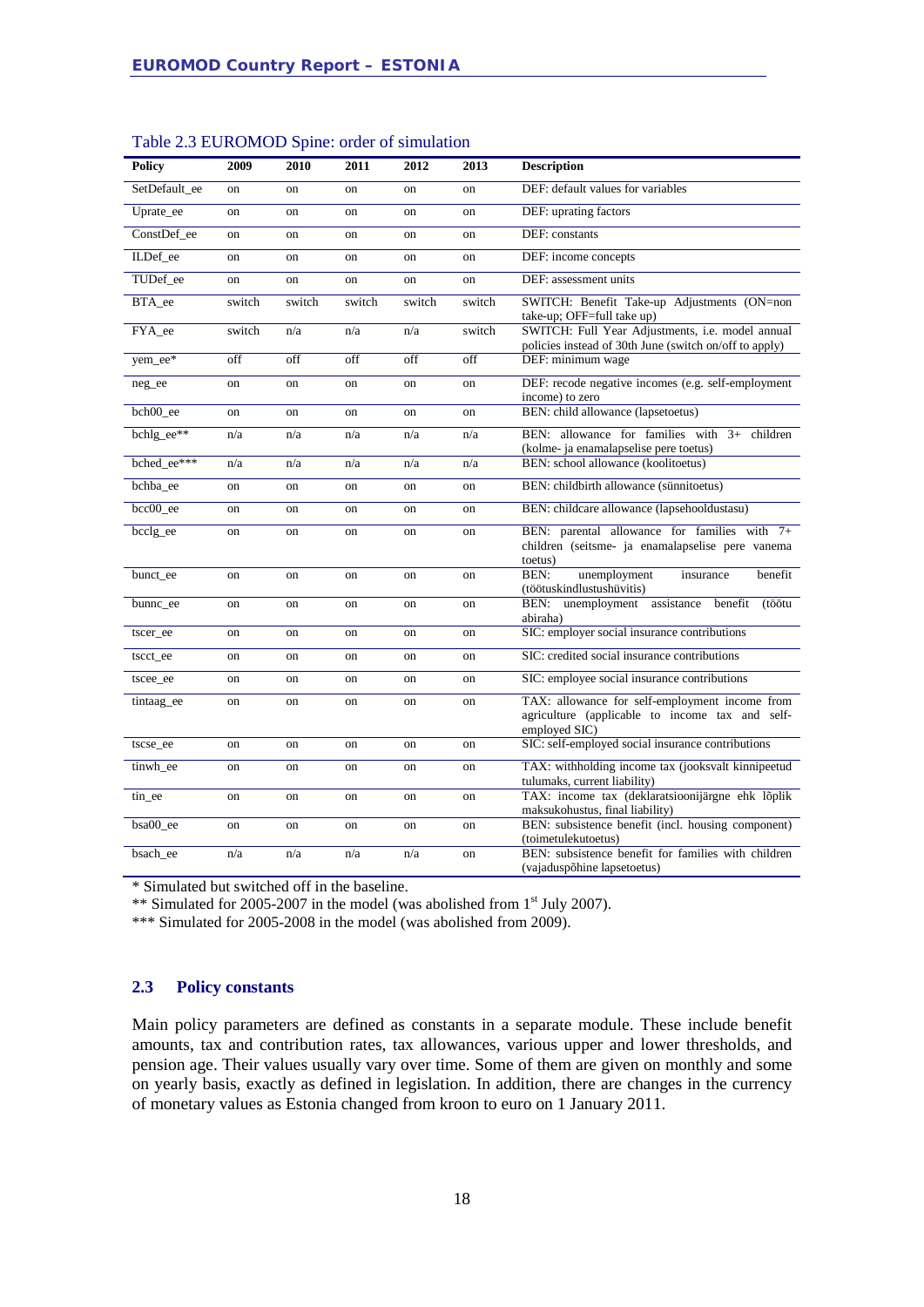| <b>Name</b>                                                                                         | <b>Period</b>            | <b>Abbreviation</b>   | Policies where used                                                                         |
|-----------------------------------------------------------------------------------------------------|--------------------------|-----------------------|---------------------------------------------------------------------------------------------|
| Policy year                                                                                         |                          | \$PolicyYear          | unemployment insurance benefit                                                              |
| Minimum wage                                                                                        | m                        | \$Minwage             | minimum wage, social insurance<br>contributions by self-employed,<br>unemployment allowance |
| Lagged minimum wage                                                                                 | m                        | \$MinWage_lag1        | unemployment insurance benefit                                                              |
|                                                                                                     |                          | \$AvWage              |                                                                                             |
| Average gross wage                                                                                  | m                        |                       |                                                                                             |
| Amount of unemployment<br>allowance (UA)                                                            | m/d                      | \$UAB_amount          | unemployment insurance benefits<br>and unemployment allowance                               |
| Official pension age (males)                                                                        |                          | \$PensionAgeMale      | unemployment benefits and<br>employee unemployment insurance<br>contributions               |
| Official pension age (females)                                                                      |                          | \$PensionAgeFemale    | unemployment benefits and<br>employee unemployment insurance<br>contributions               |
| Child Allowance Rate (CAR) -<br>base amount for child benefits                                      | m                        | \$CB_Base             | child allowances                                                                            |
| Childcare Allowance Rate<br>(CCR) - base amount for<br>childcare benefits                           | m                        | \$CC_Base             | childcare benefits                                                                          |
| Multiplier for parental<br>allowance for large families                                             | $\overline{\phantom{m}}$ | \$BCCLG_Mult          | parental allowance for families<br>with 7+ children                                         |
| Amount of birth allowance                                                                           | y                        | \$BA_amount           | birth allowance                                                                             |
| Qualifying period for UA: min<br>number of months in work                                           | $\overline{a}$           | \$UAB_QperMin         | unemployment assistance benefit                                                             |
| Qualifying period for UA: over<br>last  months                                                      | $\blacksquare$           | \$UAB_QperTot         | unemployment assistance benefit                                                             |
| Qualifying period for UI: min<br>number of months in work                                           | $\overline{a}$           | \$UI_QperMin          | unemployment insurance benefit                                                              |
| Qualifying period for UI: over<br>last  months                                                      | $\overline{a}$           | \$UI_QperTot          | unemployment insurance benefit                                                              |
| Average taxable wage in the<br>previous calendar year                                               | d                        | \$UI_AvEarn           | unemployment insurance benefit                                                              |
| Minimum level of UI benefit                                                                         |                          | \$UI_LowLim           | unemployment insurance benefit                                                              |
| Main amount of subsistence<br>benefit                                                               | m                        | \$SA_AmountMain       | subsistence benefit                                                                         |
| Additional amount of<br>subsistence benefit                                                         | m                        | \$SA_AmountExtra      | subsistence benefit                                                                         |
| Average housing costs                                                                               | m                        | \$SA_AvHhCost         | subsistence benefit                                                                         |
| Take-up threshold for                                                                               | m                        | \$SA_TakeUpLim        | subsistence benefit                                                                         |
| subsistence benefit<br>Means-test threshold of<br>subsistence benefit for families<br>with children | m                        | \$SACH_threshold      | subsistence benefit for families<br>with children                                           |
| SIC minimum base                                                                                    | m                        | \$SIC_MinBase         | social insurance contributions by<br>employer, self-employed and state                      |
| SIC rate for the pension<br>contributions (the 1st pillar)                                          |                          | \$SIC_RatePension1    | social insurance contributions by<br>employer, self-employed and state                      |
| SIC rate for the pension                                                                            |                          | \$SIC_RatePension2    | social insurance contributions by                                                           |
| contributions (the 2nd pillar)                                                                      |                          |                       | employer, self-employed and state                                                           |
| SIC rate for the pension<br>contributions (transferable<br>from the 1st to the $2nd$ pillar)        | $\qquad \qquad -$        | \$SIC_RatePension1to2 | social insurance contributions by<br>employer, self-employed and state                      |
| SIC rate for the health                                                                             |                          | \$SIC_RateHealth      | social insurance contributions by                                                           |
| contributions<br>SIC rate for the pension                                                           | $\overline{a}$           | \$SICCT_RateMatLeave  | employer, self-employed and state<br>social insurance contributions by                      |
| contributions (the 2nd pillar)                                                                      |                          |                       | state (credited contributions)                                                              |
| for those on maternity leave<br>employer SIC rate for the                                           |                          | \$SICER_RateUI        | social insurance contributions by                                                           |
| unemployment insurance                                                                              |                          |                       | employer                                                                                    |

#### Table 2.4 Simulation of taxes and social contributions in EUROMOD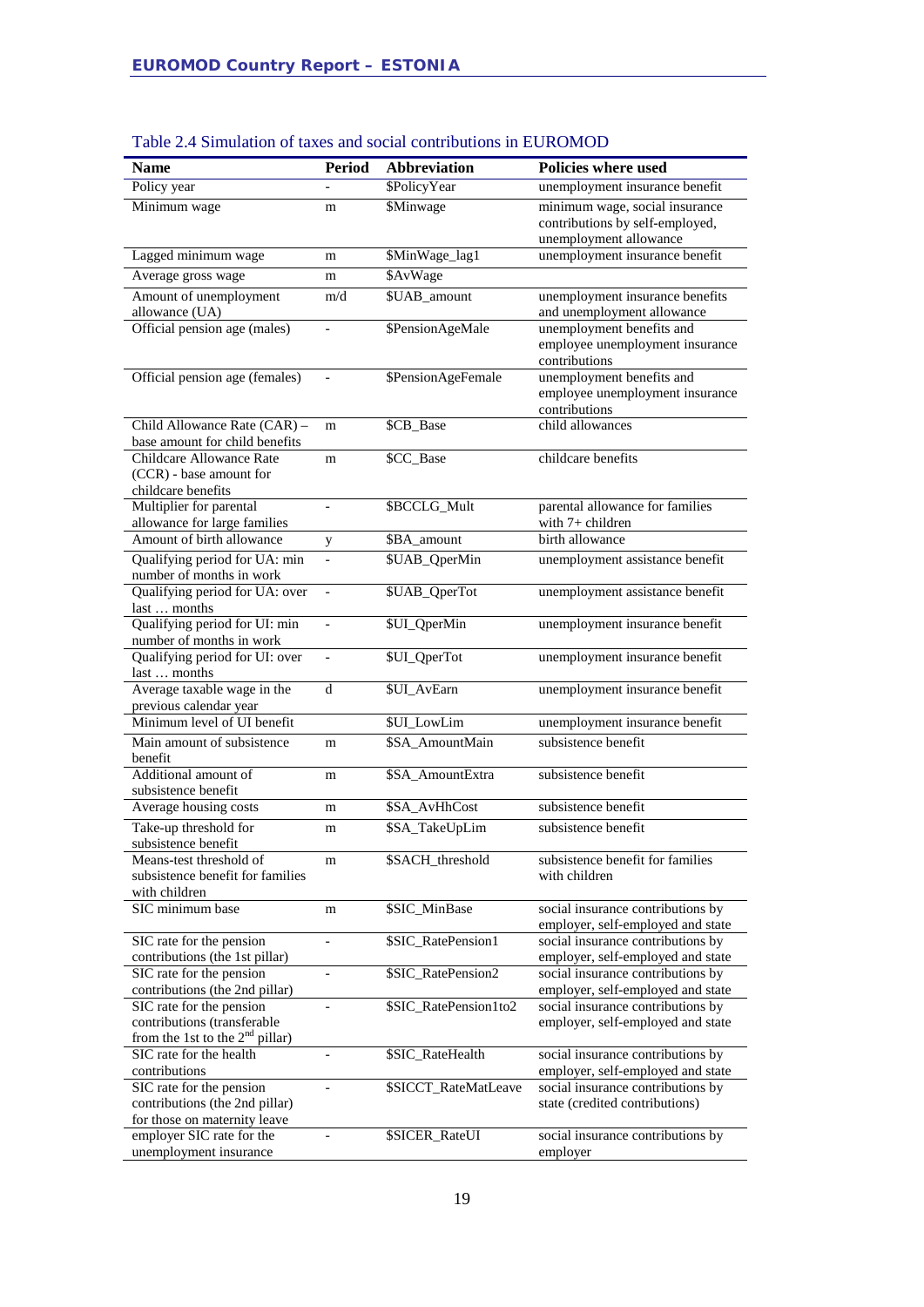| <b>Name</b>                                                                 | <b>Period</b>            | <b>Abbreviation</b>      | Policies where used                              |
|-----------------------------------------------------------------------------|--------------------------|--------------------------|--------------------------------------------------|
| contributions                                                               |                          |                          |                                                  |
| employee SIC rate for the<br>unemployment insurance<br>contributions        |                          | <b>\$SICEE_RateUI</b>    | social insurance contributions by<br>employee    |
| Income tax rate                                                             |                          | \$IT StdRate             | withholding income tax and final<br>income tax   |
| Reduced income tax rate for<br>private pensions                             |                          | \$IT LowRate             | withholding income tax and final<br>income tax   |
| Amount of basic allowance for<br>income tax                                 | y                        | \$IT_BasicAlw            | withholding income tax and final<br>income tax   |
| child allowance for income tax.<br>for each child from Nth                  | $\overline{\phantom{0}}$ | \$IT ChildAlwMult        | final income tax                                 |
| Amount of pension allowance<br>for income tax                               | y                        | \$IT_PensionAlw          | withholding income tax and final<br>income tax   |
| upper limit on voluntary<br>pension contributions for<br>income tax, amount | y                        | \$IT_PensUpLimAmoun<br>t | final income tax                                 |
| upper limit for voluntary<br>pension contributions for<br>income tax, rate  |                          | \$IT_PensUpLimRate       | final income tax                                 |
| upper limit on deductible<br>expenditure for income tax,<br>amount          | y                        | \$IT_ExpUpLimAmount      | final income tax                                 |
| upper limit on deductible<br>expenditure for income tax,<br>rate            |                          | \$IT_ExpUpLimRate        | final income tax                                 |
| agriculture allowance for<br>income tax                                     | y                        | \$IT AgriAlw             | self-employed tax allowance, final<br>income tax |

Notes: "d": daily; "m": monthly; "y": yearly; "-":non applicable

#### <span id="page-19-0"></span>**2.4 Policy switches**

There are two switches used in the Estonian model.<sup>[1](#page-19-3)</sup> First, a switch controlling benefit take-up modelling (BTA\_ee). If the switch is set to *on* then partial take-up is applied (the default), otherwise full take-up is assumed. Another switch (FYA\_ee) allows to choose between modelling policies as of 30th June (switched set to *off*, the default) and modelling annual policies (switched set to *on*), which takes into account within-year policy changes.

#### <span id="page-19-1"></span>**2.5 Social benefits**

#### <span id="page-19-2"></span>**2.5.1 Unemployment insurance benefit (**bunct\_ee)

#### • *Brief description*

Unemployment insurance (UI) benefit (*töötuskindlustushüvitis*) is a benefit for the unemployed and it depends on previous earnings and contributions to the insurance scheme.

• *Definitions and eligibility conditions*

The unit of analysis is an individual person. To be considered eligible, a person must be involuntarily unemployed, aged from 16 to old-age pension age and not receiving old age pension (which is possible in the case of early retirement), have worked and made contributions

<span id="page-19-3"></span> $<sup>1</sup>$  Policy switches are denoted with 'switch' in the policy spine (for a given policy year), while their</sup> default values (*on* or *off*) are set in a separate dialogue box in the model.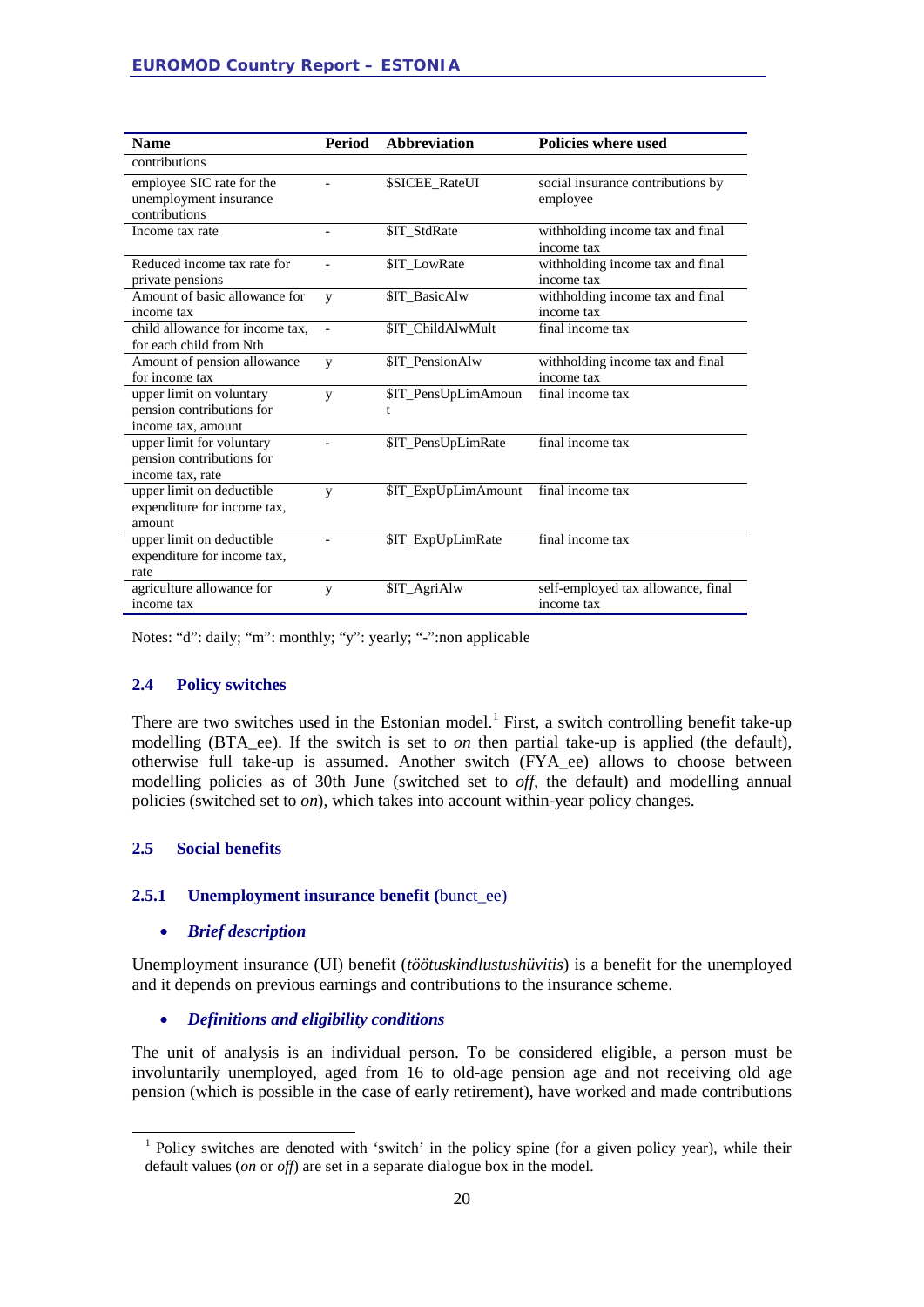for at least 12 months during the previous 36 months, registered as unemployed and looking actively for a job. UI benefit is not paid to those who leave their job or service voluntarily or who lose their job because they do not perform as agreed, lost confidence of their employer or behaved in an indecent manner. These persons may still receive unemployment allowances. The UI benefit may be stopped if the person refuses an offer of suitable work or does not show up at the Public Employment Service (PES) at a fixed date. As persons receiving old-age pension or those older than the legal pension age are not allowed to be registered as unemployed in PES, they are also not eligible for unemployment insurance benefits or unemployment allowances.

#### • *Benefit amount*

During the first 100 calendar days of unemployment the replacement rate is 50% of the previous gross earnings and 40% afterwards. The gross earnings refer to the average daily gross earnings of the person in the previous calendar year, subject to an upper limit of three times average taxable wages in the previous calendar year. The daily amount received is calculated on the bases of the wages the person has received during the last twelve months of the insurance period. Of those twelve months, only the first nine are taken into account, while the last three months are disregarded. There was no lower limit for the benefit in 2005 and 2006; from  $1<sup>st</sup>$ January 2007 to  $31<sup>st</sup>$  June 2009 it was 1,000 EEK; since  $1<sup>st</sup>$  July 2009 it is 50% of the minimum wage of the previous year. UI benefits are subject to income tax and this is withheld when the benefits are paid out by the UI fund.

To discourage entry into unemployment, UI system involves a waiting period of 7 days before the benefit payment starts. The duration of the unemployment insurance benefit ranges from 180 days up to 360 days depending on the length of contribution payments. Until 2006, the insurance benefits were paid up to 180 days since the contribution period could not exceed five years as the accumulation only started from January 2002. Since 2007 it can be up to 270 days and since 2010 up to 360 days.

After expiry of the insurance benefit, the unemployed can apply for unemployment allowances for the remaining days and for social assistance thereafter.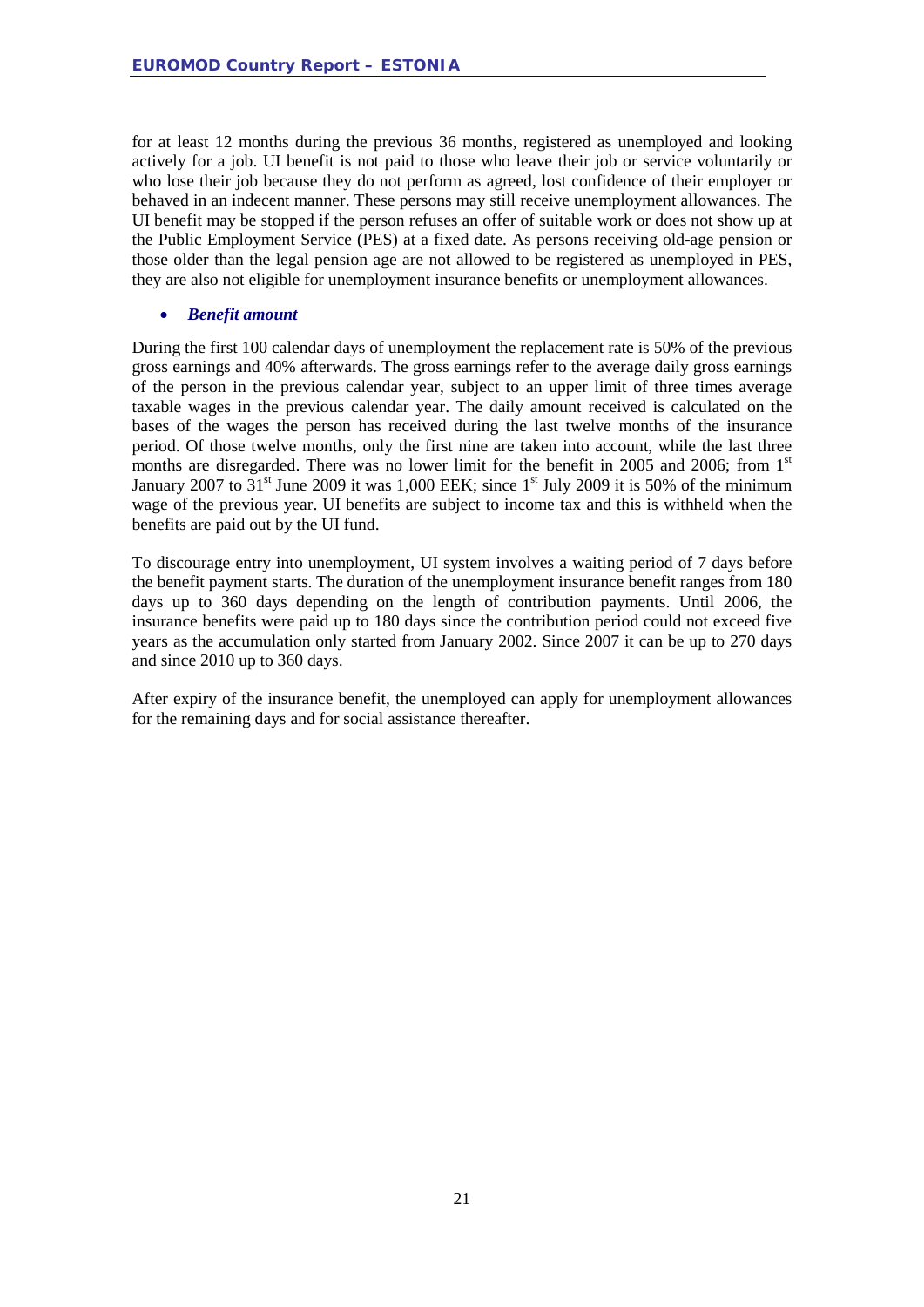|                                                                                               | 2005               | 2006                               | 2007                                                                            | 2008                            | 2009                | 2010               | 2011                | 2012                | 2013                |  |
|-----------------------------------------------------------------------------------------------|--------------------|------------------------------------|---------------------------------------------------------------------------------|---------------------------------|---------------------|--------------------|---------------------|---------------------|---------------------|--|
| <b>Unemployment insurance benefiits</b>                                                       |                    |                                    |                                                                                 |                                 |                     |                    |                     |                     |                     |  |
| Maximum duration (days)                                                                       | 180                | 180                                | 270                                                                             | 270                             | 270                 | 360                | 360                 | 360                 | 360                 |  |
| Minimum contribution period for<br>eligibility                                                |                    | 12 months during<br>last 24 months |                                                                                 | 12 months during last 36 months |                     |                    |                     |                     |                     |  |
| contribution period<br>Required<br>for<br>benefits                                            |                    |                                    |                                                                                 |                                 |                     |                    |                     |                     |                     |  |
| 180 days                                                                                      | Less than 5 years  |                                    |                                                                                 | Less than 55 months             |                     |                    |                     |                     |                     |  |
| 270 days                                                                                      | $5-10$ years       |                                    |                                                                                 | 56-110 month                    |                     |                    |                     |                     |                     |  |
| 360 days                                                                                      | 10 or more years   |                                    |                                                                                 | 110 or more months              |                     |                    |                     |                     |                     |  |
| Basis for benefit entitlement<br>Person's average<br>earnings in the<br>last 12 months        |                    |                                    | Person's average earnings in the first 9 months over the preceding<br>12 months |                                 |                     |                    |                     |                     |                     |  |
| Amount of the benefit                                                                         |                    |                                    | 50% of the base amount during first 100 days, 40% during the remaining period   |                                 |                     |                    |                     |                     |                     |  |
| Maximum daily benefit basis (3 times<br>the average of the taxable earnings<br>previous year) | 562<br><b>EEK</b>  | 630<br><b>EEK</b>                  | 748<br><b>EEK</b>                                                               | 885<br><b>EEK</b>               | 1,015<br><b>EEK</b> | 894<br><b>EEK</b>  | 60.46<br><b>EUR</b> | 63.99<br><b>EUR</b> | 68.07<br><b>EUR</b> |  |
| Minimum benefit                                                                               |                    | None                               | UA benefit<br>50% MW of previous year                                           |                                 |                     |                    |                     |                     |                     |  |
| <b>Unemployment allowance</b>                                                                 |                    |                                    |                                                                                 |                                 |                     |                    |                     |                     |                     |  |
| Maximum duration (days)                                                                       | 270                | 270                                | 270                                                                             | 270                             | 270                 | 270                | 270                 | 270                 | 270                 |  |
| Amount daily benefit (EUR)                                                                    | 14.3<br><b>EEK</b> | 14.3<br><b>EEK</b>                 | 32.9<br><b>EEK</b>                                                              | 32.9<br><b>EEK</b>              | 32.9<br><b>EEK</b>  | 32.9<br><b>EEK</b> | 2.11<br><b>EUR</b>  | 2.11<br><b>EUR</b>  | 3.27<br><b>EUR</b>  |  |
| Required contribution period (days)                                                           | 180                | 180                                | 180                                                                             | 180                             | 180                 | 180                | 180                 | 180                 | 180                 |  |
| Eligible period for contribution<br>(months)                                                  | 12                 | 12                                 | 12                                                                              | 12                              | 12                  | 12                 | 12                  | 12                  | 12                  |  |

#### Table 2.5 Overview of unemployment benefits; in 2005-2013

Source: Unemployment Insurance Fund; various legal acts

#### • *EUROMOD notes*

Effectively, this benefit is only partly simulated using the information about actual receipt. But rather than simply using the observed receipt as part of the eligibility criteria, all eligibility rules in full detail are covered. However, as not all required information (e.g. work history) is available several assumptions are made and some rules are considered automatically fulfilled for those in receipt. This approach is chosen so that the benefit can be also modelled for those currently employed if needed (e.g. to simulate their entitlement if they become unemployed, e.g for replacement rates calculations).<sup>[2](#page-21-0)</sup>

Unemployment duration (lunmy\_s) is set equal to the maximum of observed unemployment duration (lunmy) and observed benefit receipt (bunctmy). It is effectively assumed that unemployment spells start in the reference year. Simulated unemployment duration is also used for unemployment allowance calculations. With regards to the minimum qualifying contribution period, those currently unemployed and in receipt are assumed to satisfy it, while those currently unemployed and not in receipt are assumed to have not passed it.

At this point, working age people who are unemployed (lunmy  $s > 0$ ), have sufficient contribution history, do not receive old age pension and are not self-employed (i.e. have employment earnings or no self-employment status) are considered eligible. It is assumed that

<span id="page-21-0"></span><sup>&</sup>lt;sup>2</sup> Employment changes are modelled in combination with a specific add-on tool and are not part of the baseline simulations.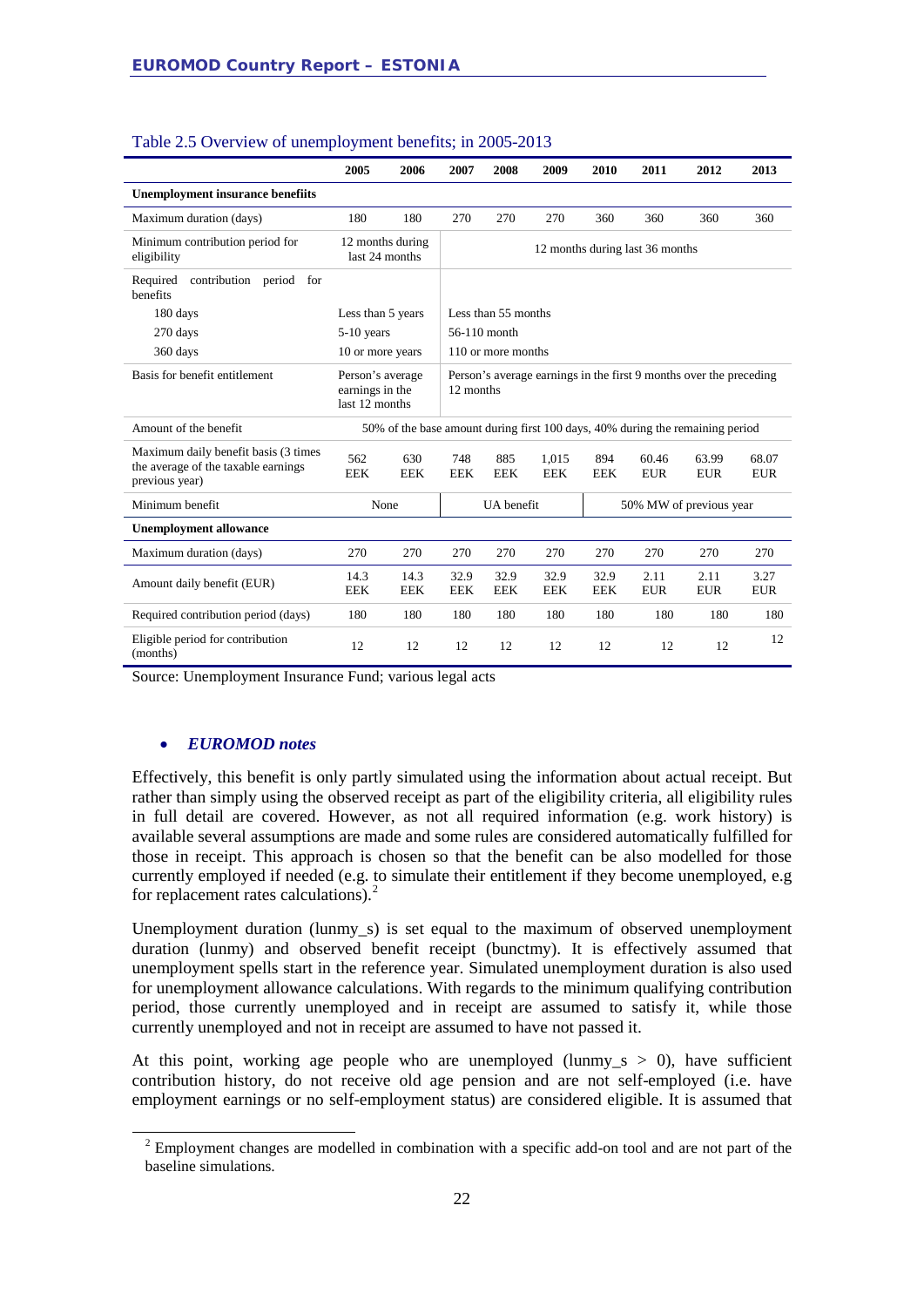all of them are involuntary unemployed and capable and available for work (there is a variable in the SILC data identifying the latter but only filled in for those currently unemployed).

Benefit duration (bunctmy\_s) is calculated according to the rules above, using modelled contribution history, while also controlling for the unemployment duration (lunmy\_s). (For currently employed, a further cap is imposed corresponding roughly to the average duration observed in administrative sources and national SILC data.)

Benefit entitlement is calculated based on previous earnings and benefit duration, subject to the lower and upper thresholds. (For those currently employed, current earnings are used.) For those currently unemployed and in receipt, previous earnings are used which have been imputed by reversing unemployment insurance benefit rules. For those currently unemployed and not in receipt, imputed wage is used. Finally, benefit amount is adjusted with the number of months in receipt (bunctmy s).

#### <span id="page-22-0"></span>**2.5.2 Unemployment allowance (bunnc\_ee)**

#### • *Brief description*

Unemployment allowance (*töötu toetus*) is paid to those people who do not qualify for unemployment insurance benefit or the period of UI benefit has ended. In 2009, UI benefit could be received for 270 days and since 2010 for 360 days. UA benefits can be received until the end of the period of 270 days.

#### • *Definitions and eligibility conditions*

The unit of analysis is an individual person. To be considered eligible, a person must be unemployed, aged from 16 to old-age pension age and not receiving old age pension, must have been employed or engaged in activity equivalent to working for at least 180 days during the 12 months prior to filing an application with an employment office. Benefit is suspended for 10 days if the person refuses an offer of suitable work or does not show up at the Public Employment Service (PES) at a fixed date for the first time. Benefit is stopped if the person refuses an offer of suitable work or does not show up at the PES at a fixed date for the second time. Unemployment allowance is formally income tested: only the unemployed whose income is below the unemployment allowance are entitled to the benefits.

#### • *Benefit amount*

Flat rate of 32.90 EEK per day in 2009-2010, 2.11 EUR per day in 2011-2012, 3.27 EUR per day in 2013. It is non-taxable.

#### • *EUROMOD notes*

Similar to unemployment insurance benefit, unemployment allowance is effectively only partly simulated using the information about actual receipt but this is done indirectly by assuming those in receipt fulfil certain eligibility criteria.

Work history for simulating the eligibility of unemployment allowance is modelled in complete analogy to the unemployment insurance benefit. The eligibility rule differs as self-employed are not excluded from the UA benefit. Additionally there is also an income condition – income from other sources (market income, maternity benefit, parental allowance for families with 7+ children) must be below the UA benefit amount. As it is not known if and how this income test is followed in practice, it is not applied to those observed in receipt in the baseline simulations.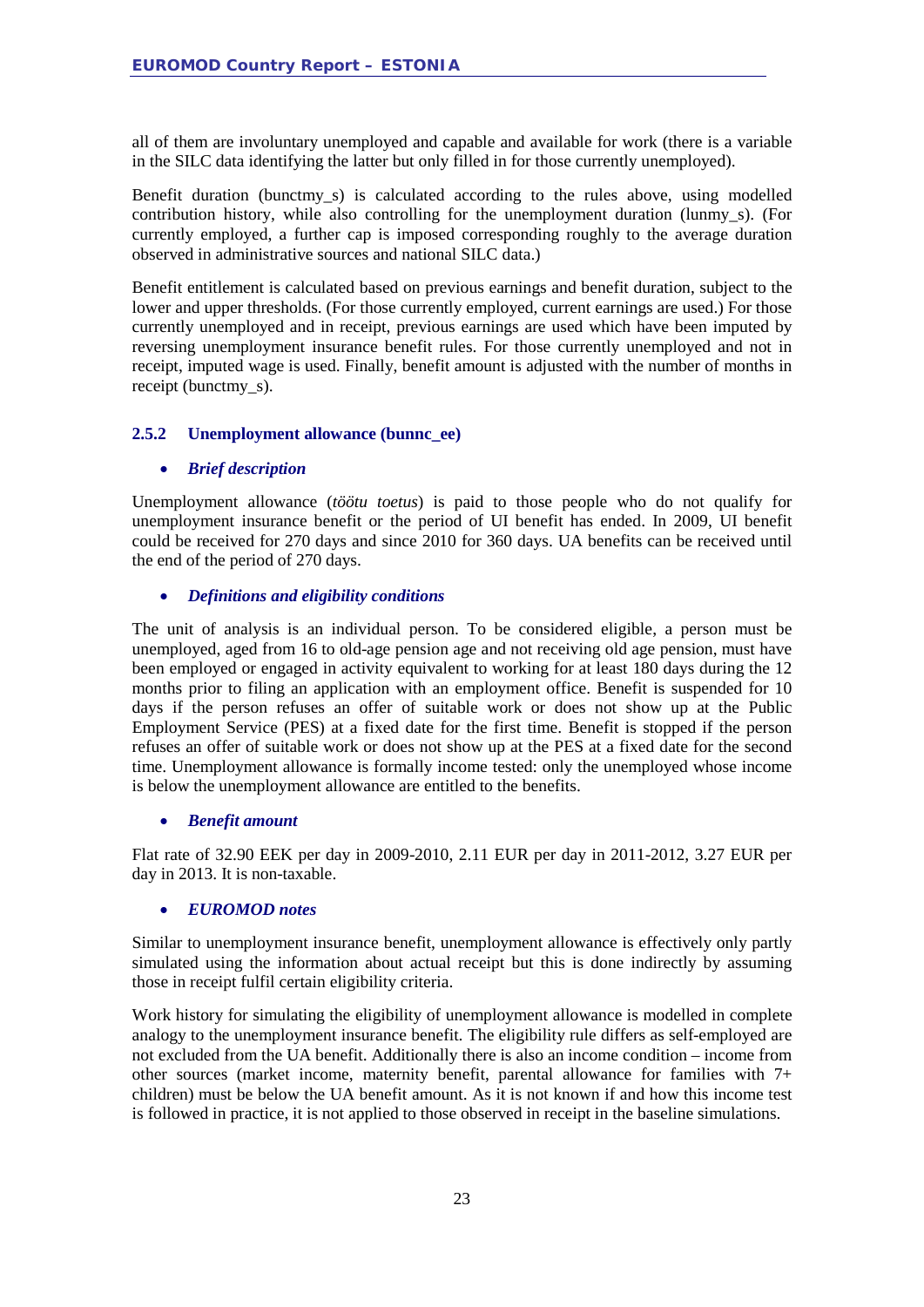Benefit amount is simply based on a daily flat rate. However, the number of months in receipt is calculated as the difference between maximum duration (i.e. nine months) less simulated unemployment insurance benefit duration, taking overall unemployment duration also into account. (For currently employed, a further cap is imposed corresponding roughly to the average duration observed in administrative sources and national SILC data.) Finally, benefit amount is adjusted with the number of months in receipt (bunncmy\_s).

#### <span id="page-23-0"></span>**2.5.3 Child allowance (bch00\_ee)**

#### • *Brief description*

Child allowance is a monthly universal non-means-tested non-taxable benefit paid to families with children below an age limit.

#### • *Definitions, eligibility conditions and income test*

The unit of analysis for all child and childcare benefits is the family consisting of the head, spouse or cohabitant partner and children under 16 years or under 19 years if studying at basic, upper secondary or vocational school. There is no income test. Eligible children living in the household, but without parents (i.e. so-called "loose children"), are also counted as dependent children.

#### • *Benefit amount*

The benefit is paid monthly to one of the parents, based on the number of eligible children. The amount per child is linked on the Child Allowance Rate (CAR), which was equal to 150 EEK until 2010 and 9.59 EUR since 2011. The benefit is two times CAR for the first and second child and 6 x CAR for the third and any consequent child in 2009-2013. Since 1 July 2013 the benefit is 8 x CAR for the third and any consequent. Note that this additional increase of 2 x CAR is not included in the means test of subsistence benefits or means tested family benefits.

| <b>Benefit</b><br>(legal term in English)                           | <b>Frequency</b> | Unit      | Basic formula in $30th$ of June 2009 (and changes in<br>2009-2013)                                                                                                                      |
|---------------------------------------------------------------------|------------------|-----------|-----------------------------------------------------------------------------------------------------------------------------------------------------------------------------------------|
| Childbirth allowance                                                | Lump sum         | Family    | 5,000 EEK (320 EUR since 2011)                                                                                                                                                          |
| Adoption benefit                                                    | Lump sum         | Family    | 5,000 EEK (320 EUR since 2011)                                                                                                                                                          |
| Child allowance                                                     | Monthly          | Per child | $1st$ and $2nd$ child 2 x CAR; $3rd$ and more 6 x CAR (8 x<br>CAR since 1 July 2013)                                                                                                    |
| Childcare allowance                                                 | Monthly          | Per child | Under 3 years old: $1/2$ x CCR<br>3-8 years old: 1/4 x CCR. Additional 100 EEK (6.40)<br>EUR since 2011) for each child under 1 year old, if the<br>parent receives childcare allowance |
| Allowance for one parent of a<br>family with 7 and more<br>children | Monthly          | Family    | $2.2$ x CCR                                                                                                                                                                             |
| Single parent child allowance                                       | Monthly          | Per child | 2 x CAR                                                                                                                                                                                 |
| Allowance for a child in<br>guardianship or in foster care          | Monthly          | Per child | $10 \times CAR$                                                                                                                                                                         |
| Conscript's child allowance                                         | Monthly          | Per child | 5 x CAR                                                                                                                                                                                 |
| Start in independent life<br>allowance                              | Lump sum         | Per child | $40 \times CAR$                                                                                                                                                                         |

| Table 2.6 Overview of state family benefits, in 2009-2013 |  |  |  |
|-----------------------------------------------------------|--|--|--|
|                                                           |  |  |  |

Note: CAR – Child allowance rate, 150 EEK in 2009-2010 and 9.59 EUR since 2011; CCR – Childcare allowance rate, 1,200 EEK in 2009-2010 and 76.7 EUR since 2011.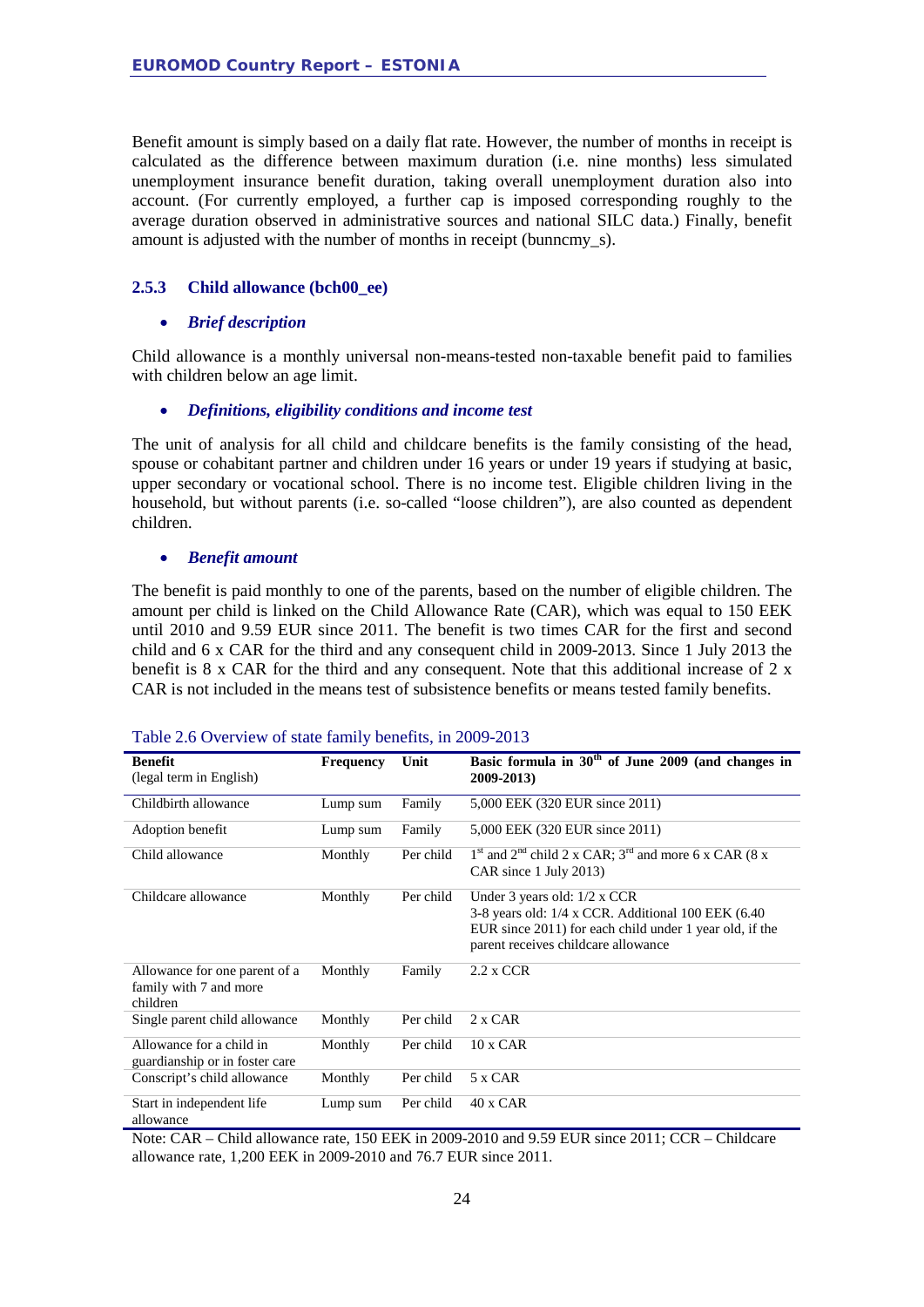#### • *EUROMOD notes*

Note that we have monthly family benefits, while the age variable is recorded as of at the end of income year, therefore, we do not know how many months exactly children are eligible for. We have chosen to oversimulate the benefit by assuming eligibility for the whole year when reaching the age limit, i.e. also including the age limits like 16 and 19 in the case of child allowance, instead of undersimulating (assuming no eligibility for the year when reaching the age limit) as this results in a better match with corresponding age profiles and the aggregate results from the register data.

#### <span id="page-24-0"></span>**2.5.4 Allowance for families with 3 or more children (bchlg\_ee)**

#### • *Brief description*

Allowance for families with 3 or more children (*kolme- ja enamalapselise pere toetus*) was a quarterly universal non-means-tested non-taxable benefit paid to families where there are three or more children below an age limit. This was abolished as a separate instrument on  $1<sup>st</sup>$  July 2007, when it was effectively incorporated in the main child allowance. Further details can be found in earlier country reports.

#### <span id="page-24-1"></span>**2.5.5 School allowance (bched\_ee)**

#### • *Brief description*

School allowance (*koolitoetus*) was an annual universal non-means-tested non-taxable benefit paid to families with children in the compulsory schooling age to help them with the start of the school year. It was paid out in August, in general. It was abolished from 1<sup>st</sup> January 2009. Further details can be found in earlier country reports.

#### <span id="page-24-2"></span>**2.5.6 Childbirth allowance (bchba\_ee)**

#### • *Brief description*

One of the parents has the right to receive childbirth allowance (*sünnitoetus*). An adoptive parent, guardian or caregiver has the right to receive childbirth allowance, if childbirth allowance has not been paid for the same child earlier.

#### • *Benefit amount*

The benefit is paid in the case of childbirth. Since 2006 the benefit is 5,000 EEK for all children, since 2011 320 EUR.

#### • *EUROMOD notes*

There is no information about the status of being an adoptive parent, guardian or caregiver in the underlying datasets.

#### <span id="page-24-3"></span>**2.5.7 Childcare allowance (bcc00\_ee)**

#### • *Brief description*

Childcare allowance (*lapsehooldustasu*) is a monthly universal non-means-tested non-taxable benefit paid to families with young children.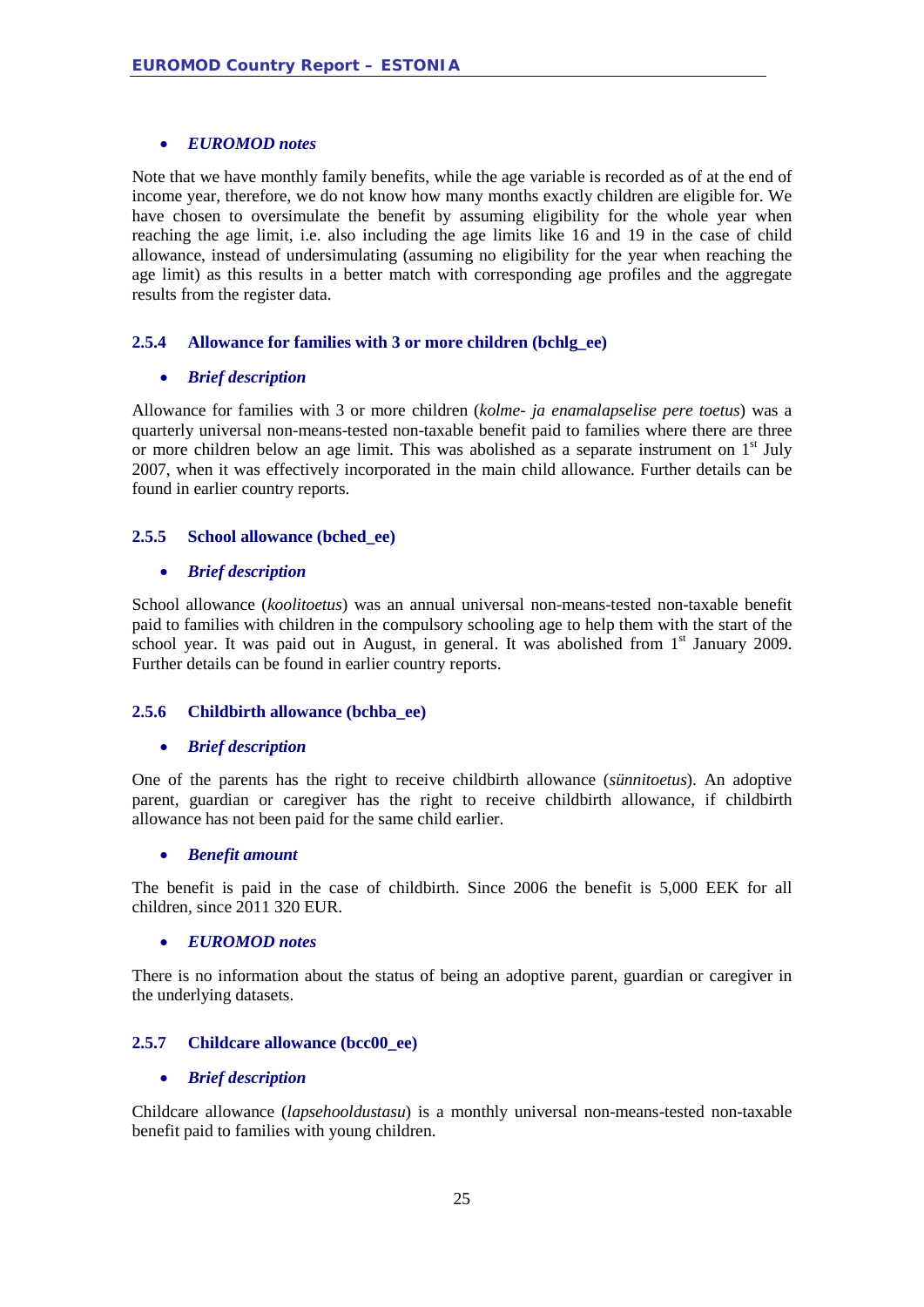#### • *Definitions and eligibility conditions*

The unit of analysis is the same as for child allowance (see above  $2.3.3$ ). The benefit is paid to one of the parents based on the number of children up to 3 years old and aged 3-8 years. A parent is not eligible if she (or he) is receiving the parental benefit for any of the eligible children (before 2009 the child related to the maternity or parental benefit were excluded). There is an additional element for every child up to one year of age.

#### • *Benefit amount*

The benefit is paid monthly to one of the parents. The amount is 1/2 of the Childcare Allowance Rate (CCR, equal to 1,200 EEK in 2009-2010 and 76.7 EUR since 2011) for every child up to 3 years old, 1/4 of the CCR for each eligible child from 3 to 8 years of age. Additionally, 100 EEK (6.43 EUR) for every child up to one year of age if the parent is not eligible for parental benefits. Since 2006 the additional benefit is effectively non-existent as parental benefit was extended to 14 months and, therefore, not simulated from 2006 onwards in EUROMOD.

#### • *EUROMOD notes*

The benefit is allocated to the same person in the household who is receiving maternity benefit to avoid that social tax paid by the state on behalf of the person in the maternity leave is counted twice. If there is no one receiving maternity benefit it is assigned to the head of unit.

#### <span id="page-25-0"></span>**2.5.8 Parental allowance for families with 7 or more children (bcclg\_ee)**

#### • *Brief description*

This allowance (*7 ja enamalapselise pere vanema toetus*) is targeted to families with very large number of children. It is a monthly universal non-means-tested non-taxable benefit.

#### • *Definitions and eligibility conditions*

The unit of analysis is the same as for child allowance (see above [2.3.3\)](#page-23-0). There must be at least seven eligible children in the family.

#### • *Benefit amount*

In 2005 the benefit is the two times CCR, in 2006 2.1 times CCR, since 2007 2.2 times CCR.

#### <span id="page-25-1"></span>**2.5.9 Subsistence benefit (bsa00\_ee)**

#### • *Brief description*

Subsistence benefit (*toimetulekutoetus*) is a means-tested social assistance benefit that should guarantee a minimum income to all residents after paying for minimum housing costs.

#### • *Definitions*

The unit of analysis is a household. Households whose income after payment for housing expenses, calculated according to certain general criteria and specific rules set by municipalities, is below the subsistence level are entitled to these benefits.

Duration is unlimited, but granted and renewed on monthly basis. Municipalities have the right to refuse the payment of benefits to people in working age and capable for work, but who do not study or work, and who have repeatedly refused to accept suitable work. The means-testing is based on household net income in the previous month (or average in the last 6 months if not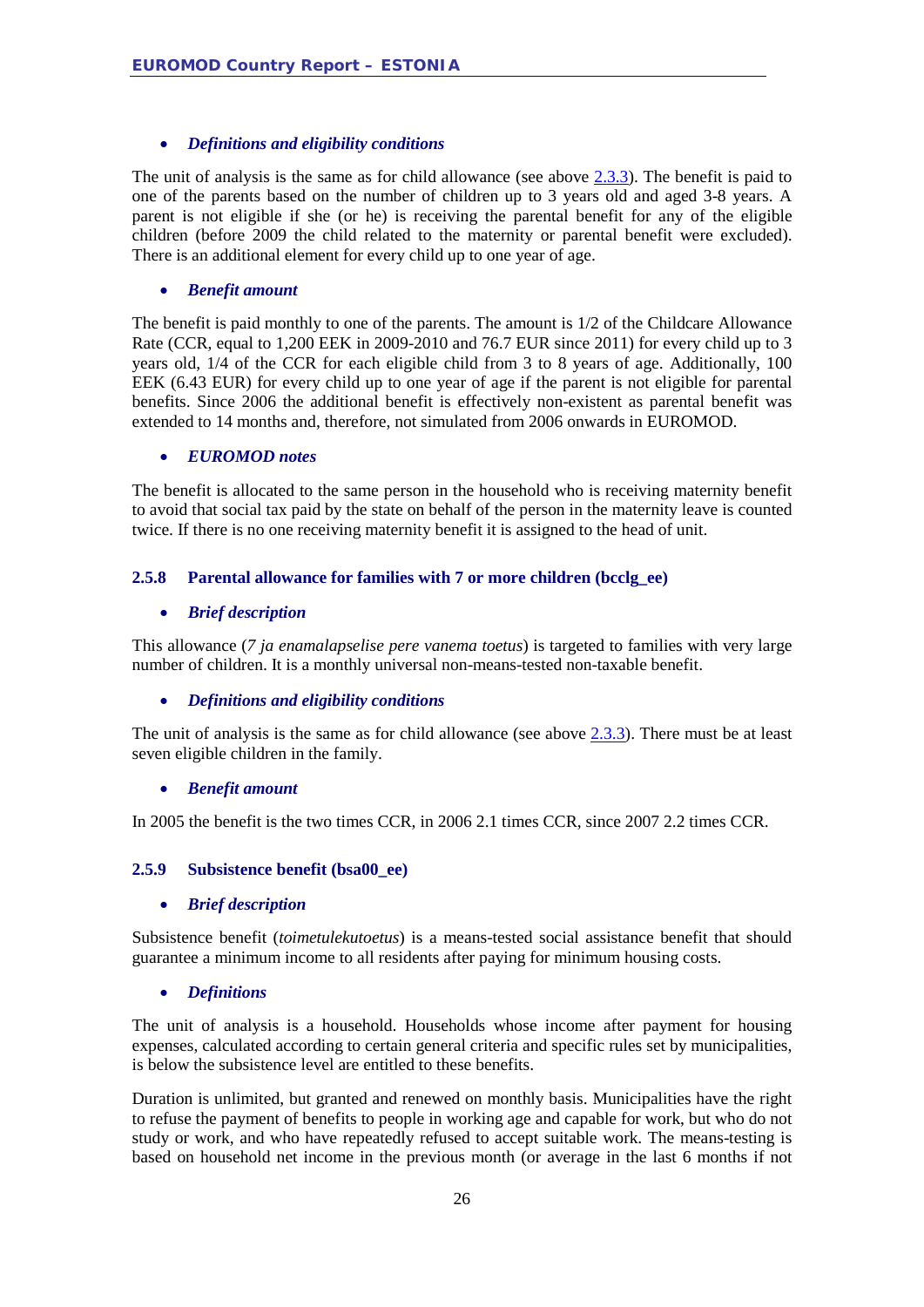receiving income on regular basis). Certain types of income are disregarded, for example, family allowance for families with three or more children, social benefits for disabled persons, one-off benefits (e.g. birth grant, funeral grant), training stipends.

*Household subsistence level* is calculated as follows. It is summed over the household members, assigning 100% of the subsistence rate for the head of household and 80% for any other household member. The subsistence rate was 750 EEK in 2005-2006, 900 EEK in 2007, 1,000 EEK in 2008-2010, 76.70 EUR in 2011-2013.

The "norm-space" of the household is derived as follows. First, the norm-space is  $18m<sup>2</sup>$  per person in the household plus additionally  $15m^2$  per household (i.e.  $15 + 18x$  number of persons in unit). In case the number of rooms used equals the number of persons living in this dwelling permanently, and the actual living space exceeds the norm area then the actual living space is used instead. If the area of the apartment is smaller than the norm-space, then the actual area is also taken as a basis for calculations. For a single pensioner applying for subsistence benefit, the norm-space can be up to  $51m^2$ .

#### *Income list*

Income for the subsistence benefit is calculated using all current income except a few irregular benefits, such as childbirth allowance, other social assistance or benefits for the disabled, school allowance and large family allowance (both abolished by 2009). Since 2013 means-tested family benefits and the amount of child benefits for the third and subsequent children that increased on  $1<sup>st</sup>$  of July 2013 (2 x CAR) are also excluded from the income list. Income concept refers effectively to income net of withholding income tax. Only positive income from selfemployment is included.

#### • *Benefit amount*

The general rule for subsistence benefit is the following:

$$
B = max(L - (Y - C); 0)
$$

 $B =$  subsistence benefit:

 $L =$  subsistence level (see above):

 $C =$  actual costs related to the dwelling (excluding mortgage interests) that do not exceed maximum limits set by the local government and which are calculated for "norm-space";  $Y =$  household income according to the income definition for the subsistence benefit purpose.

There is an additional supplement 200 EEK (15 EUR since 2011) if the household is entitled to subsistence benefit and there is only one adult in the household and all other household members are younger than 18.

#### • *EUROMOD notes*

#### *Imputation of housing costs*

In practice, housings costs for "norm-space" depend further on the detailed rules by municipalities. In our case we approximate these with actual costs related to dwelling in proportion to housing size and applying an upper limit to avoid unreasonably large housing costs. We currently use the average actual (or predicted) housing cost from registry data as a ceiling, which was 1,205 EEK per month in 2009 and has increased thereafter (1,241 in 2010, 84 EUR on 2011, 91 EUR in 2012, 99 EUR in 2013).

Total housing cost variable includes also mortgage interest payments which hence must be deducted here. Note that while housing costs in EU-SILC refer to the average monthly costs of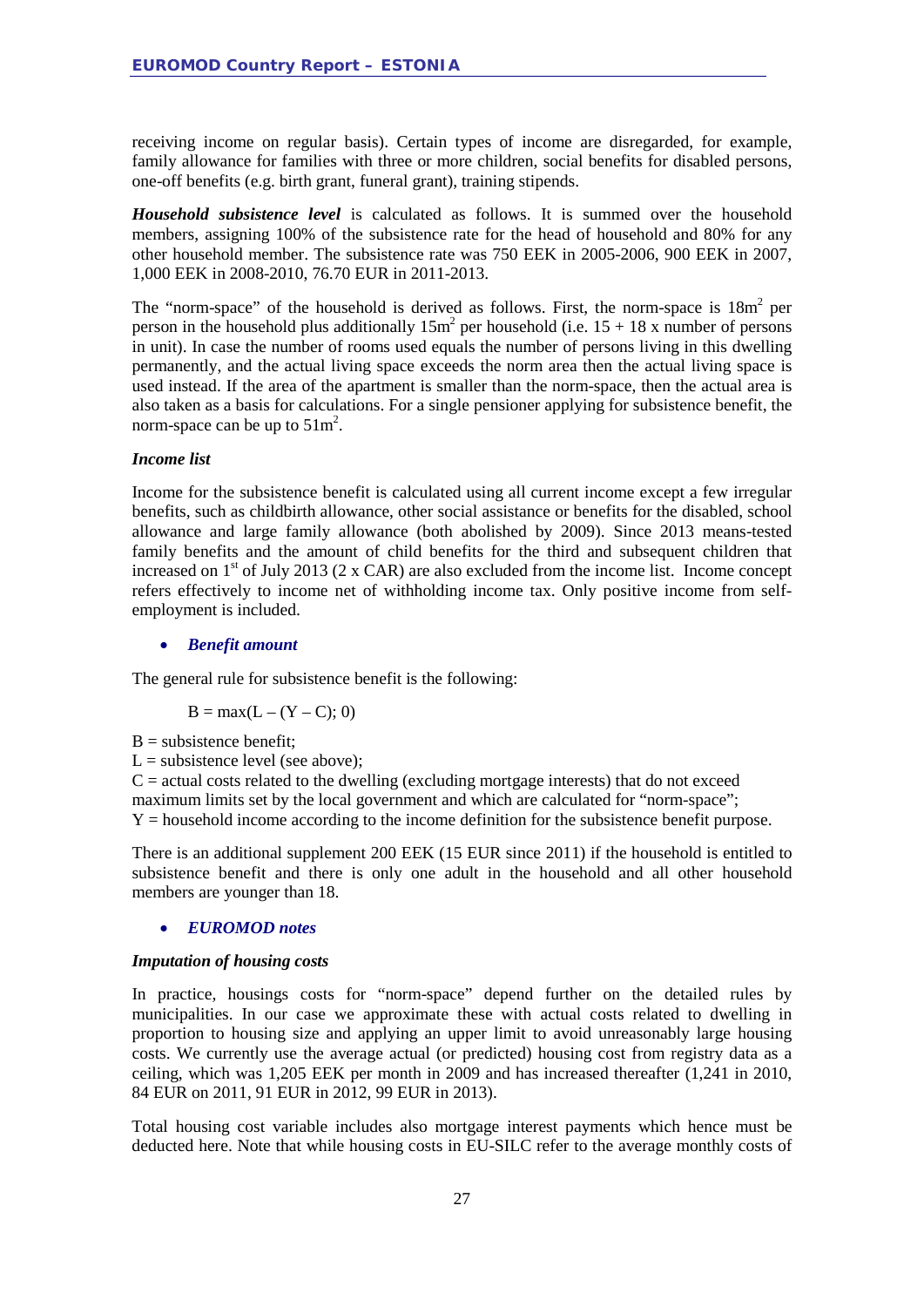the interview year then mortgage interest payments refer to annual figures of the income year. Either because of this or recalling errors total monthly housing costs are sometimes smaller than monthly mortgage interest payments and in these cases we have scaled up the housing costs to the level of mortgage interest payments.

#### *Means-testing*

EUROMOD underlying datasets lack information on income specifically in the previous calendar month (or average in last 6 months). Instead, the model operates with average monthly incomes derived from annual figures.

#### *Non take-up*

Benefit non take-up is modelled by assuming that very small sums are not claimed. Based on actual receipt data, we have set the threshold at 200 EEK per month since 2009 (and 12 EUR since 2011).

#### <span id="page-27-0"></span>**2.5.10 Means-tested family benefit (bsach\_ee)**

#### • *Brief description*

Means-tested family benefit (*vajaduspõhine peretoetus*) is a monthly benefit that is paid to households with children whose average income in the previous three months is below a certain threshold.

#### • *Definitions*

The unit of analysis is a household. Households whose income is below the income level of the means-tested family benefits and who have children who are eligible to child benefits are entitled to means-tested family benefits. Means-test is based on current disposable income (i.e. net of withholding income tax). Income is calculated using the same income components as for the subsistence benefits (see 2.5.9).

The income level of the means-tested family benefits is established in the annual state budget and is linked to the relative poverty level two years earlier (e.g. in 2013 the relative poverty level of 2011 is used). Incomes are equivalised with the modified OECD scale, which is also used for relative poverty calculations. (The weights are: first adult=1; additional people aged  $14+ = 0.5$ ; additional people aged under  $14 = 0.3$ .)

In 2013 the income level of the means-tested family benefits was 280 EUR per month for the first household member, 140 EUR for any additional adult (older than 13) and 84 EUR for every child under 14.

#### • *Benefit amount and duration*

Benefit amount depends on the number of children eligible for the child benefits. The benefit is equal to 1 x Child Allowance Rate (CAR), which is 9.59 EUR in 2013, if there is one child in the household, and  $2 \times \text{CAR}$  (19.18 EUR) if there is two or more children in the household.

Duration is unlimited, but granted and renewed every three months.

#### • *EUROMOD notes*

#### *Means-testing*

EUROMOD underlying datasets lack information on income specifically in the previous 3 months. Instead, the model operates with average monthly incomes derived from annual figures.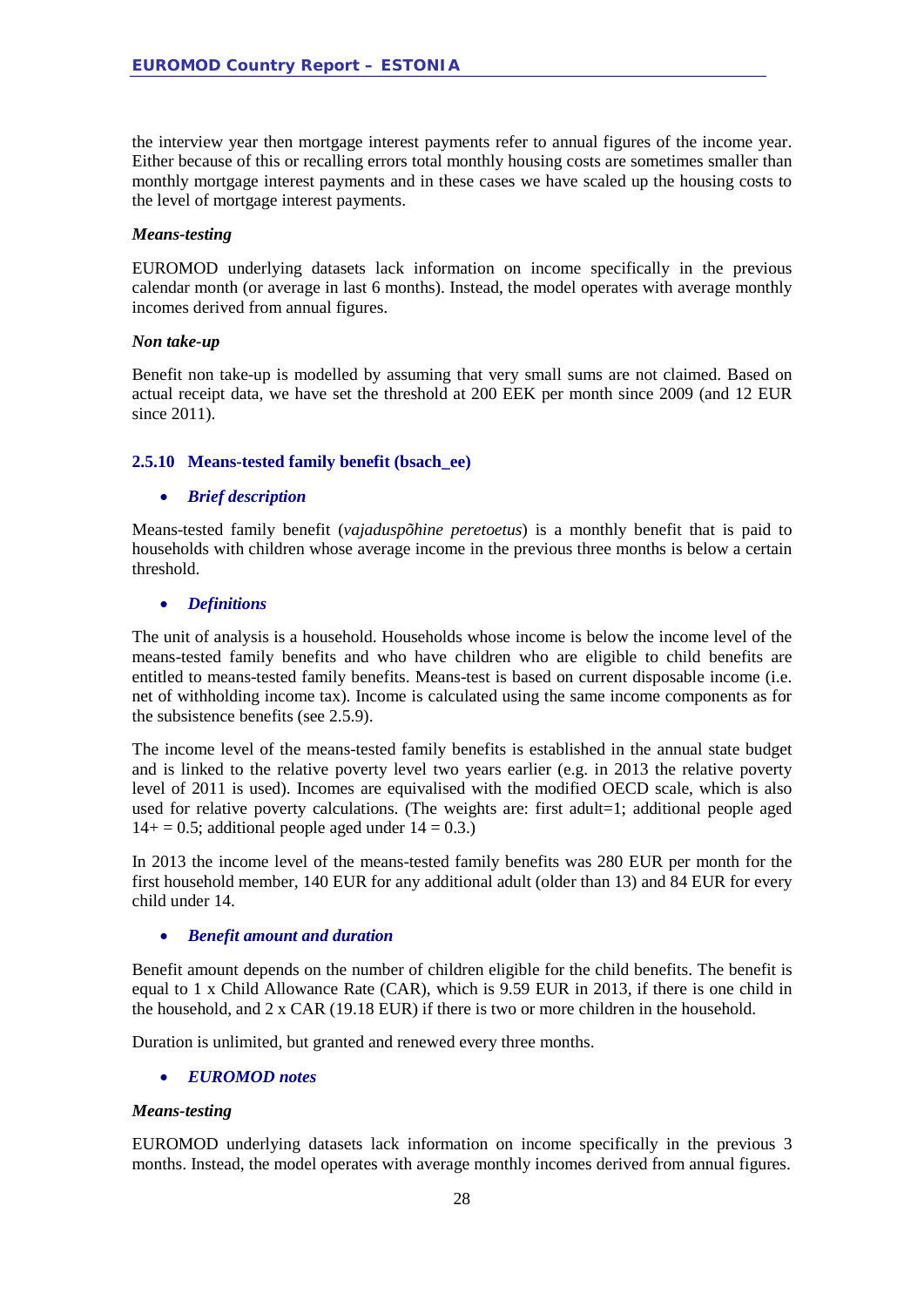#### *Non take-up*

We do not model benefit non take-up. As the benefit was introduced only in the second half of 2013, no appropriate information about its take-up is yet available.

#### <span id="page-28-0"></span>**2.6 Social contributions**

Social contributions are paid by employees, employers and self-employed. Social insurance is highly centralised, and the main contributions are formally named as a tax (*social tax*).

#### <span id="page-28-1"></span>**2.6.1 Employee social contributions (tscee\_ee)**

Employees and employers pay social contributions as a fixed percentage of gross wages (see Figure 2 for a schematic definition of the gross wage and other direct taxes on wages). The calculation of social contributions for self-employed is discussed in detail in the Section 2.6.3.





Employees pay from their gross wage their part of the unemployment insurance contributions (unless they are of the pensionable age or receiving old-age pension) and a contribution to the funded pension scheme, which is optional for certain (older) age groups.

#### *Unemployment insurance contributions* (tsceeui\_s)

Only employees who have not reached the legal pension age (different for males and females) and not receiving old age pension are obliged to pay unemployment insurance contributions. These are calculated as a fixed percentage of the gross employment income. The contribution rates have changed over the years (see the following table).

#### Table 2.6 Unemployment insurance contribution rates

|                  | 2005 | 2006    | 2007    | 2008    | <b>1 June 2009</b> | 1 August 2009 | <b>2013</b> |
|------------------|------|---------|---------|---------|--------------------|---------------|-------------|
| <b>Employers</b> | 0.5% | $0.3\%$ | $0.3\%$ | $0.3\%$ | 1%                 | 1.4%          | 1%          |
| Employees        | l %  | $0.6\%$ | $0.6\%$ | $0.6\%$ | 2%                 | 2.8%          | 2%          |

Note: there were no changes in 2010-12.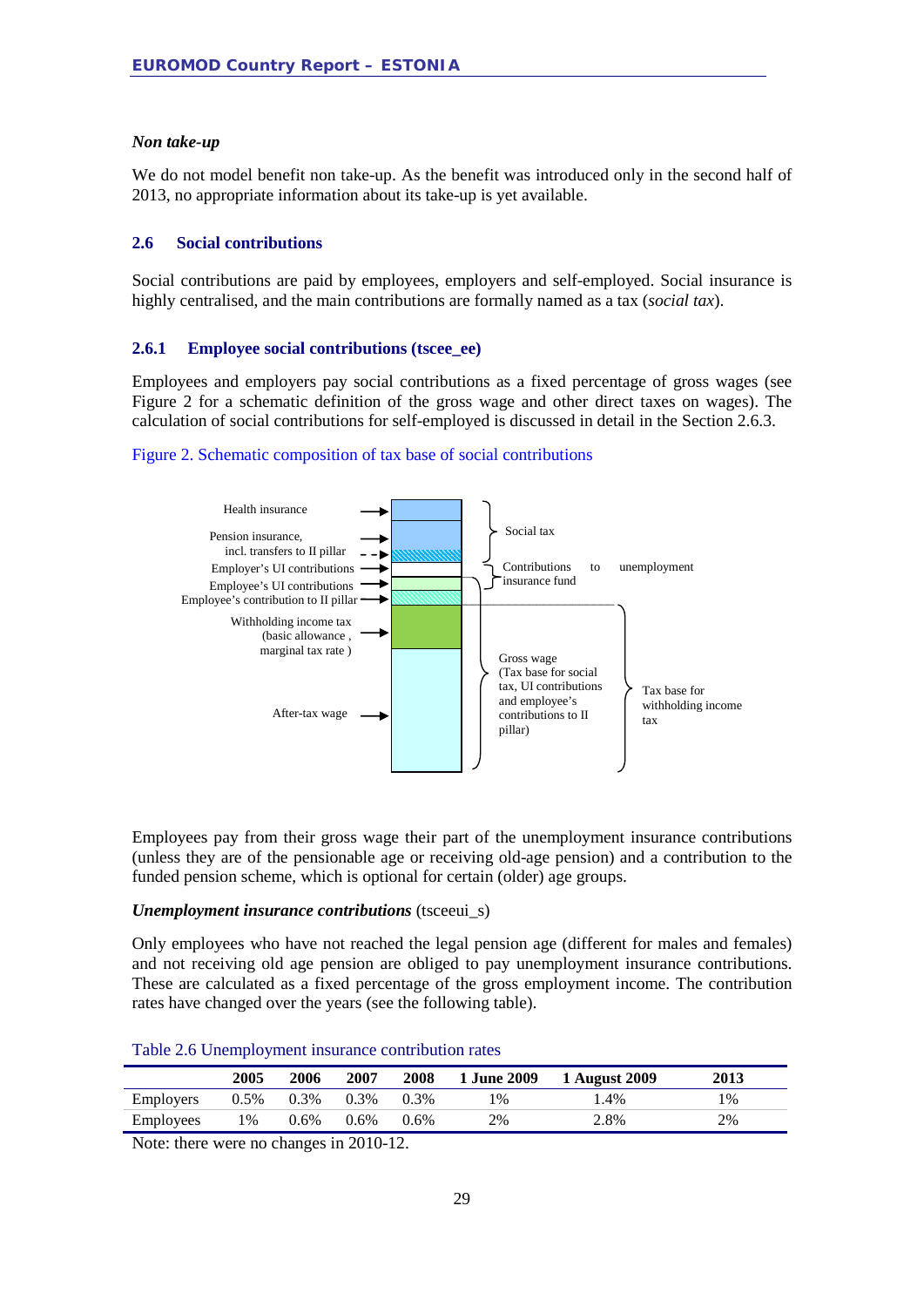#### *Pension contributions to the funded scheme* (tpceepi\_s)

Contributions are calculated as 2% of the gross employment income for those who participate in the scheme. Note that between  $1<sup>st</sup>$  July 2009 –  $31<sup>st</sup>$  December 2010 the contributions to the funded scheme were suspended. Persons with ten years from retirement (born 1954 or later) could, upon submitting a relevant application, resume individual contributions (2%) from  $1<sup>st</sup>$ January 2010, in which case also state contributions from the social tax (4%) were transferred. Other age groups could also continue to pay individual contributions  $(2%)$  from 1<sup>st</sup> January 2010, but no contributions from social tax were transferred (i.e. the scheme applied is 2+0%). For any other participant of the funded scheme (i.e. persons not opting for voluntary continuation of individual contributions), contributions to the funded scheme were gradually resumed from 2011, when a 1+2% scheme is applied, and from 2012 in full amount of  $2+4%$ .

#### • *EUROMOD notes*

In the national SILC dataset the information on making contributions to the funded pension scheme in 2010 is directly available (variable lpm) and hence we know who participates in the scheme  $1<sup>st</sup>$  July 2009 –  $31<sup>st</sup>$  December 2010. We have merged this information directly to the EU-SILC dataset. The following table shows the simulation of contributions based on the actual indicator of participation (*lpm*), birth year (*dag*), employment income (*yem*) and relevant contribution rates.

|                                                  | Born 1942-1954 |          | Born 1955 or later |          |  |
|--------------------------------------------------|----------------|----------|--------------------|----------|--|
| Person's decision on individual<br>contributions | Continues      | Suspends | Continues          | Suspends |  |
| Year                                             |                |          |                    |          |  |
| 2009 $1st$ January - 31 <sup>st</sup> May        |                | $2+4$    |                    |          |  |
| $2009$ 1 <sup>st</sup> June - $31st$ December    |                | $0+0$    |                    |          |  |
| 2010                                             | $2+4$          | $0 + 0$  | $2+0$              | $0 + 0$  |  |
| 2011                                             | $2+4$          | $1+2$    | $2+2$              | $1+2$    |  |
| 2012-2013                                        |                | $2+4$    |                    |          |  |

Table 2.7 Contributions to the funded pension scheme in 2009-2013, % of employment income

Note: the first number shows employee's contribution rate and the second number shows employer's contribution rate.

We do not simulate voluntary contributions to the private pension funds (i.e. payments into the  $3<sup>rd</sup>$  pillar), but take them from the data.

#### <span id="page-29-0"></span>**2.6.2 Employer social contributions (tscer\_ee)**

Employers pay social tax, which is divided into health insurance part and pension insurance part. The latter is further allocated between the state pension scheme and compulsory funded pension scheme for those employees who have joined the funded pension scheme. Employers also pay their part of the unemployment insurance contributions. Central government pays social tax, either total or health insurance part, on certain social benefits (see section 2.6.4 for more details).

#### *Pension contributions*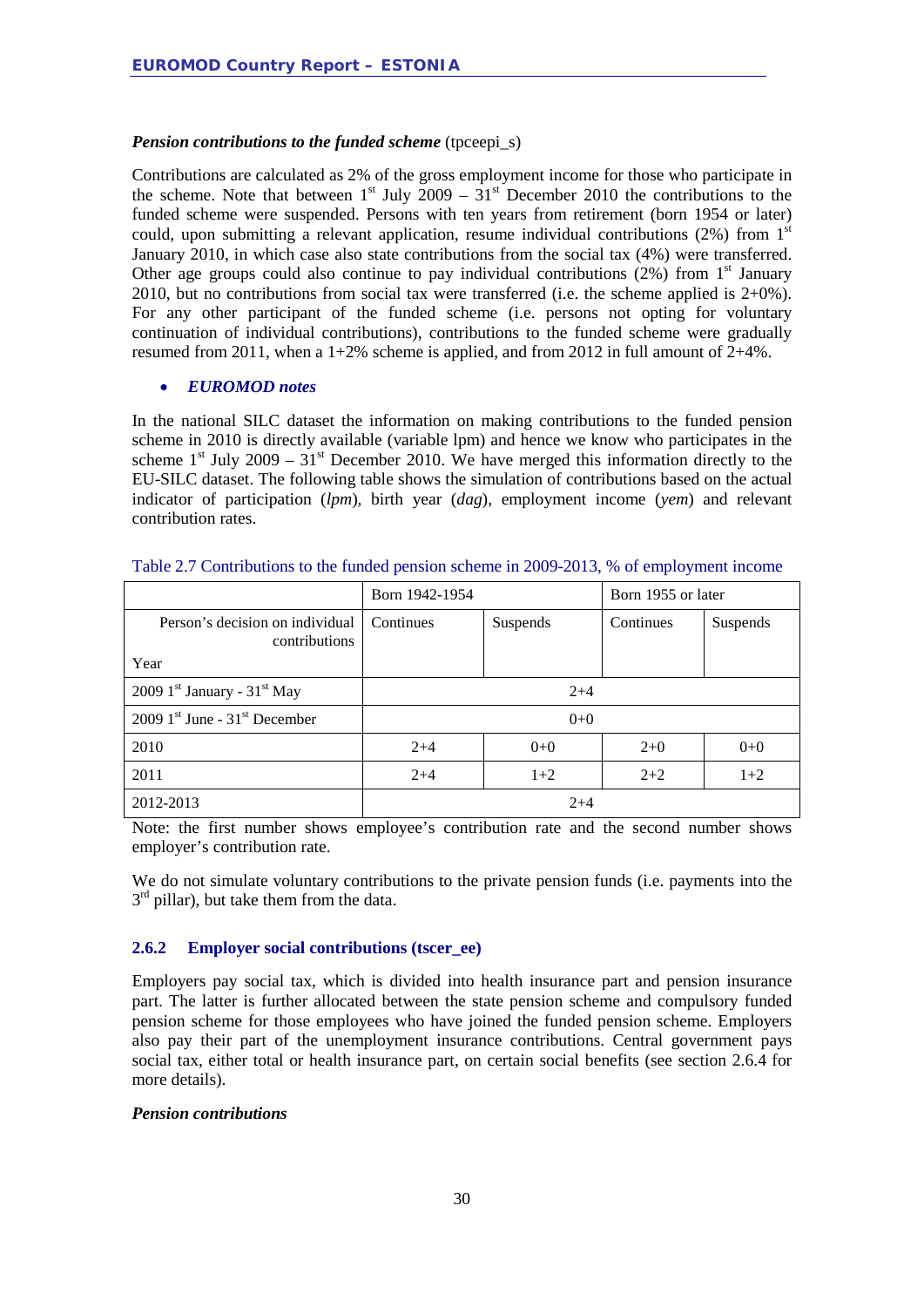Pension contributions to the first pillar (the PAYG scheme) are 20% of the employment income, minus transfers to the funded pension scheme (variable ttferpi\_s in the EURMOD). The latter is 4 percentage points (out of 20%) for those participating in the funded scheme. (See section 2.6.1 above.)

#### *Health insurance contributions*

The total health insurance contributions are calculated as 13% of gross employment earnings.

#### *Unemployment insurance contributions*

Unemployment insurance contributions amount to a fixed percentage (0.3-1.4% in 2009 and 1% in 2013, see the table in section 2.6.1 above) of employment income.

#### *Total contributions*

Total employer contributions equal contributions to the pension insurance/ $1<sup>st</sup>$  pillar (tscerpi\_s) + transfers to the funded scheme/ $2^{nd}$  pillar (ttferpi\_s) + contributions to the health insurance (tscerhl  $s$ ) + contributions to the unemployment insurance (tscerui  $s$ ).

Note that the first three are included in 'social tax' in the national statistics.

#### <span id="page-30-0"></span>**2.6.3 Self-employed social contributions (tscse\_ee)**

Self-employed pay social tax (pension and health insurance contributions) and contributions to the funded pension scheme. They do not pay unemployment insurance contributions.

Until 2006, advance payments of self-employed contributions were deductible from the contribution base. Since 2007, instead the contribution base is calculated as gross income from self-employment divided by 1.33 (contributions to the pension insurance and health insurance). Effectively, the liability remains the same, but the system is somewhat simpler without having to pay all contributions in advance. Gross income from self-employment is income after deducting related expenses less the tax allowance on income from agriculture.

Self-employed are subject to minimum contribution base, unless they are receiving state pensions or the central government is already paying minimum contributions due to certain benefits. Also, this can be offset against social insurance contributions paid by employers for self-employed also undertaking paid employment. Finally, there is an upper annual limit to the social contributions base, which is 15 times the annual legal minimum wage (783,000 EEK in 2009, see the following table for later years).

|                                                                      | 2009                  | 2010                  | 2011                   | 2012                 | 2013                 |
|----------------------------------------------------------------------|-----------------------|-----------------------|------------------------|----------------------|----------------------|
| Minimum monthly social                                               | 2,700                 | 4.350                 | 278.02                 | 278.02               | 290                  |
| tax base                                                             | <b>EEK</b>            | <b>EEK</b>            | <b>EUR</b>             | <b>EUR</b>           | <b>EUR</b>           |
| Minimum monthly wage                                                 | 4,350                 | 4.350                 | 278.02                 | 290                  | 320                  |
|                                                                      | <b>EEK</b>            | <b>EEK</b>            | <b>EUR</b>             | <b>EUR</b>           | <b>EUR</b>           |
| Upper annual limit of<br>social tax base (15 times)<br>minimum wage) | 783,000<br><b>EEK</b> | 783,000<br><b>EEK</b> | 50,043.6<br><b>EUR</b> | 52,200<br><b>EUR</b> | 57,600<br><b>EUR</b> |

#### Table 2.7 Upper and lower limit of social tax base for self-employed 2009-2013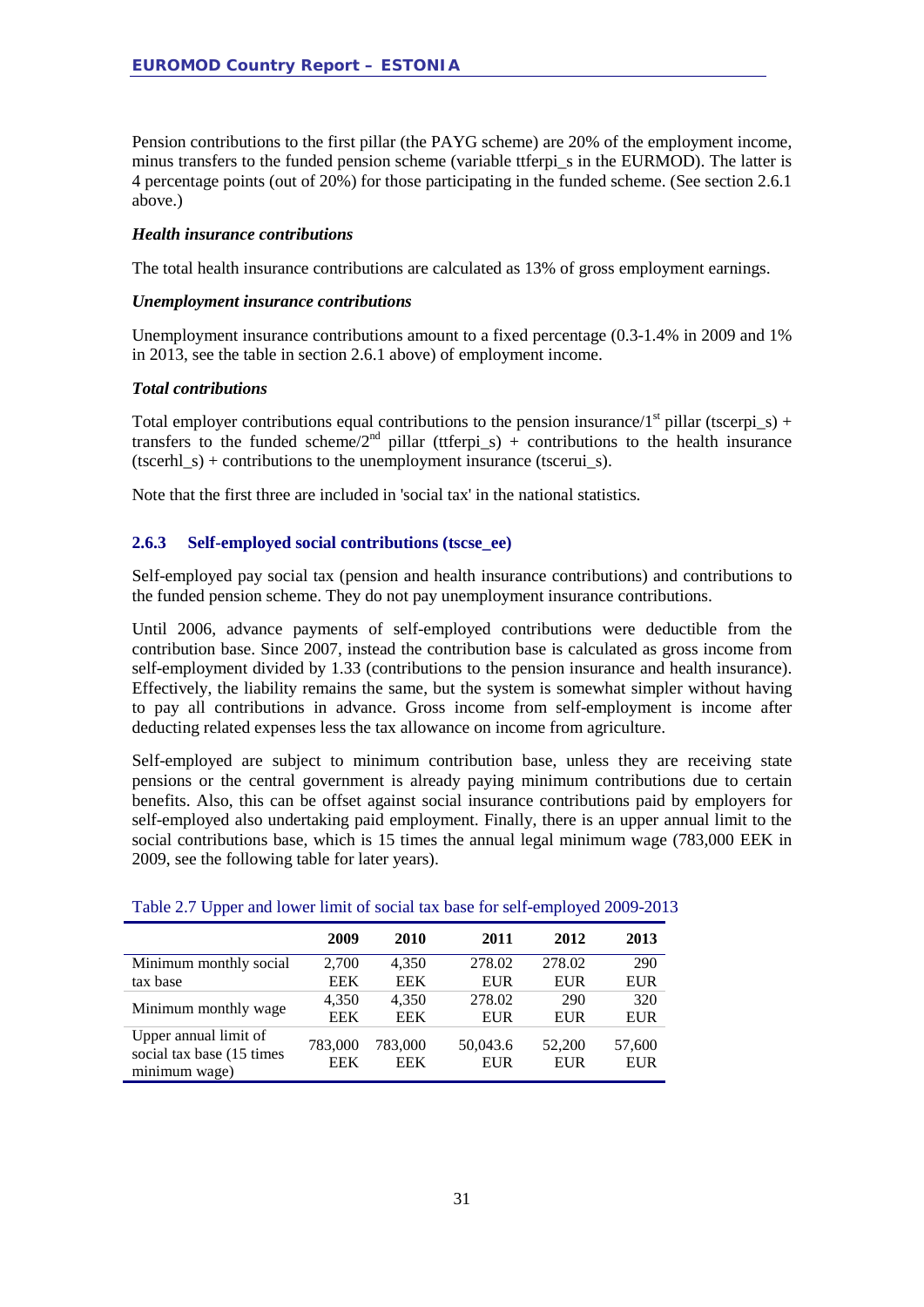#### *Pension insurance contributions*

Participation in the funded pension scheme and calculation of the contributions to the state pension scheme and funded pension scheme are the same as for employees. Contributions to the funded pension scheme have two parts: one is 4% of the contribution base transferred from the social tax and additional 2% funded pension insurance contributions if the person participates in the funded pension scheme. Altogether, a self-employed person therefore directly contributes 6% to himself. The contribution to the state pension scheme amount to 20% of the contribution base less transfer to the funded pension scheme:

*Health insurance contributions* amount to 13% of the contribution base.

#### *Total contributions*

Total self-employed contributions equal to contributions to the pension insurance/ $1<sup>st</sup>$  pillar (tscsepi s) + contributions to the health insurance (tscsehl s) + "transfers" to the funded scheme/2<sup>nd</sup> pillar (ttfsepi s) + contributions to the funded scheme/2<sup>nd</sup> pillar (tpcsepi s).

Note again that the first three are included in 'social tax' in the national statistics, and two latter are included in funded pension contributions in the national statistics.

#### • *EUROMOD notes*

Depending on the dataset the definition of self-employed is slightly different. In the EU-SILC data the self-employed are those either with employees, without employees or family worker. In HBS data the self-employed are those who had stated in the survey data that their status in employment belongs to the category "Self-employed, farmer without hired workers, freelancer".

Also, only HBS database has enough information to simulate tax allowance on income from agriculture. As with general income tax base, income from non-registered self-employment activity (available in EU-SILC and EE-SILC) is assumed to be not reported and, hence, not included in the contribution base. Gross values are directly taken from the data, relying on Statistics Estonia calculations to be correct.

#### <span id="page-31-0"></span>**2.6.4 Credited contributions (tscct\_ee)**

Government pays social contributions on certain minimum base (see table 2.7 in previous section) determined each year with the government budget for those receiving either childcare allowance (*lapsehooldustasu*), large family parent allowance (*seitsme- ja enamalapselise pere vanema toetus*), parental benefit (*vanemahüvitis*) or unemployment allowance. There are some other minor categories which are not included in the model.

Government pays both health care insurance (tsccthl\_s) and pension insurance part (tscctpi\_s) on the minimum base for those receiving childcare allowance, large family parent allowance, or parental benefit and only health care insurance part for those receiving unemployment allowances. Unemployment insurance fund pays health care insurance contributions for those receiving unemployment insurance benefits and the base is equal to the benefits (hence can be smaller or larger than the minimum base).

There are extra pension insurance contributions (tpcctpi\_s), paid by the central government, to the  $2<sup>nd</sup>$  pillar for those receiving parental benefit. These are calculated as 1% of the maternity benefit for each related child until 2012. Since 1<sup>st</sup> January 2013, the government pays 4% of the average taxable wage two years ago (744.73 EUR in 2013) for each child under three years old and born after  $1<sup>st</sup>$  January 2013.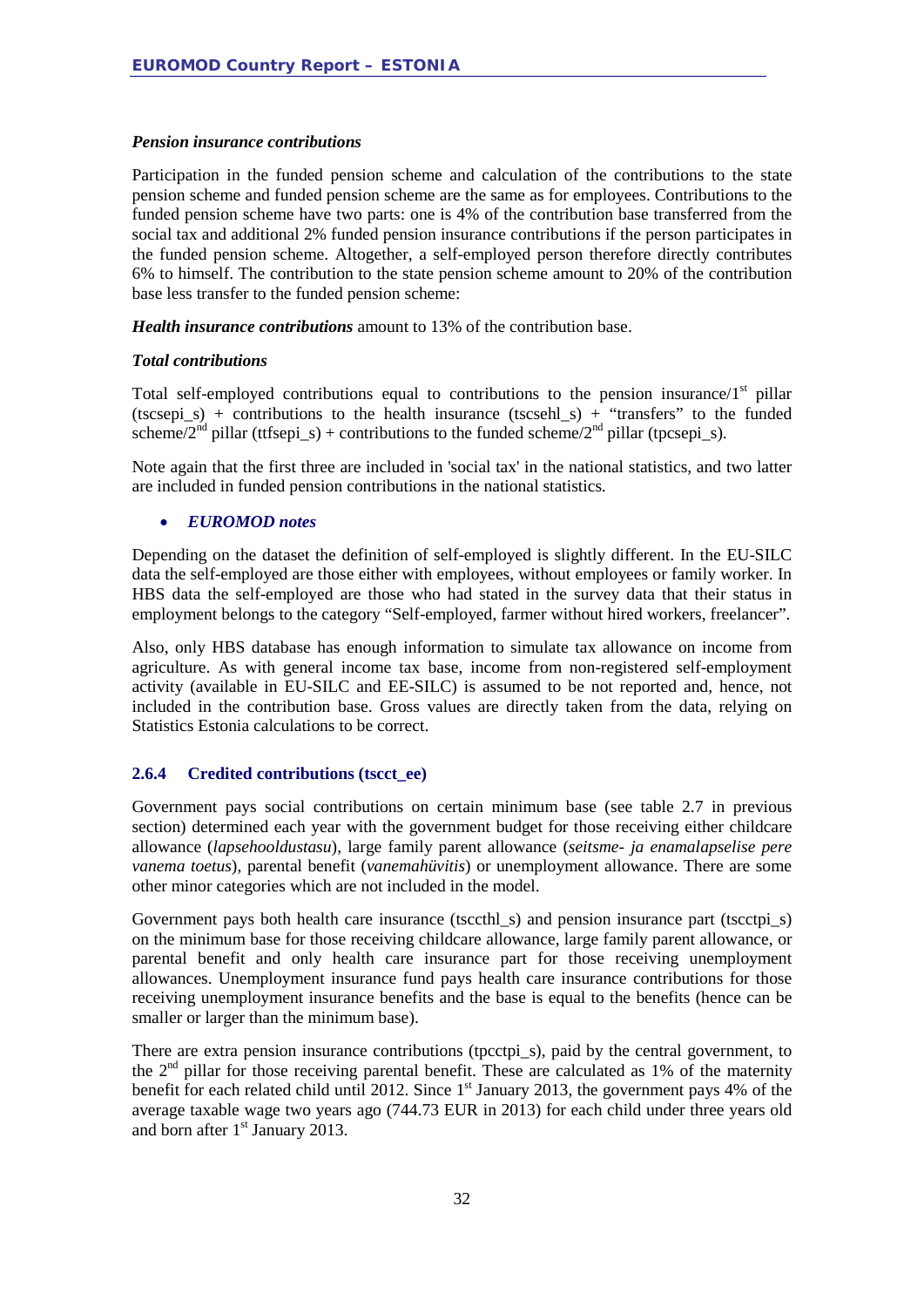#### <span id="page-32-0"></span>**2.7 Personal income tax**

Here we distinguish between withholding income tax and income tax liability based on the final tax report. Withholding income tax is required for simulating subsistence benefit and meanstested family benefits which are based on current net income. Tax base for withholding tax is narrower than for the final tax liability, e.g. it does not include income from self-employment, rent, royalties, and only the main tax allowances are taken into account.

#### <span id="page-32-1"></span>**2.7.1 Tax unit**

Withholding income tax is applied at the individual level, however, for the final tax liability married couples are allowed to submit a joint declaration. A dependent child for the tax allowance purposes is defined as aged up to 17.

#### <span id="page-32-2"></span>**2.7.2 Exemptions**

The following income sources are non taxable: all family benefits (except parental benefit), unemployment allowance, unemployment retraining benefit, subsistence benefit, scholarships and grants, voluntary maintenance payments and investment income. The latter includes interests, which are non-taxed if received from an EU financial institution, and dividends, on which firms pay only corporate income tax in Estonia.

#### <span id="page-32-3"></span>**2.7.3 Tax allowances**

Firstly, basic allowance, which equals 2,250 EEK in 2009 and rounded to 144 EUR (per month) since 2011. See also the following table.

|                                                                      | 2007         | 2008                | 2009         | 2010                | 2011       | 2012       | 2013       |
|----------------------------------------------------------------------|--------------|---------------------|--------------|---------------------|------------|------------|------------|
| Income tax rate                                                      | 22%          | 21%                 | 21%          | 21%                 | 21%        | 21%        | 21%        |
| Basic allowance per month                                            | 2,000<br>EEK | 2.250<br><b>EEK</b> | 2,250<br>EEK | 2.250<br><b>EEK</b> | 144<br>EUR | 144<br>EUR | 144<br>EUR |
| Additional allowances per<br>month per child starting<br>from  child | $2^{nd}$     | 1 <sup>st</sup>     | $2^{nd}$     | $2^{nd}$            | $2^{nd}$   | $2^{nd}$   | $2^{nd}$   |
| Pension allowance per<br>month                                       | 3,000<br>EEK | 3.000<br>EEK        | 3,000<br>EEK | 3,000<br>EEK        | 192<br>EUR | 192<br>EUR | 192<br>EUR |

#### Table 2.8. Income tax parameters 2007-13

Secondly, pension allowance, which equals 36,000 EEK per year (3,000 EEK per month) in 2009 and later years (192 EUR per month since 2011). Pension allowance is applicable only to state pensions (i.e. old-age, disability and survivors' pensions) and can be claimed jointly only if both spouses receive state pensions.

Thirdly, an additional allowance for families depending on the number of children aged up to 17, equal to the basic allowance (i.e. 27,000 EEK per year in 2009, see table above) less the taxable income of the children. Since 2009 it is applicable for the second child onwards.

There is also a sickness allowance for compensation for an accident at work or an occupational disease and allowance for tax-free childbirth benefit paid by employer, but these are of little importance and not simulated in the EUROMOD.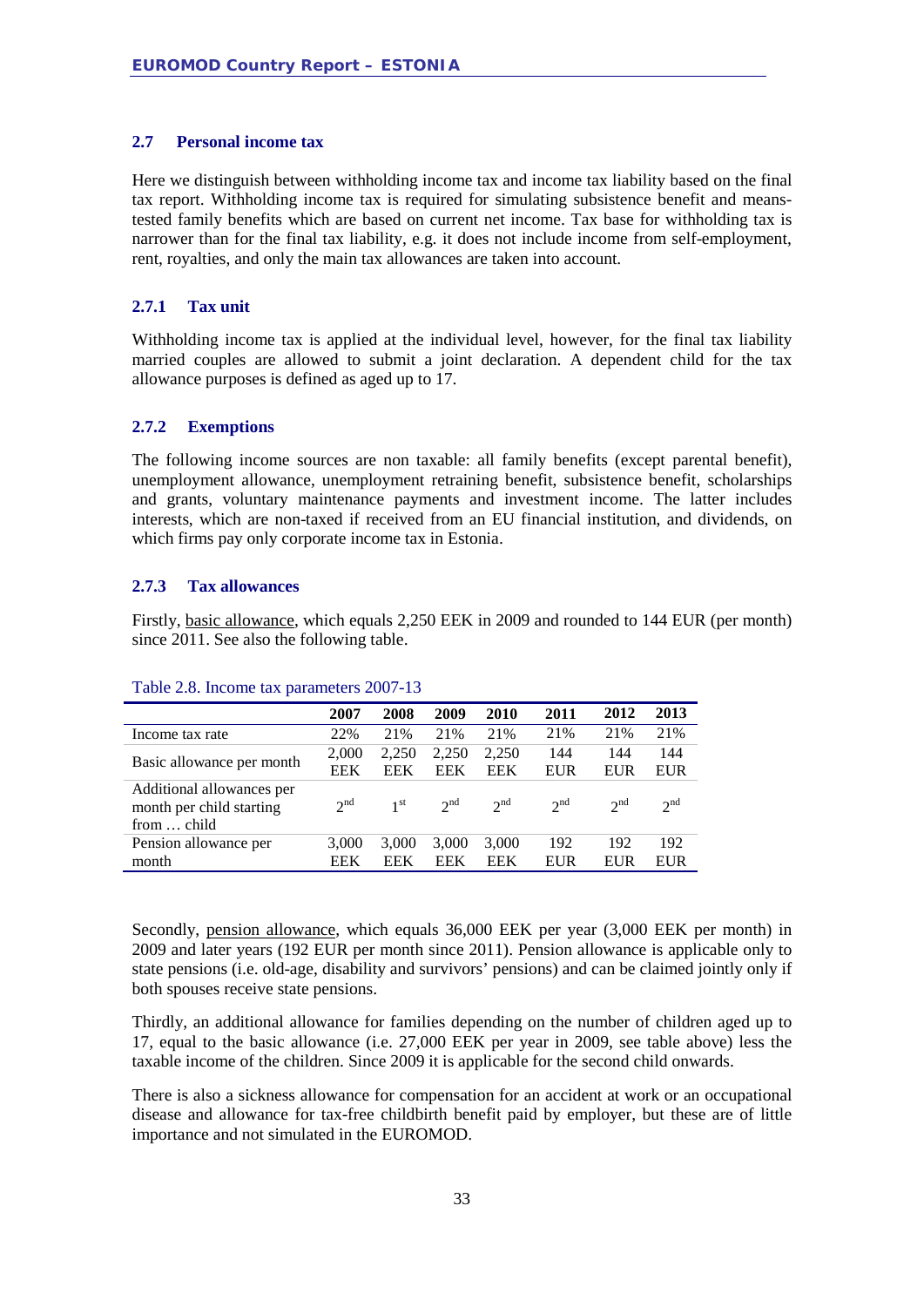Finally, there is a tax allowance for self-employment income from agriculture (reduces liability both for income tax and self-employed SIC).

All allowances are non-refundable, i.e. their value cannot be larger than income tax base.

#### <span id="page-33-0"></span>**2.7.4 Tax deductions**

First, contributions to the unemployment insurance fund and to the funded pension scheme as well as alimony or maintenance payments are fully deductible from taxable income.

Second, the following expenses can be deducted from taxable income, but no more than 50% of taxable income or 50,000 EEK per year (3,196 EUR in 2011 and 1,920 EUR since 2012): housing loan interest payments, education expenses, donations and trade unions membership fees. The latter two are also subject to separate upper limits (as a percentage of taxable income).

Note that deductions of interest payments of study loans, which are part of the training expenses, and donations and trade union membership fees were abolished from  $1<sup>st</sup>$  January 2010.

Third, pension contributions to the  $3<sup>rd</sup>$  pillar (i.e. voluntary funded scheme) can be deducted from taxable income but no more than 15% of taxable income. In 2012 an additional annual ceiling of 6,000 EUR was introduced.

#### • *EUROMOD notes*

We do not have data on donations and trade unions membership fees and these are excluded.

#### <span id="page-33-1"></span>**2.7.5 Tax base**

Income tax base is calculated as taxable incomes (see section 2.7.2 for exemptions) less allowances and deductions.

#### *Withholding income tax*

Incomes subject to withholding income tax can be grouped into two:

- 1) incomes for which the basic allowance is not taken into account: sickness benefit and maternity benefit paid (by the Estonian Health Insurance Fund), and royalties.
- 2) incomes for which the basic allowance is usually taken into account: disability pension, old-age pension, survivors' pension, parental benefit, unemployment insurance benefit, employment income, severance payments, taxable maintenance payments received (i.e. alimony), less alimony payments made and simulated social security contributions by employees.

In the case of pensions, also pension allowance is taken into account.

There is a single income tax rate (24% in 2005, 23% in 2006, 22% 2007, 21% since 2008), with the exception of 10% tax rate on private pensions.

Withholding income tax is a sum of three components:

- a) income tax on the items that take into account basic allowance and pension allowance,
- b) income tax on the items that do not take into account tax allowances,
- c) income tax on the private pensions.

#### *Final income tax*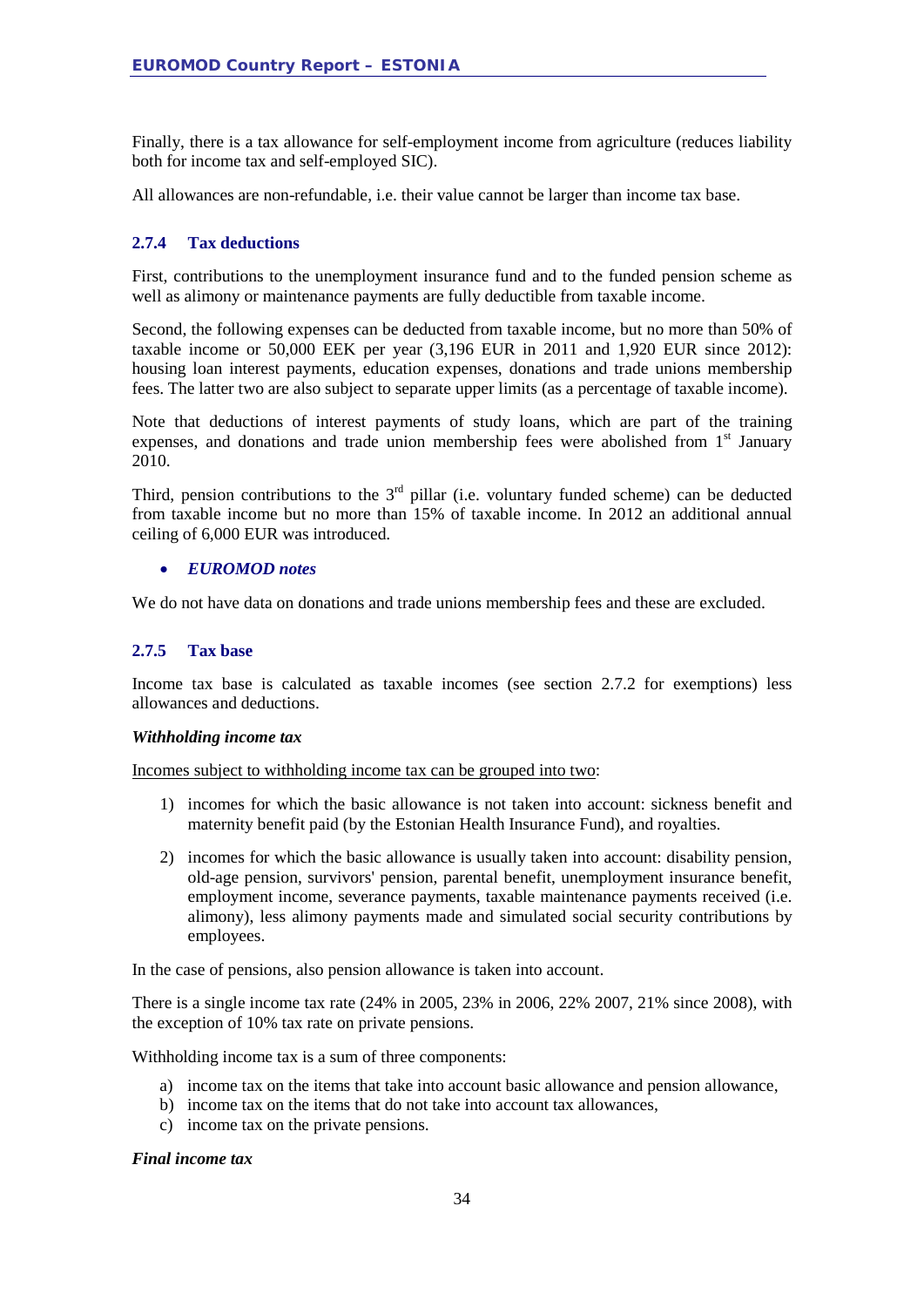Compared to the withhold income tax, final income tax takes into account several additional aspects:

- 1) tax base includes income from self-employment,
- 2) married couples may submit a joint declaration,
- 3) there is an additional allowance for families with children,
- 4) there are deductible expenditures (education expenses, mortgage interest payments, contributions to the voluntary pension funds).

#### Income from self-employment

Taxable income from self-employment is equal to income from self-employment less related expenses (directly available in EU-SILC and EE-SILC), and minus social insurance contributions, except contributions to the funded pension scheme. The latter can be deducted only from other source of incomes. Taxable business income is derived on individual basis.

#### • *EUROMOD notes*

Due to data limitations we cannot simulate sickness allowance, child birth allowance and deductions related to donations and trade union membership fees. In EU-SILC and EE-SILC data we cannot separate agricultural income and hence cannot simulate the tax allowance for self-employment income from agriculture.

We also consider benefits received from abroad untaxed (where available), assuming they have been taxed in the foreign country already.

Simulation of large family tax allowance is partly optimised by assigning it to the spouse with highest taxable income (before applying the allowance itself), in the case of a cohabiting couple.

#### <span id="page-34-0"></span>**2.8 Minimum wage**

#### • *Brief description*

Monthly and hourly minimum wage is set by annual bipartite agreements between the Estonian Trade Union Confederation and the Estonian Employers' Confederation, and then brought into effect by a government decree. Minimum wage applies nationwide to all employees. Several sectors may have additional negotiations between representatives of employees and employers to agree on a more favourable wage policy affecting particular occupations, but these are not simulated.

#### • *Definitions and eligibility conditions*

The unit of analysis is individual. If the actual wage is less than minimum wage then wage is replaced with minimum hourly wage times actual working hours.

#### • *Amount*

Amount is a flat-rate sum per month. 4,350 EEK in 2009-2010, 278.02 EUR in 2011, 290 EUR in 2012, 320 EUR in 2013.

#### • *EUROMOD notes*

Monthly income from employment (taking into account the number of months in work) is set equal to minimum wage (proportional to hours worked) if the income from employment is less than minimum wage, but positive, and if working hours are less than or equal to 40 hours per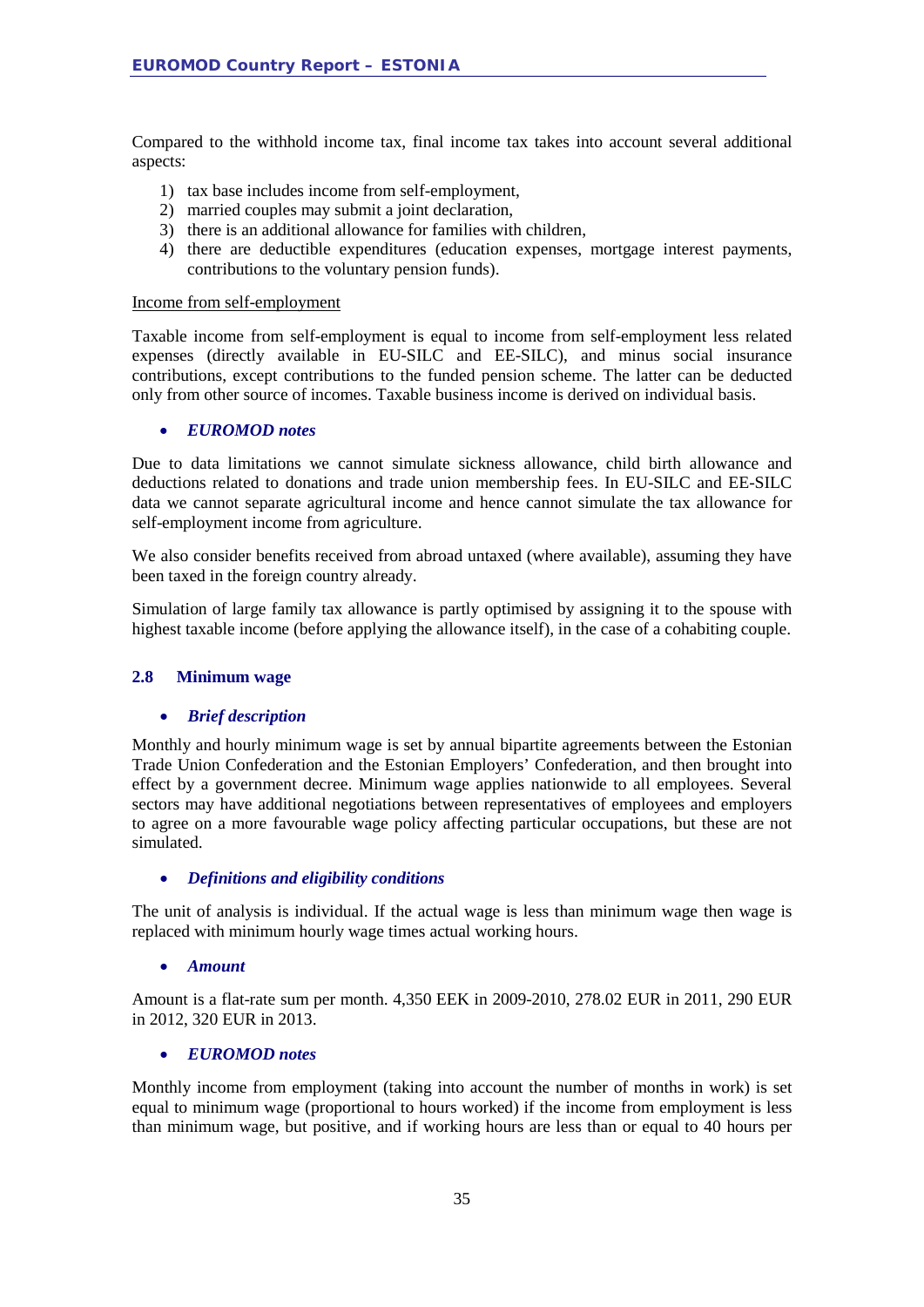week. We do not apply the minimum wage correction when a person earns more than a monthly minimum wage, but its hourly wage is still less than a minimum wage.

<span id="page-35-0"></span>Minimum wage adjustments are not applied in the baseline simulations.

### **3. DATA**

#### <span id="page-35-1"></span>**3.1 General description**

There are currently three types of Estonian datasets available as input data for EUROMOD:

- 1) Estonia Social Survey 2006, 2007 and 2008 (*Eesti Sotsiaaluuring 2006, 2007, 2008 –* EE-SILC), which is a national version of EU-SILC data and which was used by the Statistics Estonia to construct the EU-SILC database;
- 2) European Union Survey of Living Conditions (EU-SILC) 2006, 2007, 2008 and 2010 data for Estonia;
- 3) Household Budget Survey 2005 (*Eesti leibkonna eelarve uuring -* HBS).

The Household Budget Survey 2005 was discussed in detail in previous country reports, see Lüpsik, Paulus and Võrk (2008) and Võrk, Paulus and Lüpsik (2010), and we do not cover it in this report. The report Võrk, Paulus and Lüpsik (2010) included an overview of the EE-SILC 2006 and EU-SILC 2006 datasets, Võrk and Paulus (2011) included an overview of the EE-SILC 2007 and EU-SILC 2007 datasets and Võrk and Paulus (2012) included an overview of the EE-SILC 2008 and EU-SILC 2008 datasets.

In this report we give an overview of the EU-SILC 2010 dataset which has been supplemented with a few detailed income variables and labour market information from the EE-SILC database (with the permission of Eurostat and Statistics Estonia).

| <b>EUROMOD</b> database | EE 2010 c1                        |
|-------------------------|-----------------------------------|
| Original name           | $EU-SILC (UDB_c08d_v10-1)$        |
| Provider                | Eurostat (and Statistics Estonia) |
| Year of collection      | 2010                              |
| Period of collection    | February-May                      |
| Income reference period | 2009                              |
| Sample size             | 13,474 individuals                |
|                         | 4,972 households                  |

Table 3.1 EUROMOD database description

For an overview of sampling methods, response rate and other quality indicators of the data and imputations carried out by Statistics Estonia see the quality report by Statistics Estonia (2012).<sup>[3](#page-35-3)</sup>

#### <span id="page-35-2"></span>**3.2 Data adjustment**

The EU-SILC database has the same number of individuals and households as the national version, but includes less detailed information on income components. Therefore some

<span id="page-35-3"></span> <sup>3</sup> Statistics Estonia (2012) "EU-SILC 2010 in Estonia: Final Quality Report" [https://circabc.europa.eu/sd/d/b5ee00c0-7d4a-4ad8-bd89](https://circabc.europa.eu/sd/d/b5ee00c0-7d4a-4ad8-bd89-b5f88b256207/SILC_QRFIN_A_EE_2010_0000_V0001_N.PDF) [b5f88b256207/SILC\\_QRFIN\\_A\\_EE\\_2010\\_0000\\_V0001\\_N.PDF](https://circabc.europa.eu/sd/d/b5ee00c0-7d4a-4ad8-bd89-b5f88b256207/SILC_QRFIN_A_EE_2010_0000_V0001_N.PDF)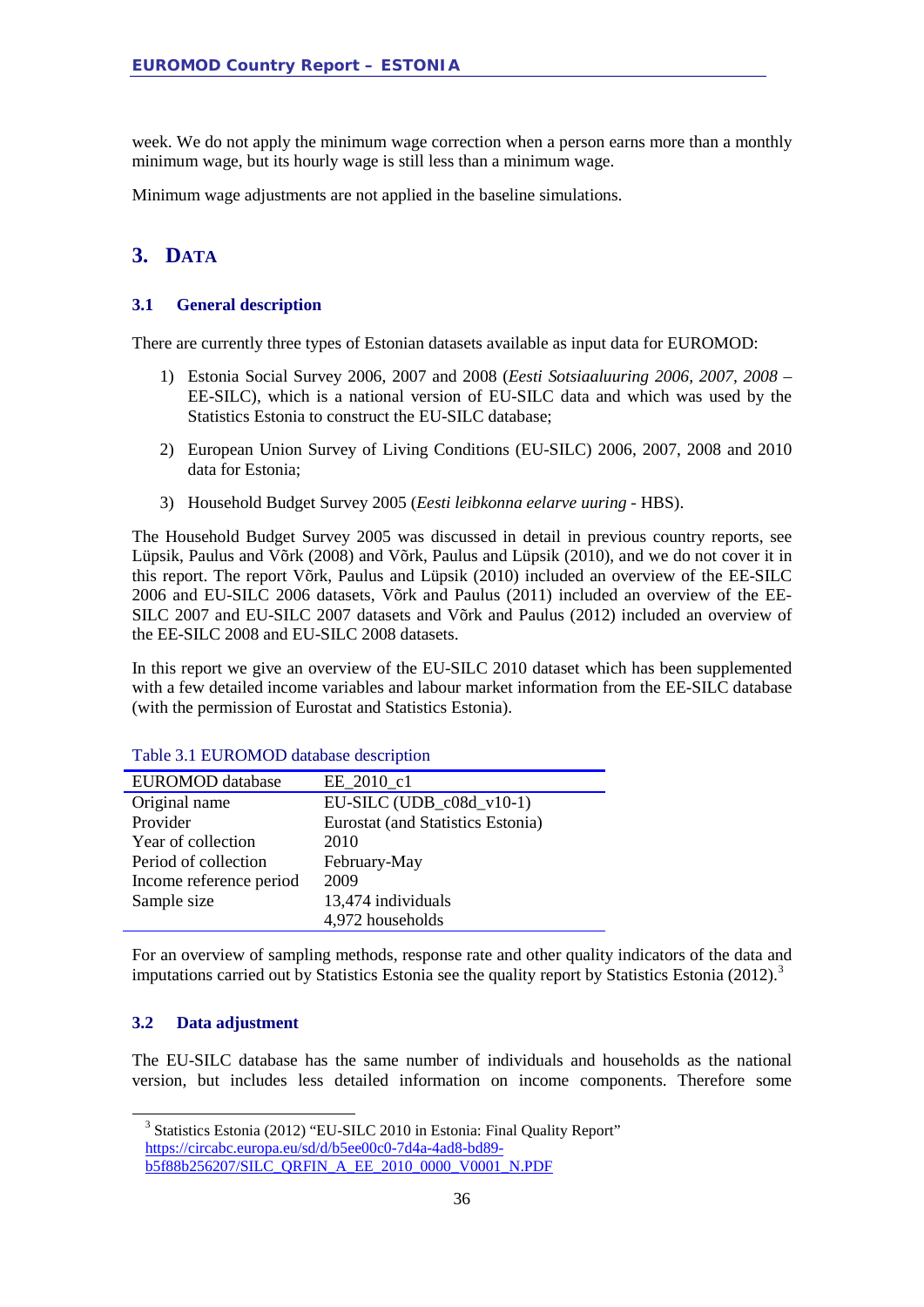additional variables were merged from the national version. (An almost exact match of individuals was achieved using household income, birth year, gender, number of people in household, order of persons in the household, personal gross earnings, and health status.)

The variables merged from the national dataset are the following:

- a) whether a person has joined the compulsory funded pension scheme II pillar and whether any payments were made in 2009;
- b) family benefits separately (maternity benefits, parental benefits, child allowances, child care allowances, single parent child allowance, foster parent benefit, other family benefits paid by municipalities, maintenance allowance)
- c) subsistence benefits and other social assistance benefits separately
- d) separately unemployment insurance benefits, unemployment allowances, severance payments, other unemployment benefits, as well as the number of months received unemployment insurance benefits and unemployment allowances
- e) an indicator for persons registered as self-employed.

Adjustments to variables are kept to a minimum. In order to guarantee consistency between demographic variables and income variables which refer to the previous year (and on which EUROMOD simulation are based), all children born between the end of the income reference period and the date of interview have been dropped from the sample. In EU-SILC 2010 there were 20 such children. No adjustments to the weights have been done.

#### <span id="page-36-0"></span>**3.3 Imputations and assumptions**

#### <span id="page-36-1"></span>**3.3.1 Time period**

Income and expenditure information in SILC refers to the previous calendar year, with the exception of housing costs which refer to the current monthly average as estimated by the household. As EUROMOD uses (average) monthly data as an input, all annual incomes and expenditure are divided by twelve. Simulations of short term benefits (e.g. unemployment benefits) also take into account how many months particular income source was received (if available). Note that some socio-economic variables (e.g. education, marital status) refer to the survey week.

#### <span id="page-36-2"></span>**3.3.2 Gross incomes**

In the SILC data missing values have been imputed, if necessary. Most of the imputations have been done by Statistics Estonia. See the EU-SILC 2010 quality report Section 2.5 for the imputation procedure. A few remaining imputations were done jointly by the authors and they are described in detail in the Data Requirement Document (DRD), following the templates prepared by the EURMOD core team as closely as possible.

In the national SILC questionnaire, most income components are collected in net terms by default. Regarding wages and salaries, income from rental, income earned by children and income from self-employment, the respondent may choose if he/she wants to report net or gross amounts. All reported incomes are converted into both net and gross incomes by using algorithms deduced from tax laws by Statistics Estonia.

By default the EU version of the SILC (EU-SILC) has all values in gross terms (though at more aggregated level), while the national version has (additional) detailed benefit information but mostly with net values. The income variables that were merged from the EE-SILC database were converted to gross values by inverting the tax rules (backward calculations).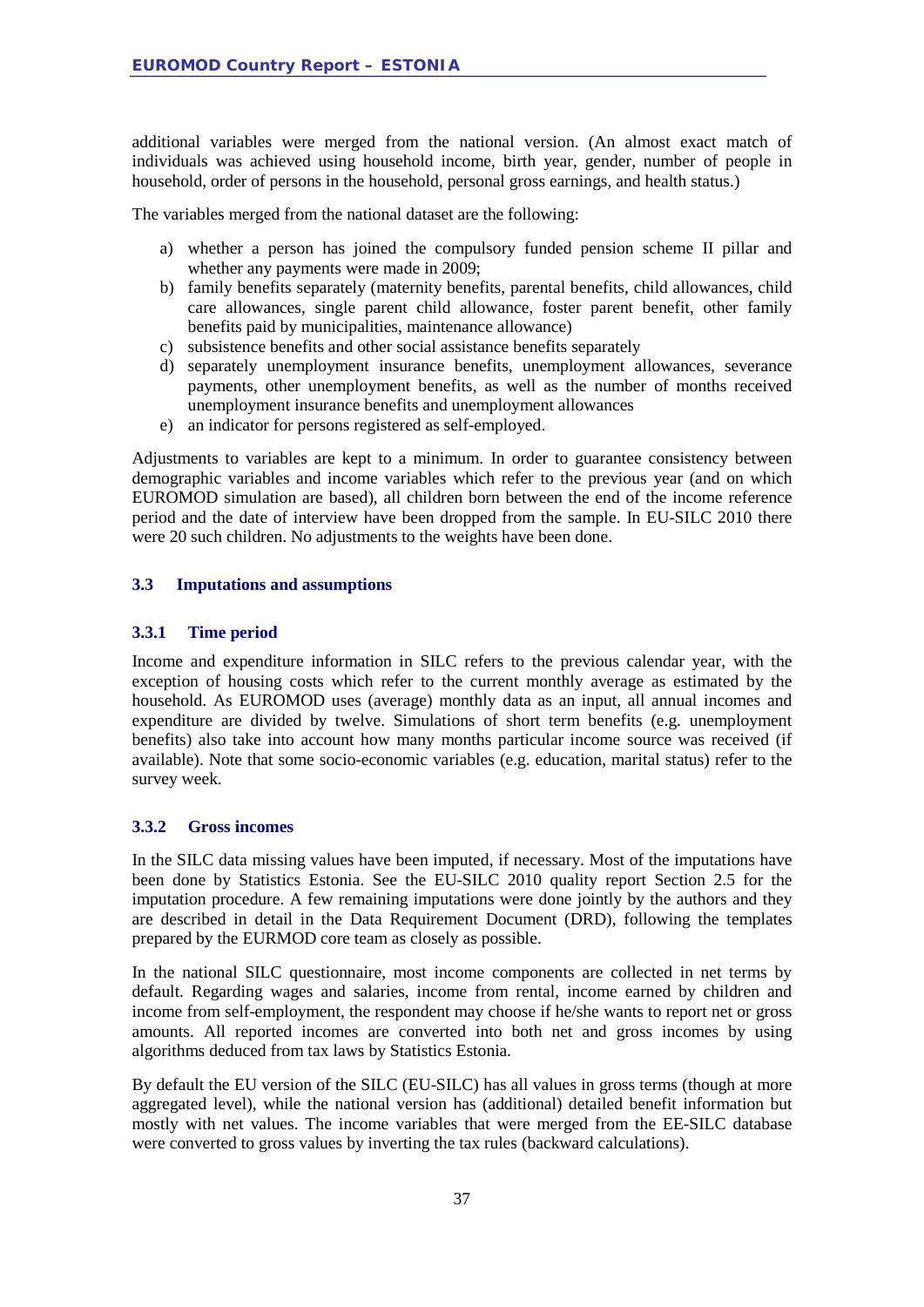#### <span id="page-37-0"></span>**3.3.3 Disaggregation of harmonized variables**

We have merged disaggregated benefits from the national SILC data; hence, no further disaggregation was needed.

Social assistance benefits consist of two categories: subsistence benefits and other social assistance benefits. Although subsistence benefits are considered as housing benefits in the EU-SILC data, as they include a component related to housing costs, in EUROMOD these are reclassified as social assistance benefits. They are all non-taxable, therefore no net-gross imputations is needed. Subsistence benefits may include additional subsistence benefits (*täiendav toimetulekutoetus*) that are not related to formal rules but based on ad hoc decisions by local municipalities.

#### <span id="page-37-1"></span>**3.3.4 Additional imputations and net-to-gross conversions by country team**

The derivation of other variables needed for EUROMOD is described in the DRDs. Generally the standard approach provided by the EUROMOD core team was applied.

Financial capital asset variable was imputed based on the UDB variable on investment income and the average yield (1.62% in 2009), which was estimated drawing on the structure of investment income in the national SILC and assumptions on their average yields.

Size of flat/house in square meters, which is needed for simulation of subsistence benefits, were predicted using a regression model estimated on the data from the national SILC.

#### <span id="page-37-2"></span>**3.4 Updating**

To account for any time inconsistencies between the input dataset and the policy year, updating factors are used. Each monetary variable (i.e. each income component) is updated so as to account for changes in the non-simulated variables that have taken place between the year of the data and the year of the simulated tax-benefit system. Updating factors are generally based on changes in the average value of an income component between the year of the data and the policy year. In case no data were available, official forecasts of prices or average wages is used. For detailed information about the construction of each updating factor as well as the sources that have been used, see Annex 1.

As a rule, updating factors are provided for all income components present in the input dataset. Note however that in the case of income components also simulated in the model, the actual simulated amounts are used in the baseline rather than uprated original variables in the dataset. This facilitates the use of the model in cases when the user wishes to disregard a particular simulated variable.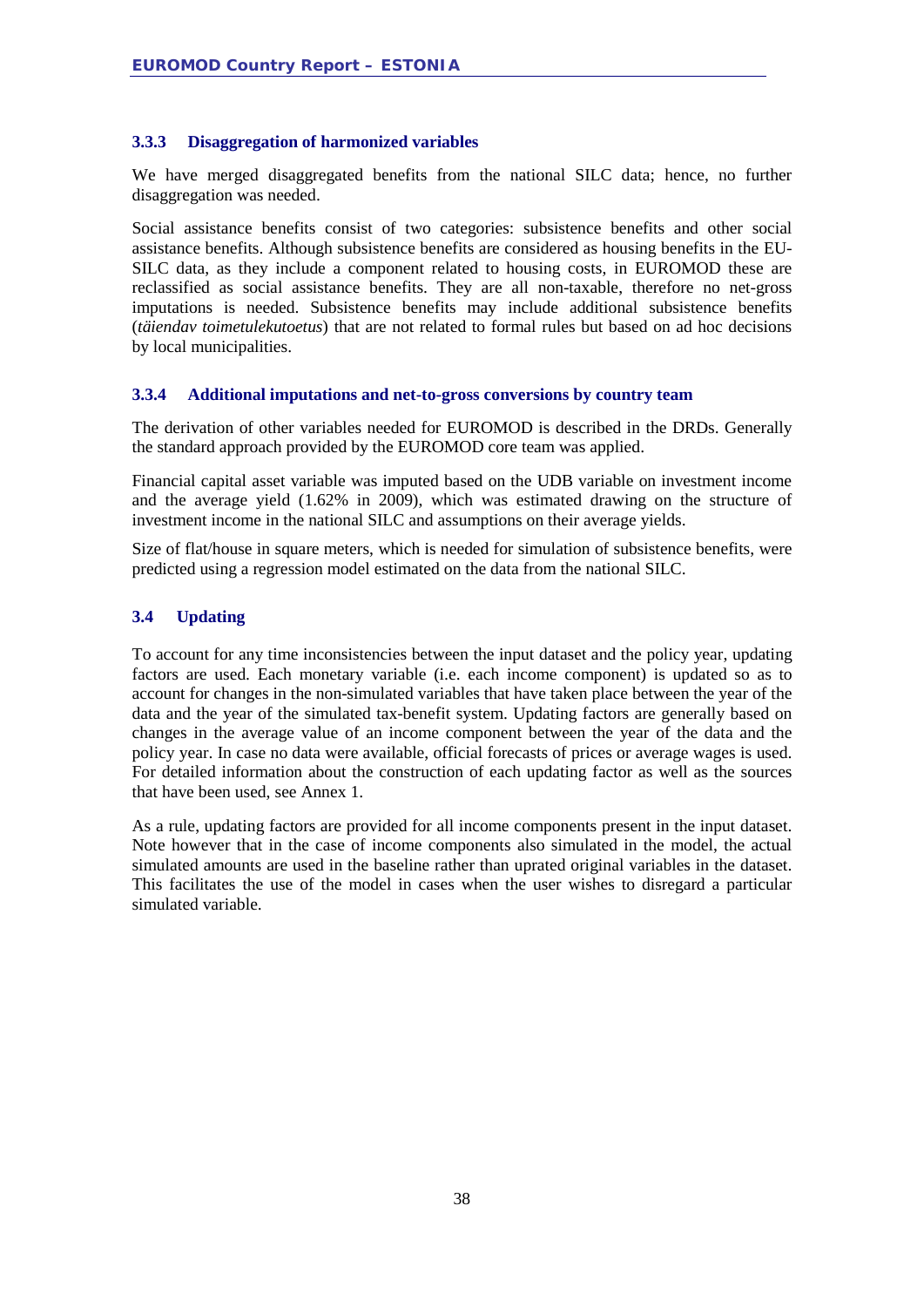#### <span id="page-38-0"></span>**4. VALIDATION**

#### <span id="page-38-1"></span>**4.1 Aggregate Validation**

EUROMOD results are validated against external benchmarks. Detailed comparisons of the number of people receiving a given income component and total annual amounts are shown in Annex 2. Both market incomes and non-simulated taxes and benefits in the input dataset as well as simulated taxes and benefits are validated against external official data. The main discrepancies between EUROMOD results and external benchmarks are discussed in the following subsections. Factors that may explain the observed differences are also discussed.

#### <span id="page-38-2"></span>**4.1.1 Components of disposable income**

The definition of disposable income in EUROMOD follows closely EU-SILC definition. The minor differences are outlined in the following table. Note that disposable income in EUROMOD is constructed using simulated components whenever possible and, hence, the values of two disposable income concepts are not identical.

#### Table 4.1 Components of disposable income

|                                                   | <b>EUROMOD</b> | <b>EU-SILC</b> |
|---------------------------------------------------|----------------|----------------|
|                                                   | 2009           | 2009           |
|                                                   | ils_dispy      | HY020          |
| Employee cash or near cash income                 | $^{+}$         | $^{+}$         |
| Employer's social insurance contribution          | $\mathbf{0}$   | $\theta$       |
| Company car                                       | $\Omega$       | $^{+}$         |
| Contributions to individual private pension plans | $\theta$       | $\theta$       |
| Cash benefits or losses from self-employment      | $+$            | $^{+}$         |
| Pension from individual private plans             | $+$            | $\theta$       |
| Unemployment benefits                             | $^{+}$         | $^{+}$         |
| Old-age benefits                                  | $+$            | $^{+}$         |
| Survivor' benefits                                | $+$            | $^{+}$         |
| Sickness benefits                                 | $+$            | $^{+}$         |
| Disability benefits                               | $^{+}$         | $+$            |
| <b>Education-related allowances</b>               | $+$            | $+$            |
| Income from rental of a property or land          | $+$            | $^{+}$         |
| Family/children related allowances                | $+$            | $+$            |
| Social exclusion not elsewhere classified         | $+$            | $^{+}$         |
| Housing allowances                                | $+$            | $^{+}$         |
| Regular inter-household cash transfer received    | $+$            | $^{+}$         |
| Interests, dividends, etc.                        | $+$            | $^{+}$         |
| Income received by people aged under 16           | $+$            | $^{+}$         |
| Regular taxes on wealth                           |                |                |
| Regular inter-household cash transfer paid        |                |                |
| Tax on income and social contributions            |                |                |
| Repayments/receipts for tax adjustment            | $^{+}$         | $^{+}$         |

Note: repayments/receipts for tax adjustment in EU-SILC can also relate to income received before the income reference period, while the simulated variable in EUROMOD refers strictly to the income reference period.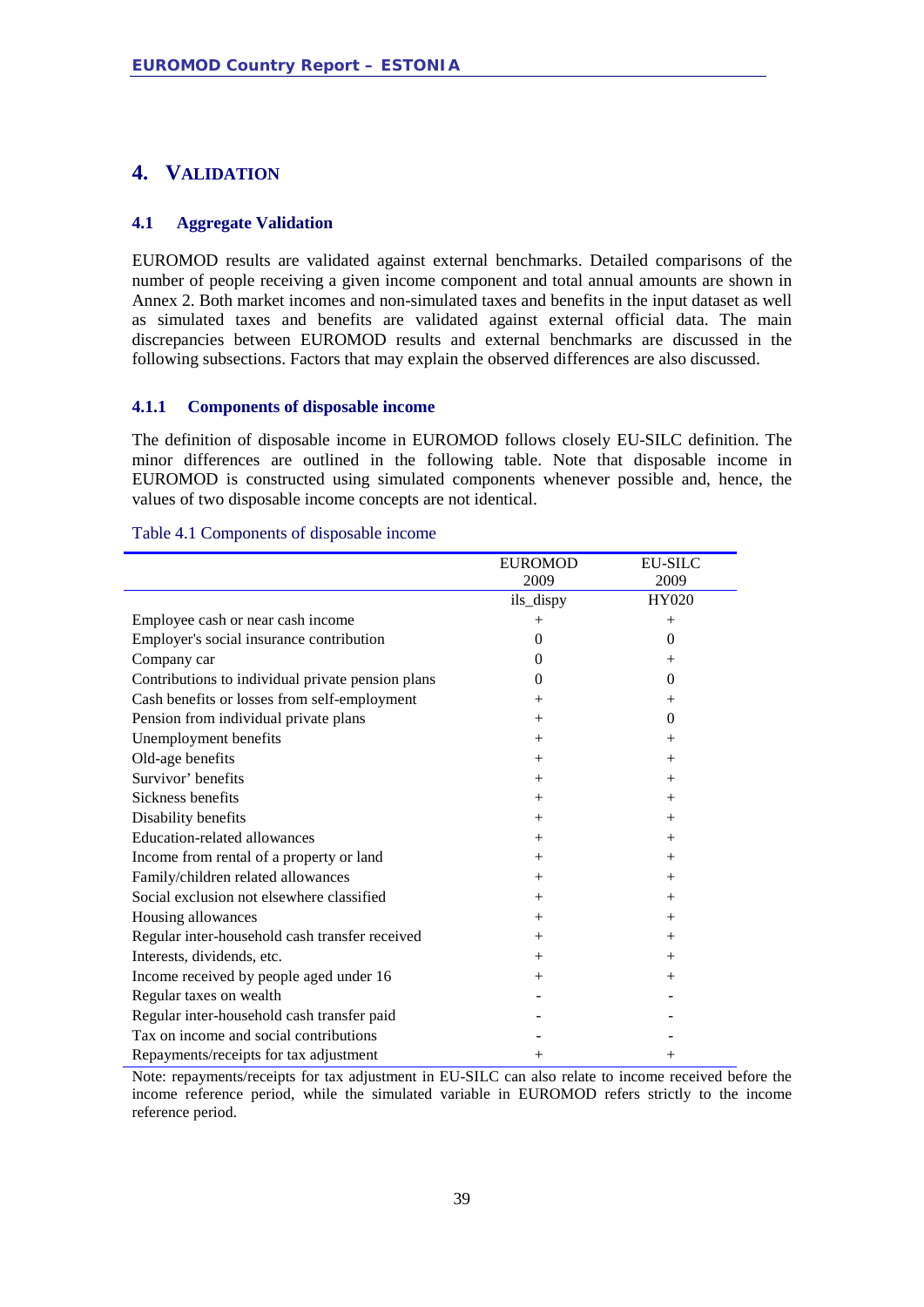#### <span id="page-39-0"></span>**4.1.2 Validation of incomes inputted into the simulation**

Macrovalidation tables are included in Annex 2. Simulations are done using policy rules valid as of 30 June (i.e. FYA\_ee is not switched on).

In the base year, 2009, the number of employed in the SILC data matches closely the number of employed from the Labour Force Survey (98%) (see Table 4.2 in the Annex), for the number of unemployed the ratio is 95%. As the labour market situation worsened in 2010 and has continuously improved since then, while EUROMOD baseline scenarios do not adjust for employment changes, the employment number is overestimated for 2010 (ratio 1.03) and underestimated for 2011-2013. The opposite is true for the number of unemployed, which is underestimated for 2010 and overestimated for the following years.

The number of individuals with employment income is overestimated (1.09 times higher in 2009) in the data compared to the LFS data, but this is mainly due to the differences of measurement (see Table 4.3 in the Annex). While SILC data measures it cumulatively, the external source (the LFS) uses annual average. The number of people with income from registered self-employment is severely underestimated (about 50% in 2009), compared to data from tax returns.

Survey data overestimates the number of individuals receiving private pension (about 1.8 times in 2009), but this might be due to sampling variation as the actual number is relatively small (about 2,000 people in 2009 according to the annual tax return summaries). The number of households with rent income in SILC is 5.2 times higher than the number of people declaring rent income in 2009, which can be an indication of underdeclaring of rent income. There are many people receiving investment income in the dataset, but the majority receives only interest on bank deposits. Unfortunately, there is no good external information available. There are also no external statistics available for income received by people aged under 16 and regular interhousehold cash transfers (both received and paid).

Average employment income is 92% of the average wage of a full-time worker in 2009 as published by Statistics Estonia and slightly higher (94-95%) in the following years (see Table 4.4). At the aggregate level, the SILC data cover 97% of employment income in 2009, about 80% of registered self-employment income, and about one quarter of private pensions. Total rent income is about three times higher than in the tax reports.

Among non-simulated benefits, universal benefits (old-age pensions, disability pensions, survivors pensions) are well covered in the dataset. However, as the number of old age pensioners and especially disability pensioners has increased steadily in 2009-2013, we underpredict the number of those pensioners in later years. On the other hand, the number of survivor pensioners, which slightly decreased in 2009-2013, is initially underestimated but the coverage of the data improves for later years.

Means tested benefits (subsistence benefit) and replacement incomes (unemployment income, sickness benefits) are underrepresented in the data. The number of receivers of maternity benefits is initially overestimated by 8% and the total amount underestimated by 10%. (Table 4.5 and 4.6 in Annex 2.) As the number of recipients of maternity benefits has decreased due to declining number of births and lower density of previous employment of mothers in 2009-2013, the model overpredicts the number of recipients and amounts in later years.

The number of recipients of parental benefits is larger in the SILC data than in the external data, because external data measure recipients at the end of year, while EUROMOD data provide cumulative estimates. The total revenue from parental benefits is well covered in the base year, at 99%.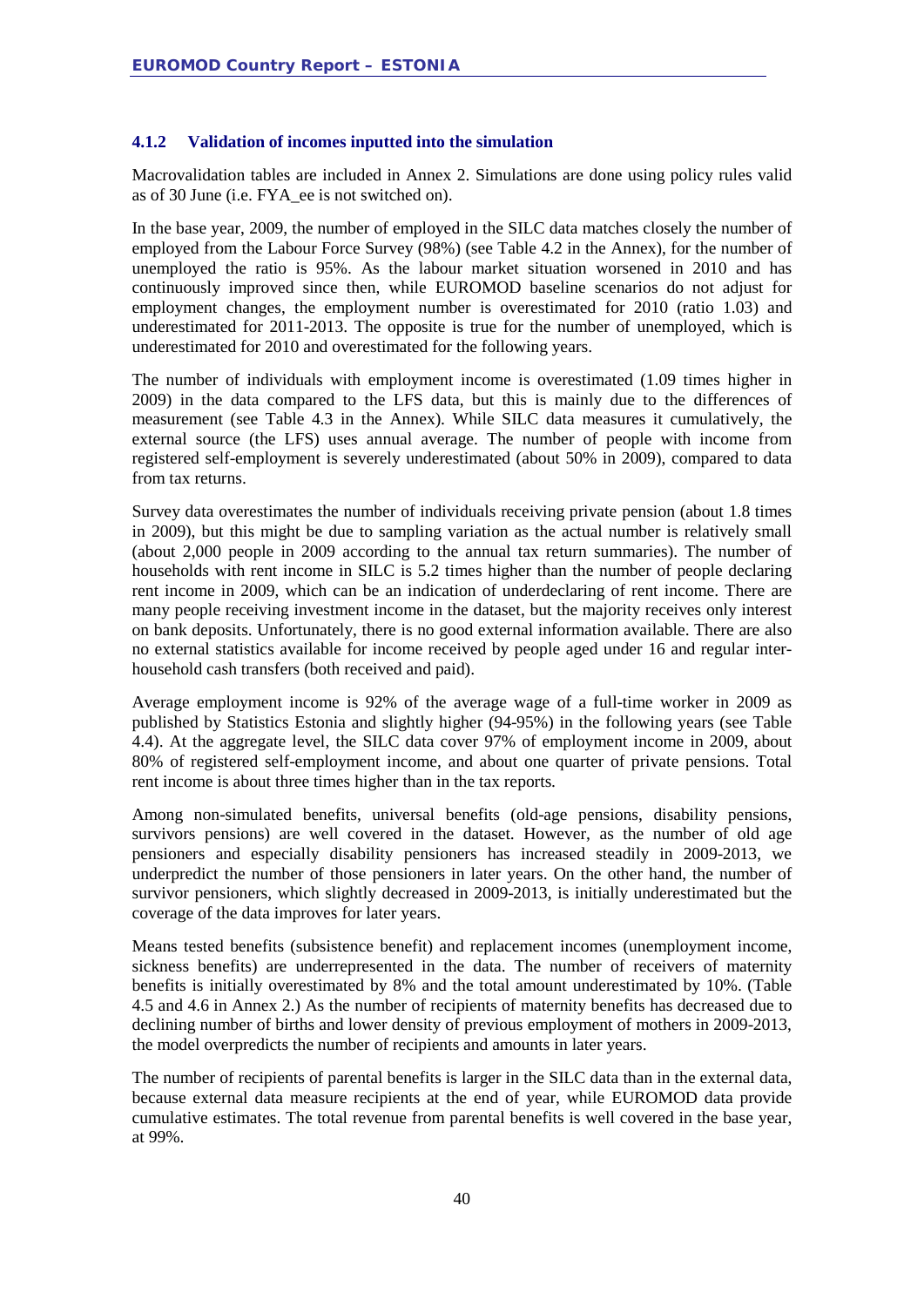Sickness benefits are underrepresented in the SILC data in 2009. These are usually small amounts and people may leave them unreported or they mix them up with employment income. Note that there was a change in the legislation in June 2009, resulting in the contraction of benefits in 2009. Therefore the data seem to cover sickness benefits better in 2010-2013, though this is artificial and not because we simulate the reform. Note also that external data measure the total number of sickness cases, which is larger than number of people on sick leave, as captured in the SILC data.

Severance pay is overestimated though this is at least partly due to external statistics including additional related payments (e.g. collective redundancy payments). For a relatively small-scale benefit, single parent child allowance is reasonably captured in SILC (two thirds of recipients and 80% of expenditure). There are no external statistics available for other minor benefits (maintenance allowance, foster care allowance etc).

#### <span id="page-40-0"></span>**4.1.3 Validation of outputted (simulated) incomes**

The total amount of child allowances, childcare allowances and childbirth allowances are simulated very well (see Table 4.7 and 4.8), which is expected as these depend only on the age and number of children. Large family parent allowances are oversimulated, but this is clearly due to the sampling variation, as there are very few households, who are eligible for the benefit.

Unemployment insurance benefits and unemployment allowances are undersimulated in 2009, as the number of recipients of unemployment benefits is smaller in the SILC data, the total simulated amount is 83% and 90% of the registry data, respectively. Total income from subsistence benefits is oversimulated in 2009 1.27 times. In later years it is undersimulated due to the changing labour market structure. The oversimulation of the subsistence benefits is partly due to annual incomes which do not allow capturing the seasonal nature of subsistence benefits.

In the baseline, the non take-up of subsistence benefits is modelled by assuming that very small entitlements are not claimed. It does not affect much the total expenditure on subsistence benefits (it reduces the expenditures by 1.4%), neither the inequality measures, but it reduces the number of households receiving subsistence benefits by 13.3%.

Aggregate amounts of withheld personal income tax and both components of social tax are simulated very accurately (ratio=101%). UI contributions are oversimulated, especially in 2009 (ratio = 130%). In 2009, it is partly due to rapidly declining employment in the second half of the year, while contribution rates increased. Full-year simulations which capture changes in the policy rules within a year (i.e. FYA\_ee switched on), result in much smaller oversimulation  $(ratio = 113\%).$ 

#### <span id="page-40-1"></span>**4.2 Income distribution**

All income distribution results presented here are computed for individuals according to their household disposable income (HDI) equivalised by the modified OECD equivalence scale. HDI are calculated as the sum of all income sources of all household members net of income tax and social insurance contributions. The OECD equivalence scales are: first adult=1; additional people aged  $14+ = 0.5$ ; additional people aged under  $14 = 0.3$ .

#### <span id="page-40-2"></span>**4.2.1 Income inequality**

The main discrepancy between the income distribution indicators in EUROMOD and external statistics (i.e. Eurostat calculations using original EUSILC data) lies in the oversimulation of the share of income of the first decile. In 2009, the simulated income is 9% higher than in the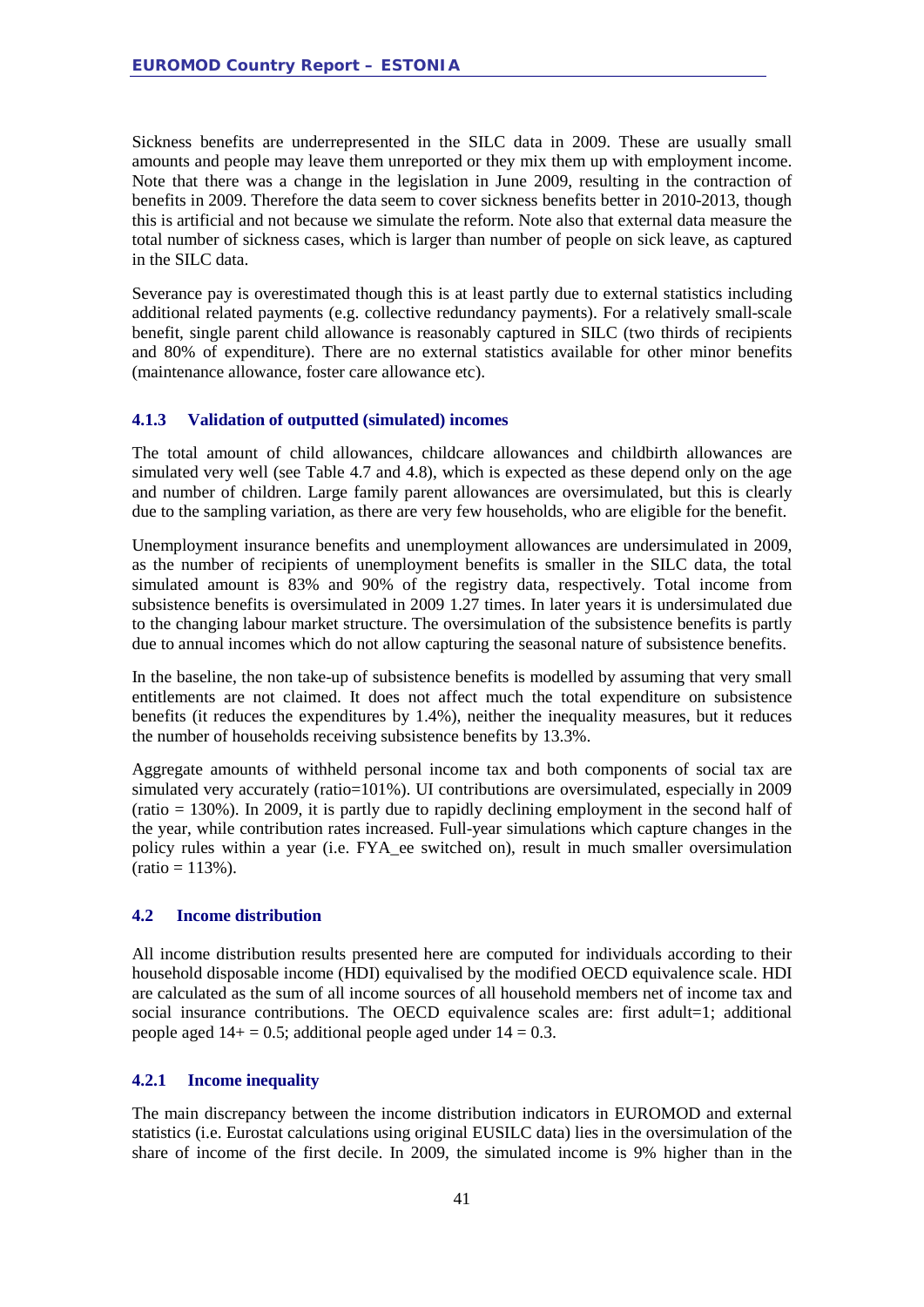original dataset. The other deciles are less affected (within 1% difference). Therefore, the resulting Gini index and ratio of quintiles (S80/S20) are lower than in the original dataset. (See Table 4.9 in Annex 2.)

The median income itself is almost identical in simulated data and original dataset in 2009.

As subsistence benefits, which influence the income of the first decile, are underrepresented in the original EU-SILC dataset, but oversimulated in EUROMOD then the "true" income inequality can be expected to lie between the two estimates.

#### <span id="page-41-0"></span>**4.2.2 Poverty rates**

The simulated relative poverty rates in 2009 are close to those calculated with the original dataset. The largest discrepancy (ratio of poverty rates  $= 1.03$ ) arises when the total poverty rate is evaluated at the 40% of median household disposable income. In all other cases the discrepancy is less. (See Table 4.10 in Annex 2.)

Regarding age, the poverty rate is slightly underestimated for age group 50-64 years (simulated 17.8% vs 18.5% in the EU-SILC data). Differences are smaller for other age groups.

#### <span id="page-41-1"></span>**4.3 Validation of minimum wage**

Minimum wage adjustments (which are not part of the baseline simulations) would influence the results very little. Although it increases labour earnings and reduces subsistence benefits, the effect is no more than 1%. (See Table 4.11 in Annex 2).

#### <span id="page-41-2"></span>**4.4 Summary of "health warnings"**

This final section summarises the main findings in terms of particular aspects of the Estonian part of EUROMOD that should be borne in mind when planning appropriate uses of the model and in interpreting results.

- The sample is relatively small. Care should be taken in interpreting results for small subgroups.
- Estonian model assumes full tax compliance.
- Direct taxes and pension and health contributions are well simulated, but unemployment insurance contributions are oversimulated.
- Universal family benefits are simulated relatively well and pensions are recorded in the datasets reasonably well.
- The oversimulation of the subsistence benefits is partly due to annual incomes which do not allow capturing the seasonal nature of subsistence benefits. Assuming full take-up of subsistence assistance benefit in the simulations would result in even higher income at the bottom of the income distribution compared to the original dataset. Hence, we suggest that subsistence benefits are simulated in combination with partial take-up modelling to reduce the extent of oversimulation. Imputed value of financial assets is rather unreliable, as the imputation is based on very low average returns of 2009.
- As the Estonian economy was affected by severe crisis in 2009-2013, using constant labour market structure of 2009 will cause substantial discrepancy between simulated and actual figures. Therefore, modelling of employment changes would improve the simulation results of social contributions, tax revenues, and unemployment benefits.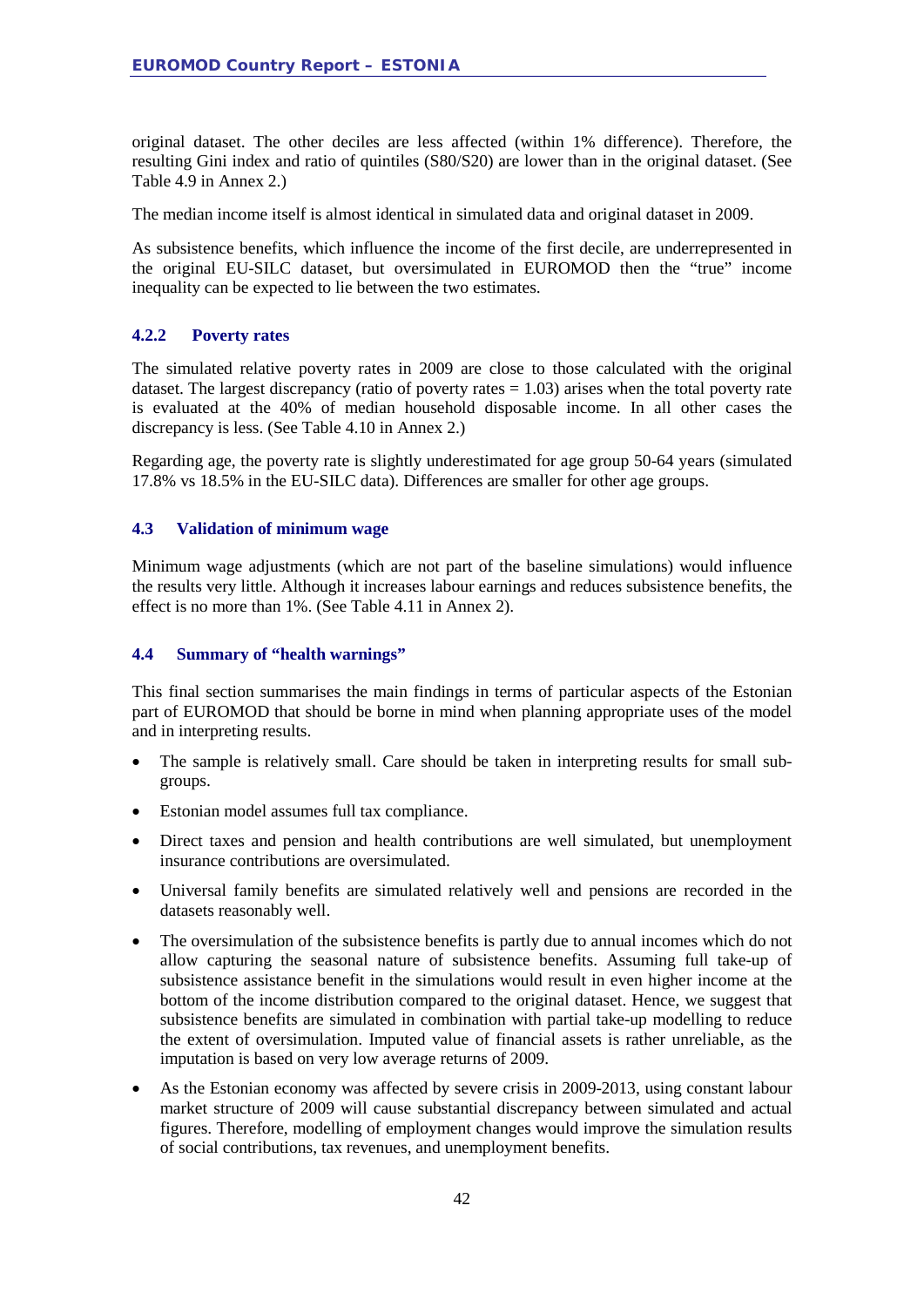#### <span id="page-42-0"></span>**5. REFERENCES**

#### • *Other references*

Aidarov, A. (2005) Kohalikud laste- ja peretoetused Eestis 2003. aastal. Sotsiaaltöö nr 5/2005, pp 39-44, quoted from Ainsaar, M. Soo, K. Aidarov, A. Omavalitsuste toetus lastega peredele 2003-2004, TÜ sotsioloogia ja sotsiaalpoliitika osakond

Lüpsik, S., Paulus, A., Võrk, A. (2006) I-CUE Feasibility Study. Estonia (2005 tax-benefit system). EUROMOD Feasibility Study.

Lüpsik, S., Paulus, A., Võrk, A. (2008) Estonia 2005 Tax-Benefit System. EUROMOD Country Report, University of Essex.

Statistics Estonia (2012): EU-SILC 2010 in Estonia: Final Quality Report. Tallinn

Võrk, A., Paulus, A., Lüpsik, S (2010) Estonia 2005-2008. EUROMOD Country Report.

Võrk, A., Paulus, A. (2011) Estonia 2006-2009. EUROMOD Country Report.

Võrk, A., Paulus, A. (2013) Estonia 2007-2012. EUROMOD Country Report.

#### • *Sources for tax-benefit descriptions/rules*

Estonian 'State Gazette' (published on-line only): www.riigiteataja.ee

Ministry of Social Affairs. Social sector in figures 2005. Tallinn 2006.

Ministry of Social Affairs. Social sector in figures 2006. Tallinn 2007.

Ministry of Social Affairs. Social sector in figures 2006. Tallinn 2007.

Estonian National Social Insurance Board (Eesti Sotsiaalkindlustusamet), [http://www.ensib.ee](http://www.ensib.ee/)

Estonian Tax and Customs Board (Eesti Maksu ja Tolliamet), [http://www.emta.ee](http://www.emta.ee/)

Estonian Health Insurance Fund (Eesti Haigekassa), [http://www.haigekassa.ee](http://www.haigekassa.ee/)

Estonian Unemployment Insurance Fund (Eesti Töötukassa), [http://www.tootukassa.ee](http://www.tootukassa.ee/)

#### • *Statistics*

Estonian Tax and Customs Board (Eesti Maksu ja Tolliamet) http://www.emta.ee/, Sections "Statistika" and "Pressile. Pressimaterjalid".

Estonian Health Insurance Fund (Eesti Haigekassa), section "Statistika" http://www.haigekassa.ee/haigekassa/statistika/

Estonian National Social Insurance Board (Eesti Sotsiaalkindlustusamet), section "Eelarve ja statistika", http://www.sotsiaalkindlustusamet.ee

Estonian Unemployment Insurance Fund (Eesti Töötukassa), http://www.tootukassa.ee/,

Statistics Estonia (Eesti Statistikaamet), on-line database. http://pub.stat.ee/px-web.2001/Dialog/statfile2.asp

Pensionikeskus, http://www.pensionikeskus.ee/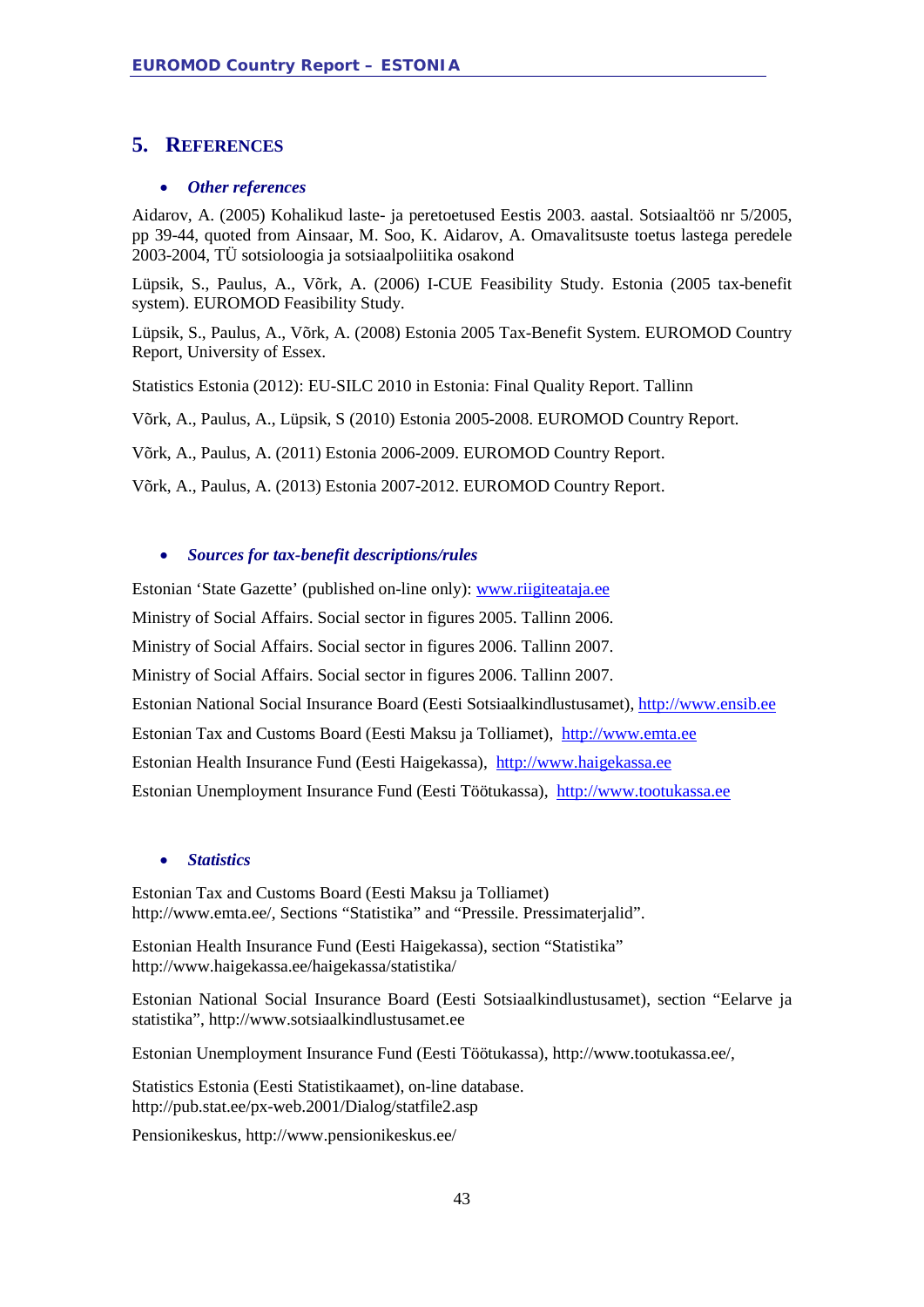### <span id="page-43-0"></span>**ANNEX 1 UPRATE FACTORS**

| <b>Variable</b> | Variable label                                                    | <b>Update factor</b>                               | <b>Factor reference name</b> |
|-----------------|-------------------------------------------------------------------|----------------------------------------------------|------------------------------|
| default         |                                                                   | Growth of CPI                                      | \$f_cpi                      |
| afc             | Assets: financial capital                                         | Growth of CPI                                      | \$f_cpi                      |
| bch             | Benefit/pension: child:                                           | Aggregate                                          |                              |
|                 |                                                                   | Simulated, otherwise using                         | \$f_bcc00                    |
| bcc00           | Benefit/pension: child care: basic                                | change in monthly amounts                          |                              |
|                 | Benefit/pension: child care: large                                | Simulated, otherwise using                         | \$f_bcclg                    |
| bcclg           | family                                                            | change in monthly amounts                          |                              |
|                 |                                                                   | Simulated, otherwise using                         | \$f_bch00                    |
| bch00           | Benefit/pension: child: basic                                     | change in monthly amounts                          |                              |
| bchab           | Benefit/pension: child: abroad                                    | No change in benefits                              | \$f_UNIT                     |
|                 | Benefit/pension: child: unpaid                                    |                                                    | \$f_UNIT                     |
| bcham           | alimony                                                           | No change in benefits                              |                              |
| bchba           | Benefit/pension: child: birth/adoption                            | Simulated, otherwise from                          | \$f_bchba                    |
|                 |                                                                   | data                                               |                              |
| bchlp           | Benefit/pension: child: lone parent                               | No change in benefits                              | \$f_UNIT                     |
| bchot           | Benefit/pension: child: other                                     | No change in benefits                              | \$f_UNIT                     |
| bed             | Benefit/pension : education                                       | Growth of CPI                                      | \$f_cpi                      |
| bfa             | Benefit/pension: family                                           | Aggregate                                          |                              |
| bfafp           | Benefit/pension : family: foster                                  | No change in benefits                              | \$f_UNIT                     |
|                 | parent                                                            |                                                    |                              |
| bhl             | Benefit/pension : health                                          | Growth of average wage last                        | \$f_yemlag1                  |
|                 |                                                                   | year                                               |                              |
| bmaab           | Benefit/pension: maternity: abroad                                | No change in benefits                              |                              |
| bmact           | Benefit/pension : maternity:                                      | Growth of average wage last                        | \$f_yemlag1                  |
|                 | contributory                                                      | year                                               |                              |
| bmapr           | Benefit/pension : maternity:                                      | Growth of average wage last                        | \$f_yemlag1                  |
|                 | pregnancy                                                         | year                                               |                              |
| bsa             | Benefit/pension : social assistance                               | Aggregate                                          |                              |
| $b$ sa $00$     | Benefit/pension : social assistance:                              | Simulated, otherwise Growth                        | \$f_cpi                      |
|                 | basic                                                             | of CPI                                             |                              |
| bsals           | Benefit/pension : social assistance                               | Growth of CPI                                      | \$f_cpi                      |
| bun             | Benefit/pension : unemployment                                    | Aggregate                                          |                              |
| bunct           | Benefit/pension : unemployment:                                   | Growth of average wage last                        | \$f_yemlag1                  |
|                 | contributory                                                      | year                                               |                              |
| bunnc           | Benefit: unemployment : non-                                      | Simulated, otherwise using                         | \$f_bunnc                    |
|                 | contributory                                                      | change in monthly amounts                          |                              |
| bunot           | Benefit: unemployment : other<br>Benefit: unemployment : training | No change in benefits<br>Change in monthly amounts | \$f_bunot<br>\$f_buntr       |
| buntr<br>kfb    | In kind: fringe benefits                                          | Growth of average wage                             |                              |
| kfbcc           | In kind: fringe benefits: company car                             | Growth of average wage                             | \$f_yem<br>\$f_yem           |
| kivho           | In kind: imputed value: housing                                   | Growth of CPI                                      | \$f_cpi                      |
|                 |                                                                   | Growth of average disability                       | \$f_pdi                      |
| pdi             | Benefit/pension : disability                                      | pension                                            |                              |
|                 |                                                                   | Growth of average old-age                          | \$f_poa00                    |
| poa00           | Benefit/pension : old age: basic                                  | pension                                            |                              |
| poaab           | Pension : old age: abroad                                         | No change in benefits                              | \$f_UNIT                     |
|                 |                                                                   | Growth of average survivor's                       | \$f_psu                      |
| psu             | Benefit/pension : survivors                                       | pension                                            |                              |
| tad             | Tax: repayments                                                   | Growth of average wage                             | \$f_yem                      |
| tin             | Tax: income tax                                                   | Growth of average wage                             | \$f_yem                      |
|                 | Tax: income tax and social insurance                              |                                                    |                              |
| tis             | contributions                                                     |                                                    |                              |
| tpr             | Tax: property tax                                                 | Growth of land tax revenues                        | \$f_tpr                      |
|                 |                                                                   | Simulated, otherwise growth                        | \$f_cpi                      |
| xed             | Expenditure: education                                            | of CPI                                             |                              |
| xhc             | Expenditure : housing cost                                        | Aggregate                                          |                              |
|                 | Expenditure : housing cost :                                      | <b>Estonian Tax and Customs</b>                    | \$f_xhcmomi                  |
| xhcmomi         | mortgage payment : mortgage                                       | Board: Average declared                            |                              |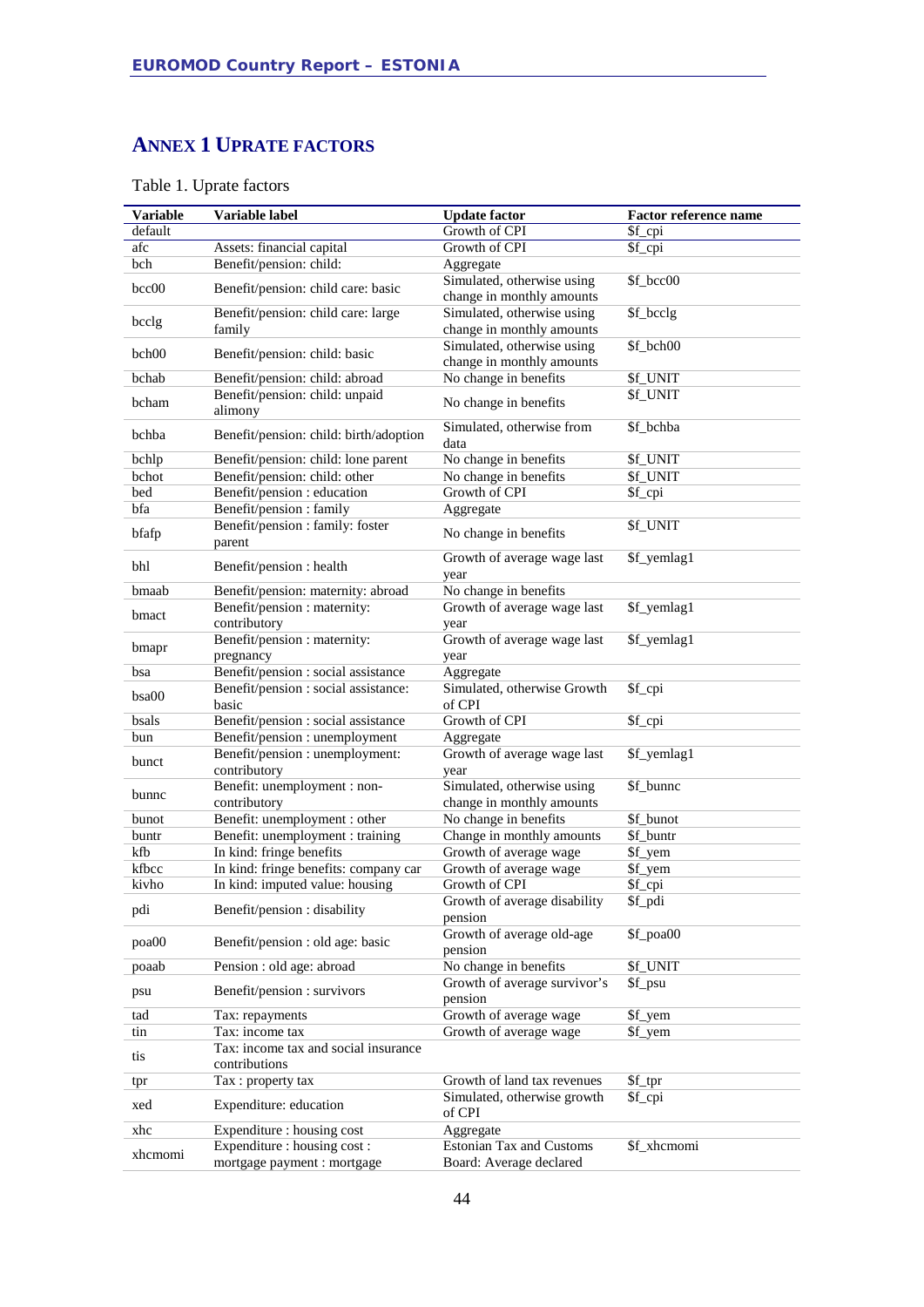| <b>Variable</b> | Variable label                                                    | <b>Update factor</b>                                                                                  | Factor reference name |
|-----------------|-------------------------------------------------------------------|-------------------------------------------------------------------------------------------------------|-----------------------|
|                 | interest                                                          | mortgage interests amount                                                                             |                       |
| xhcot           | Expenditure : housing cost : other                                | Growth of housing costs in<br>CPI (excl. mortgage interests)                                          | \$f_cpixhc            |
| xhcrt           | Expenditure : housing cost : rent                                 | Growth of average rent in<br>Tallinn                                                                  | \$f_xhcrt             |
| xmp             | Expenditure : maintenance payment                                 | Growth of average wage                                                                                | \$f_yem               |
| xpp             | Expenditure: private pensions                                     | Growth of average wage                                                                                | \$f_yem               |
| yds             | Income: disposable                                                | Simulated, otherwise growth<br>of CPI                                                                 | \$f_cpi               |
| ydses_o         | Income: disposable: equivalised:<br>original SILC                 | Simulated, otherwise growth<br>of CPI                                                                 | \$f_cpi               |
| yem             | Income: employment                                                | Growth of average wage                                                                                | \$f_yem               |
| yem00           | Income : employment: main                                         | Growth of average wage                                                                                | \$f_yem               |
| yempy           | Income : employment: previous                                     | Growth of average wage last<br>year                                                                   | \$f_yemlag1           |
| yivwg           | Income : imputed value: wage                                      | Growth of average wage                                                                                | \$f_yem               |
| yiy             | Income: investment                                                | Aggregate                                                                                             |                       |
| yiydv           | Income: investment: dividends                                     | Average declared income<br>from selling assets; predicted<br>growth of average wage for<br>2013       | \$f_yiydv             |
| yiyit           | Income: investment: interests                                     | Average declared income<br>from other sources; predicted<br>growth of average wage for<br>2013        | \$f_yiyit             |
| yiyot           | Income: investment: other                                         | Average declared income<br>from selling other assets;<br>predicted growth of average<br>wage for 2013 | \$f_yiyot             |
| yot             | Income: other                                                     | Growth of average wage                                                                                | \$f_yem               |
| ypp             | Income : private pension                                          | Growth of CPI                                                                                         | \$f_cpi               |
| ypr             | Income: property                                                  | Aggregate                                                                                             |                       |
| yprro           | Income : property: royalties                                      | Growth of CPI                                                                                         | \$f_cpi               |
| yprrt           | Income: property: rent                                            | Growth of average rent in<br>Tallinn in a two-living-room<br>apartment                                | \$f_yprrt             |
| ypt             | Income: private transfers                                         | Growth of average wage                                                                                | \$f_yem               |
| yptmpnt         | Income : private transfers :<br>maintenance payment : non-taxable | Growth of average wage                                                                                | \$f_yem               |
| yptmptx         | Income : private transfers :<br>maintenance payment : taxable     | Growth of average wage                                                                                | \$f_yem               |
| yse             | Income: self employment                                           | Growth of average wage                                                                                | \$f_yem               |
| yseag           | Income : self employment :<br>agriculture                         | Growth of average wage                                                                                | \$f_yem               |
| ysebs           | Income: self employment: business                                 | Growth of average wage                                                                                | \$f_yem               |
| ysena           | Income: self employment: non-<br>registered activity              | Growth of average wage                                                                                | \$f_yem               |
| ysera           | Income: self employment: registered<br>activity                   | Growth of average wage                                                                                | \$f_yem               |
| yunsv           | Income: unemployment: severance<br>pay                            | Growth of average wage                                                                                | \$f_yem               |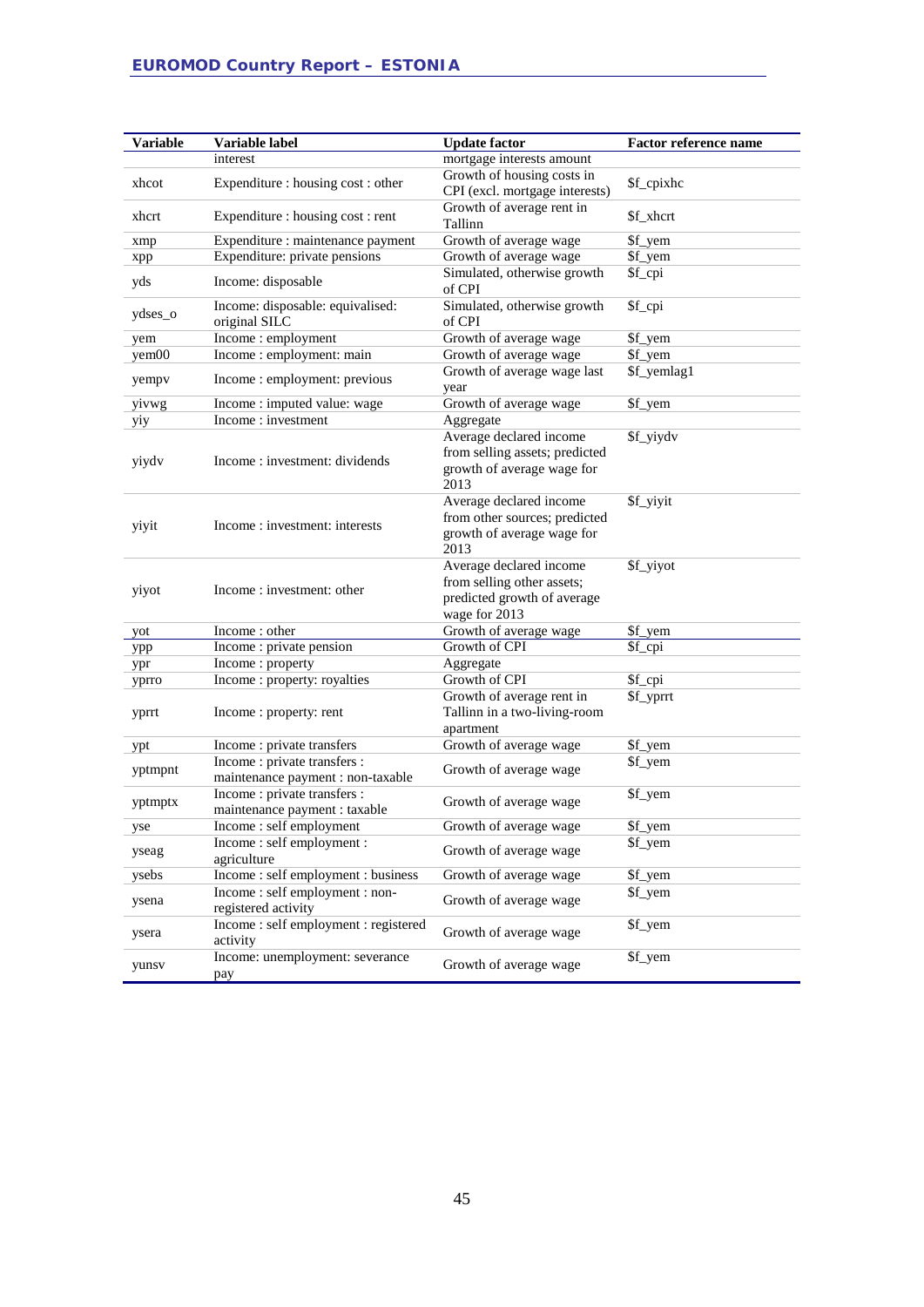| Factor<br>ref.<br>name | Name                                                                                                                    | Source                                                                                                                                                                                                                                                                                         |
|------------------------|-------------------------------------------------------------------------------------------------------------------------|------------------------------------------------------------------------------------------------------------------------------------------------------------------------------------------------------------------------------------------------------------------------------------------------|
| \$f_cpi                | Growth of CPI                                                                                                           | Statistics Estonia, online database,<br>table<br>IA001 2000-2012; 2013 forecast by Ministry<br>of Finance, Spring 2013                                                                                                                                                                         |
| \$f_cpixhc             | Growth of housing costs in CPI<br>(excl. mortgage interests)                                                            | Statistics Estonia, online database,<br>table<br>IA001 2000-2012; 2013 forecast by Ministry<br>of Finance, Spring 2013                                                                                                                                                                         |
| \$f_pdi                | Growth<br>of<br>disability<br>average<br>pension                                                                        | Statistics Estonia, online database,<br>tabel<br>SK110: Riiklik pensionikindlustus;<br>2013<br>"Riikliku<br>pensioni<br>aasta indeksi<br>2013.<br>kinnitamine"<br>väärtuse<br>(1,050)<br>https://www.riigiteataja.ee/akt/120032013005                                                          |
| \$f_poa00              | Growth of average old-age pension                                                                                       | see \$f_pdi                                                                                                                                                                                                                                                                                    |
| \$f_psu                | average<br>survivor's<br>Growth<br>of<br>pension                                                                        | see \$f_pdi                                                                                                                                                                                                                                                                                    |
| \$f_tpr                | Growth of land tax revenues                                                                                             | Statistics Estonia, online database,<br>table<br>RR02, land tax revenues                                                                                                                                                                                                                       |
| \$f_xhcmomi            | Estonian Tax and Customs Board:<br>Average declared mortgage interests<br>amount                                        | ETCB, average declared mortgage interests<br>per declaration. 2013 kept constant                                                                                                                                                                                                               |
| \$f xhcrt              | Growth of average rent in Tallinn in<br>a two-living-room apartment until<br>2009; growth of average rent in<br>Tallinn | Statistics Estonia, online database, table<br>KV131, average rent in Tallinn in a two-<br>living-room<br>apartment<br>$(2003-2009);$<br>Extrapolated by the average rent of m2 in<br>Tallinn according to average rent in Tallinn<br>in June every year by database www.kv.ee<br>$(2010-2013)$ |
| \$f_yem                | Growth of average wage; predicted<br>growth of average wage for 2013                                                    | Statistics Estonia, online database, table<br>PA5211 (2008-), 2013 forecast by Ministry<br>of Finance, Spring 2013                                                                                                                                                                             |
| \$f_yemlag1            | Growth of average wage last year                                                                                        | see \$f_yem                                                                                                                                                                                                                                                                                    |
| \$f_yiydv              | Average declared income from<br>selling assets; predicted growth of<br>average wage for 2013                            | Estonian Tax and Customs Board, 2006-2012<br>average declared income from selling assets<br>("Kasu väärtpaberite võõrandamisest (Rida<br>6.1)"-"Kahju väärtpaberite võõrandamisest<br>(Rida 6.1)"); 2013 predicted wage growth                                                                 |
| \$f_yiyit              | declared<br>Average<br>income<br>from<br>other sources                                                                  | Estonian Tax and Customs Board, 2006-2012<br>average declared income from other sources<br>assets<br>("Muu<br>maksustatav<br>tulu<br>(palk, litsents, intress, elatis jm.) (Rida 7.1)");<br>2013 wage growth                                                                                   |
| \$f_yiyot              | declared<br>income<br>from<br>Average<br>selling other assets                                                           | Estonian Tax and Customs Board, 2006-2012<br>average declared income from selling other<br>assets ("Kasu muu vara võõrandamisest (Rida<br>6.3)"); 2013 wage growth                                                                                                                             |
| \$f_yprrt              | Growth of average rent in Tallinn in<br>a two-living-room apartment                                                     | see \$f_xhcrt                                                                                                                                                                                                                                                                                  |

#### Table 2. Sources of update factors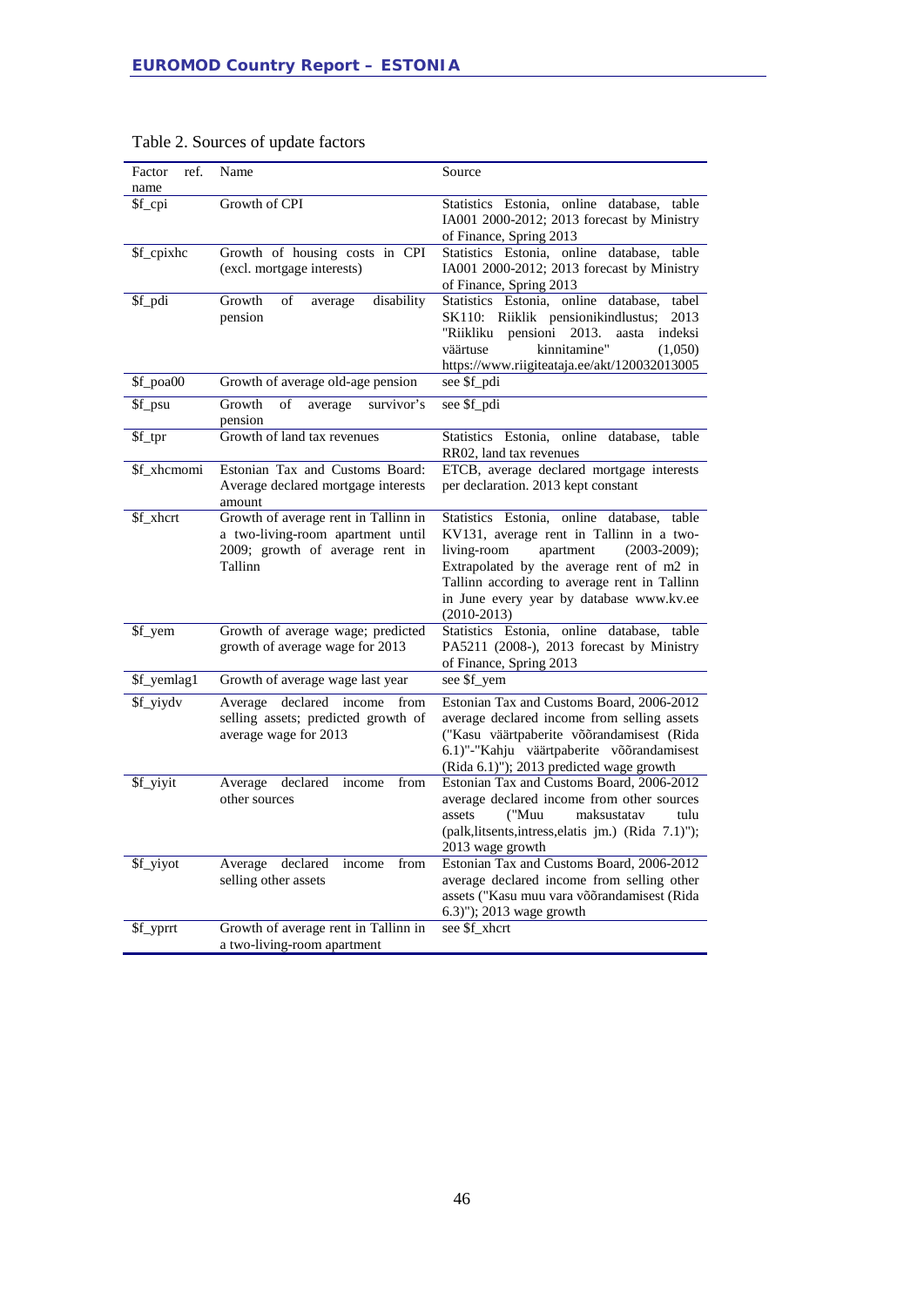<span id="page-46-0"></span>**ANNEX 2 VALIDATION STATISTICS**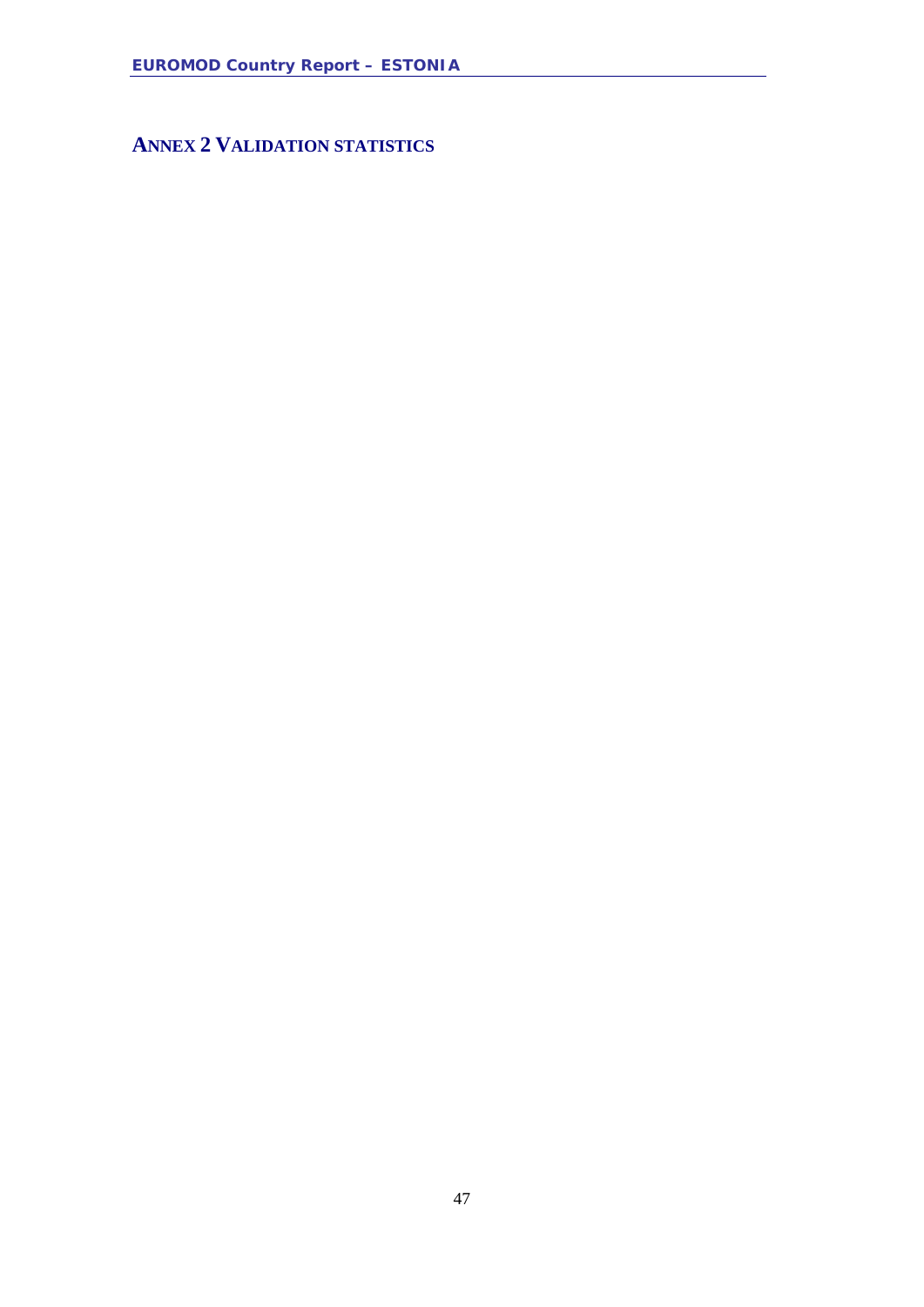### **ANNEX 2 VALIDATION STATISTICS**

## Table 4.2-Number of employed and unemployed

|                      | EUROMOD External |         |         |         |         |         | <b>Ratio</b> |      |      |      |      |
|----------------------|------------------|---------|---------|---------|---------|---------|--------------|------|------|------|------|
|                      | 2009             | 2009    | 2010    | 2011    | 2012    | 2013    | 2009         | 2010 | 2011 | 2012 | 2013 |
| Number of employed   | 585,947          | 595,800 | 570,900 | 609,100 | 624,400 | 632,500 | 0.98         | 1.03 | 0.96 | 0.94 | 0.93 |
| Number of unemployed | 90,104           | 95,100  | 115,900 | 86,800  | 70,500  | 64,854  | 0.95         | 0.78 | 1.04 | 1.28 | 1.39 |

Sources of external statistics:

2009 - 2012: Statistics Estonia, on-line database, table ML330 "Labour status of population aged 15-74 by sex and age group"

2013: Ministry of Finance summer 2013 forecast http://www.fin.ee/doc.php?109949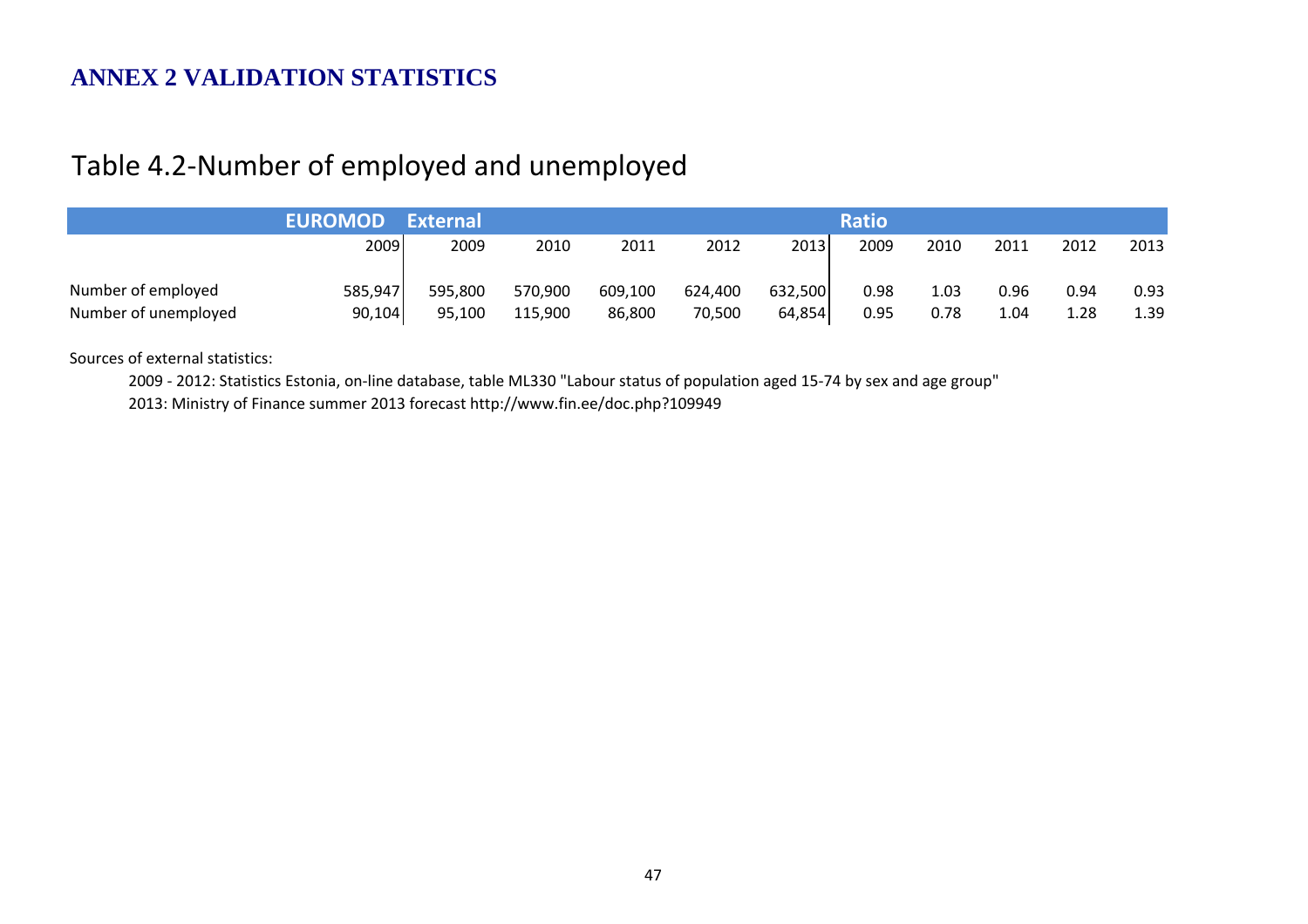### Table 4.3-Market income in EUROMOD -Number of recipients

|                                                 | <b>EUROMOD</b> | <b>External</b> |         |         |         |         | <b>Ratio</b> |      |      |      |      |
|-------------------------------------------------|----------------|-----------------|---------|---------|---------|---------|--------------|------|------|------|------|
|                                                 | 2009           | 2009            | 2010    | 2011    | 2012    | 2013    | 2009         | 2010 | 2011 | 2012 | 2013 |
| Employment income                               | 651,463        | 595,800         | 570,900 | 609,100 | 624,400 | 632,500 | 1.09         | 1.14 | 1.07 | 1.04 | 1.03 |
| Self-employment income from registered activity | 19,068         | 37,884          | 30,583  | 29,396  | 28,106  | N/A     | 0.50         | 0.62 | 0.65 | 0.68 | N/A  |
| Private pensions                                | 3,599          | 2,040           | 1,972   | 2,333   | 2,717   | N/A     | 1.76         | 1.83 | 1.54 | 1.32 | N/A  |
| Rent income                                     | 13,204         | 2,557           | 2,941   | 3,202   | 3,673   | N/A     | 5.16         | 4.49 | 4.12 | 3.59 | N/A  |
| Investment income                               | 283,952        | N/A             | N/A     | N/A     | N/A     | N/A     | N/A          | N/A  | N/A  | N/A  | N/A  |
| Income received by people aged under 16         | 5,795          | N/A             | N/A     | N/A     | N/A     | N/A     | N/A          | N/A  | N/A  | N/A  | N/A  |
| Regular inter-household cash transfers received | 31,350         | N/A             | N/A     | N/A     | N/A     | N/A     | N/A          | N/A  | N/A  | N/A  | N/A  |
| Regular inter-household cash transfers paid     | 32,572         | N/A             | N/A     | N/A     | N/A     | N/A     | N/A          | N/A  | N/A  | N/A  | N/A  |

N/A - not available

 EUROMOD: Rent income, investment income, income revceived by people aged under 16, regular inter-householdcash transfers received and paid - number of households with positive income

Sources of external statistics:

Notes:

Employment income - average number of employed from Estonian labour force survey

2009 - 2012: Statistics Estonia, on-line database

2013: Ministry of Finance summer 2013 forecast http://www.fin.ee/doc.php?109949

Self-employment income - total number of self-employed with non-zero revenues;

Estonian Tax and Customs Board, annual tax return summaries

#### Rent income

Estonian Tax and Customs Board, annual tax return summaries

#### Private pensions

Estonian Tax and Customs Board, annual tax return summaries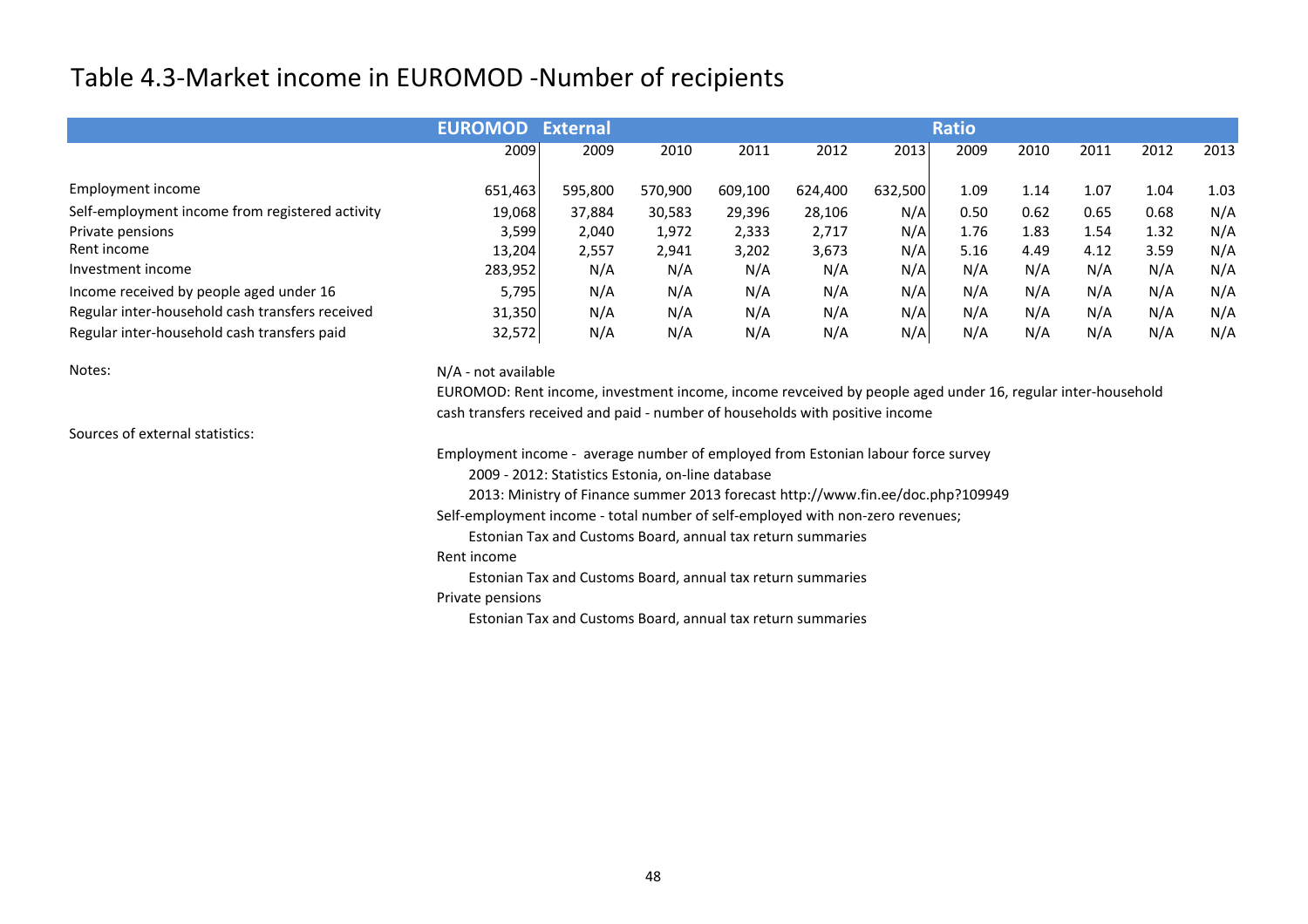### Table 4.4-Market income in EUROMOD -Annual amounts (in mln EUR)

|                                                 | <b>EUROMOD</b> |       |       |       |       | <b>External</b> |       |       |       |      | <b>Ratio</b> |      |      |      |      |
|-------------------------------------------------|----------------|-------|-------|-------|-------|-----------------|-------|-------|-------|------|--------------|------|------|------|------|
|                                                 | 2009           | 2010  | 2011  | 2012  | 2013  | 2009            | 2010  | 2011  | 2012  | 2013 | 2009         | 2010 | 2011 | 2012 | 2013 |
| Average employment income (EUR)                 | 7,957          | 8,038 | 8,516 | 9,003 | 9,510 | 8,628           | 8,573 | 8,937 | 9,513 | N/A  | 0.92         | 0.94 | 0.95 | 0.95 | N/A  |
| Employment income                               | 5,184          | 5,237 | 5,548 | 5,865 | 6,196 | 5,332           | 5,186 | 5,590 | 6,040 | N/A  | 0.97         | 1.01 | 0.99 | 0.97 | N/A  |
| Self-employment income from registered activity | 54             | 54    | 58    | 61    | 64    | 67              | 69    | 67    | 87    | N/Al | 0.80         | 0.79 | 0.86 | 0.70 | N/A  |
| Private pensions                                |                |       |       |       |       | 8               | 6     |       | 10    | N/A  | 0.25         | 0.31 | 0.28 | 0.21 | N/A  |
| Rent income                                     | 15             | 14    | 17    | 20    | 23    |                 |       | 6     | 8     | N/A  | 3.04         | 2.76 | 2.75 | 2.62 | N/A  |
| Investment income                               | 56             | 18    | 21    | 20    | 21    | N/A             | N/A   | N/A   | N/A   | N/A  | N/A          | N/A  | N/A  | N/A  | N/A  |
| Income received by people aged under 16         |                |       |       |       |       | N/A             | N/A   | N/A   | N/A   | N/A  | N/A          | N/A  | N/A  | N/A  | N/A  |
| Regular inter-household cash transfers received | 46             | 47    | 50    | 53    | 55    | N/A             | N/A   | N/A   | N/A   | N/A  | N/A          | N/A  | N/A  | N/A  | N/A  |
| Regular inter-household cash transfers paid     | 41             | 42    | 44    | 47    | 50    | N/A             | N/A   | N/A   | N/A   | N/A  | N/A          | N/A  | N/A  | N/A  | N/A  |

Notes:

Sources of external statistics:

N/A - not available

Average employment income - average monthly full-time wage times 12, Statistics Estonia, online databaseEmployment income - total wage bill in SNA accounts, Statistics Estonia, online databaseSelf-employment income - total revenue of self-employed of those with positive revenues -

Estonian Tax and Customs Board, annual tax return summaries

 Private pensions - Estonian Tax and Customs Board, annual tax return summariesRent income - Estonian Tax and Customs Board, annual tax return summaries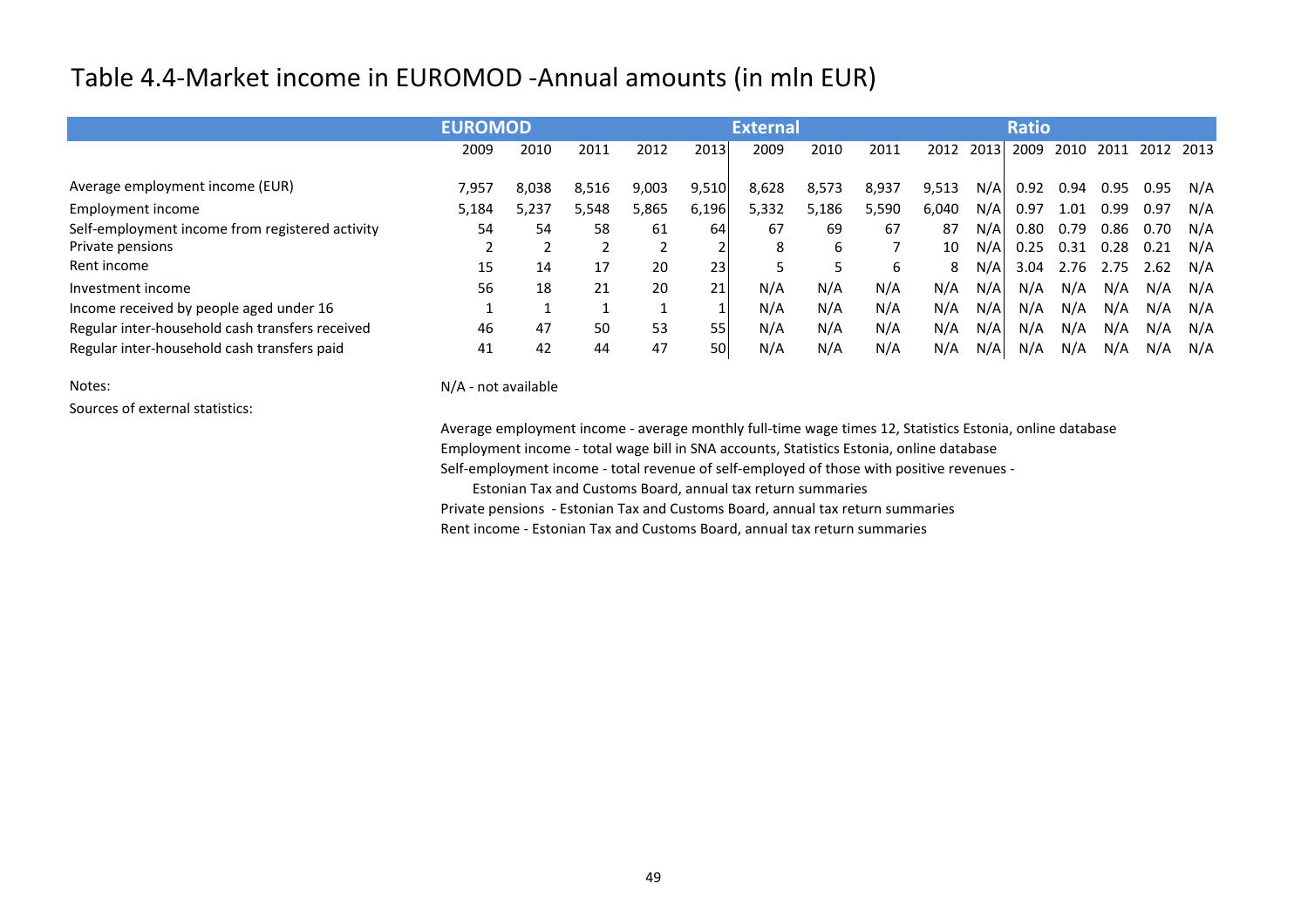### Table 4.5-Tax benefit instruments included but not simulated in EUROMOD -Number of recipients/payers

|                                          | <b>EUROMOD</b> | <b>External</b> |         |         |         |         | <b>Ratio</b> |      |      |      |      |
|------------------------------------------|----------------|-----------------|---------|---------|---------|---------|--------------|------|------|------|------|
|                                          | 2009           | 2009            | 2010    | 2011    | 2012    | 2013    | 2009         | 2010 | 2011 | 2012 | 2013 |
|                                          |                |                 |         |         |         |         |              |      |      |      |      |
| <b>Benefits</b>                          |                |                 |         |         |         |         |              |      |      |      |      |
|                                          |                |                 |         |         |         |         |              |      |      |      |      |
| Sickness and injury benefits             | 127,791        | 413,550         | 354,811 | 382,638 | 309,827 | N/A     | 0.31         | 0.36 | 0.33 | 0.41 | N/A  |
| Maternity benefits                       | 13,507         | 12,456          | 11,007  | 10,012  | 9,770   | N/A     | 1.08         | 1.23 | 1.35 | 1.38 | N/A  |
| Parental benefit                         | 35,510         | 19,668          | 19,768  | 19,004  | 17,706  | N/A     | 1.81         | 1.80 | 1.87 | 2.01 | N/A  |
| Old-age pensions                         | 285,281        | 293,650         | 294,975 | 298,767 | 300,540 | 301,434 | 0.97         | 0.97 | 0.95 | 0.95 | 0.95 |
| Disability pensions                      | 74,504         | 70,024          | 76,662  | 82,590  | 90,093  | 94,418  | 1.06         | 0.97 | 0.90 | 0.83 | 0.79 |
| Survivor pensions                        | 10,025         | 11,554          | 11,309  | 10,828  | 9,953   | 9,060   | 0.87         | 0.89 | 0.93 | 1.01 | 1.11 |
| Single parent child allowance            | 16,239         | 24,310          | 23,260  | 22,223  | 21,106  | N/A     | 0.67         | 0.70 | 0.73 | 0.77 | N/A  |
| Maintenance allowance                    | 174            | 486             | N/A     | N/A     | 508     | N/A     | 0.36         | N/A  | N/A  | 0.34 | N/A  |
| Foster care allowance                    | 919            | N/A             | N/A     | N/A     | N/A     | N/A     | N/A          | N/A  | N/A  | N/A  | N/A  |
| Local child benefits                     | 13,838         | N/A             | N/A     | N/A     | N/A     | N/A     | N/A          | N/A  | N/A  | N/A  | N/A  |
| Scholarships and grants                  | 45,441         | N/A             | N/A     | N/A     | N/A     | N/A     | N/A          | N/A  | N/A  | N/A  | N/A  |
| Severance pay                            | 38,692         | 20,721          | 16,955  | 8,640   | 8,458   | 8,035   | 1.87         | 2.28 | 4.48 | 4.57 | 4.82 |
| Other (minor) social benefits            | 8,880          | N/A             | N/A     | N/A     | N/A     | N/A     | N/A          | N/A  | N/A  | N/A  | N/A  |
| Tayes and Social Insurance contributions |                |                 |         |         |         |         |              |      |      |      |      |

| <b>Taxes and Social Insurance contributions</b> |         |     |     |     |     |     |     |     |     |     |     |
|-------------------------------------------------|---------|-----|-----|-----|-----|-----|-----|-----|-----|-----|-----|
| Property tax                                    | 400,789 | N/A | N/A | N/A | N/A | N/A | N/A | N/A | N/A | N/A | N/A |

Notes:

N/A - not available

Sources of external statistics:

Sickness and injury benefits, maternity benefits, single parent child allowance - total number of different cases;Statistics Estonia, online database

Parental benefit - end of year; Statistics Estonia, online database

Old-age pensions - beginning of year, includes superannuated pensions; Statistics Estonia, online database

Disability pensions - beginning of year; Statistics Estonia, online database

Survivor pensions - beginning of year; Statistics Estonia, online database

Maintenance allowance - Estonian National Social Insurance Board

Severance pay - Estonian Unemployment Insurance Fund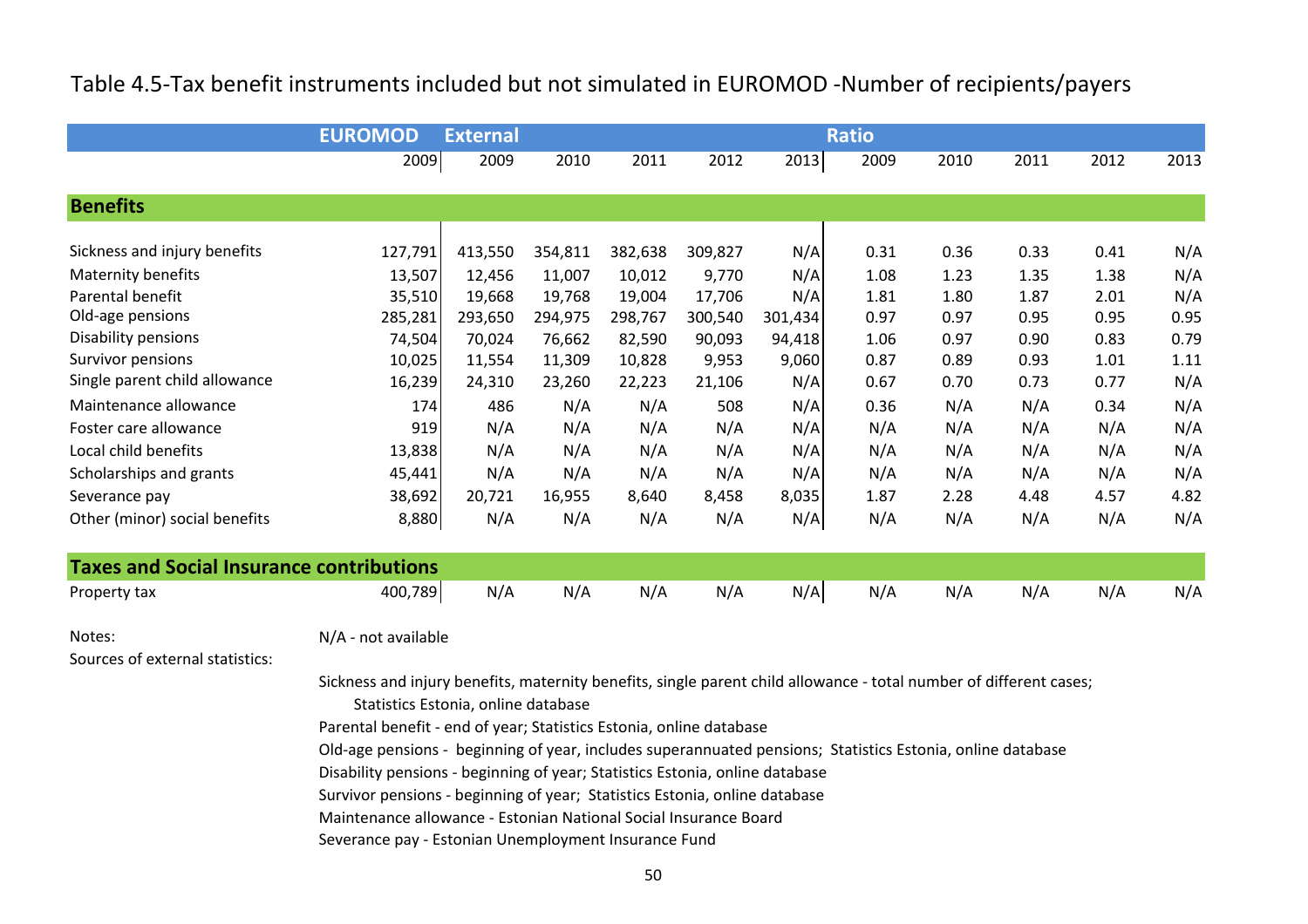### Table 4.6-Tax benefit instruments included but not simulated in EUROMOD -Annual amounts (in mln EUR)

|                                                 | <b>EUROMOD</b>                                                                                                                    |         |                                                  |         |         | <b>External</b> |         |         |         |      | <b>Ratio</b> |      |      |      |      |
|-------------------------------------------------|-----------------------------------------------------------------------------------------------------------------------------------|---------|--------------------------------------------------|---------|---------|-----------------|---------|---------|---------|------|--------------|------|------|------|------|
|                                                 | 2009                                                                                                                              | 2010    | 2011                                             | 2012    | 2013    | 2009            | 2010    | 2011    | 2012    | 2013 | 2009         | 2010 | 2011 | 2012 | 2013 |
| <b>Benefits</b>                                 |                                                                                                                                   |         |                                                  |         |         |                 |         |         |         |      |              |      |      |      |      |
| Sickness and injury benefits                    | 46.2                                                                                                                              | 43.9    | 44.3                                             | 47.0    | 49.7    | 98.6            | 45.3    | 49.6    | 52.1    | N/A  | 0.47         | 0.97 | 0.89 | 0.90 | N/A  |
| Maternity benefits                              | 38.0                                                                                                                              | 36.1    | 36.5                                             | 38.7    | 40.9    | 42.3            | 36.1    | 31.1    | 32.2    | N/A  | 0.90         | 1.00 | 1.17 | 1.20 | N/A  |
| Parental benefit                                | 151.2                                                                                                                             | 143.6   | 145.1                                            | 153.7   | 162.5   | 152.7           | 174.0   | 173.3   | 159.5   | N/A  | 0.99         | 0.83 | 0.84 | 0.96 | N/A  |
| Old-age pensions                                | 1,036.7                                                                                                                           | 1,037.5 | 1,033.8                                          | 1,071.6 | 1,125.2 | 1,066.7         | 1,094.0 | 1,097.3 | 1,144.0 | N/A  | 0.97         | 0.95 | 0.94 | 0.94 | N/A  |
| Disability pensions                             | 140.8                                                                                                                             | 139.9   | 137.5                                            | 141.8   | 148.9   | 162.9           | 176.3   | 189.2   | 204.3   | N/A  | 0.86         | 0.79 | 0.73 | 0.69 | N/A  |
| Survivor pensions                               | 12.8                                                                                                                              | 13.1    | 12.8                                             | 13.2    | 13.9    | 14.7            | 14.9    | 13.4    | 12.6    | N/A  | 0.87         | 0.88 | 0.96 | 1.05 | N/A  |
| Single parent child allowance                   | 4.5                                                                                                                               | 4.5     | 4.5                                              | 4.5     | 4.5     | 5.7             | 5.5     | 5.3     | 5.0     | N/A  | 0.79         | 0.82 | 0.85 | 0.90 | N/A  |
| Maintenance allowance                           | 0.1                                                                                                                               | 0.1     | 0.1                                              | 0.1     | 0.1     | 0.1             | 0.2     | 0.1     | 0.1     | N/A  | 0.50         | 0.45 | 0.72 | 0.48 | N/A  |
| Foster care allowance                           | 1.8                                                                                                                               | 1.8     | 1.8                                              | 1.8     | 1.8     | N/A             | N/A     | N/A     | N/A     | N/A  | N/A          | N/A  | N/A  | N/A  | N/A  |
| Local child benefits                            | 3.3                                                                                                                               | 3.3     | 3.3                                              | 3.3     | 3.3     | N/A             | N/A     | N/A     | N/A     | N/A  | N/A          | N/A  | N/A  | N/A  | N/A  |
| Scholarships and grants                         | 28.0                                                                                                                              | 28.9    | 30.3                                             | 31.5    | 32.5    | N/A             | N/A     | N/A     | N/A     | N/A  | N/A          | N/A  | N/A  | N/A  | N/A  |
| Severance pay                                   | 86.5                                                                                                                              | 87.3    | 92.5                                             | 97.8    | 103.3   | 27.5            | 22.9    | 11.6    | 11.9    | 12.9 | 3.15         | 3.82 | 7.99 | 8.20 | 8.03 |
| Other (minor) social benefits                   | 5.4                                                                                                                               | 5.5     | 5.8                                              | 6.0     | $6.2\,$ | N/A             | N/A     | N/A     | N/A     | N/A  | N/A          | N/A  | N/A  | N/A  | N/A  |
| <b>Taxes and Social Insurance contributions</b> |                                                                                                                                   |         |                                                  |         |         |                 |         |         |         |      |              |      |      |      |      |
| Property tax                                    | 17.1                                                                                                                              | 18.2    | 18.3                                             | 20.8    | 19.5    | 48.2            | 51.3    | 51.5    | 58.6    | N/A  | 0.35         | 0.35 | 0.35 | 0.35 | N/A  |
| Notes:                                          | N/A - not available                                                                                                               |         |                                                  |         |         |                 |         |         |         |      |              |      |      |      |      |
| Sources of external statistics:                 |                                                                                                                                   |         |                                                  |         |         |                 |         |         |         |      |              |      |      |      |      |
|                                                 | Sickness and injury benefits, maternity benefits - Statistics Estonia, online database                                            |         |                                                  |         |         |                 |         |         |         |      |              |      |      |      |      |
|                                                 | Parental benefit, single parent child allowances - Estonian National Social Insurance Board (Sotsiaalkindlustusamet),             |         | annual stastistical reports "Sotsiaalkindlustus" |         |         |                 |         |         |         |      |              |      |      |      |      |
|                                                 | Old-age pensions - includes superannuated pensions; ENSIB (Sotsiaalkindlustusamet), annual stastistical reports, own calculations |         |                                                  |         |         |                 |         |         |         |      |              |      |      |      |      |
|                                                 | Disability pensions - ENSIB (Sotsiaalkindlustusamet), annual stastistical reports, own calculations                               |         |                                                  |         |         |                 |         |         |         |      |              |      |      |      |      |
|                                                 |                                                                                                                                   |         |                                                  |         |         |                 |         |         |         |      |              |      |      |      |      |
|                                                 | Survivor pensions - ENSIB (Sotsiaalkindlustusamet), annual stastistical reports, own calculations                                 |         |                                                  |         |         |                 |         |         |         |      |              |      |      |      |      |
|                                                 | Property tax - land tax, includes tax paid by legal entities; Statistics Estonia, on-line database                                |         |                                                  |         |         |                 |         |         |         |      |              |      |      |      |      |
|                                                 | Maintenance allowance - Estonian National Social Insurance Board                                                                  |         |                                                  |         |         |                 |         |         |         |      |              |      |      |      |      |

Severance pay - Estonian Unemployment Insurance Fund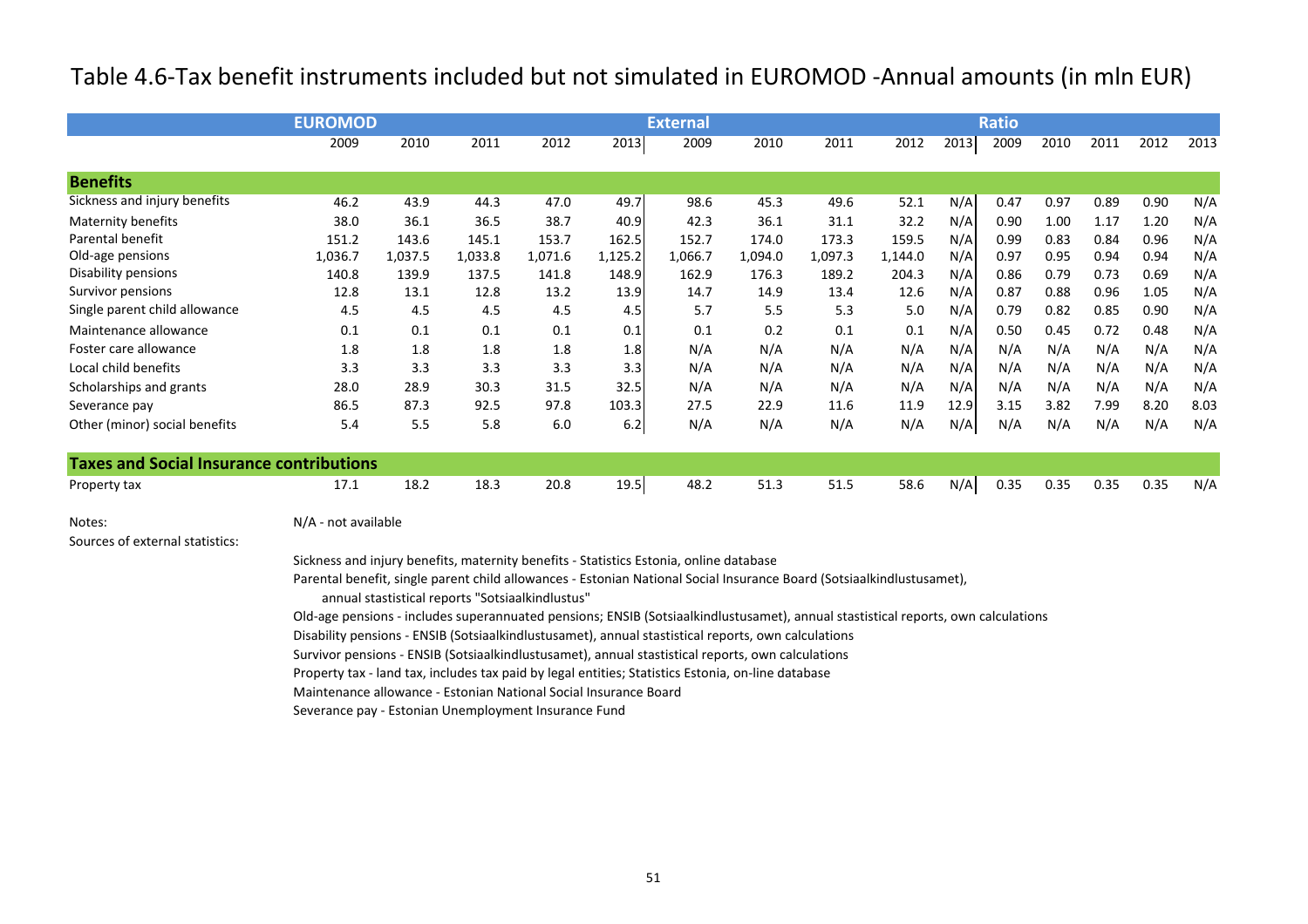# Table 4.7-Tax benefit instruments simulated in EUROMOD -Number of recipients/payers

|                                                  | <b>EUROMOD</b> |                                                 |        |        |        | <b>SILC</b> | <b>Ratio</b> | <b>External</b>                     |        |                                 |        |      | <b>Ratio</b> |                        |      |                          |     |
|--------------------------------------------------|----------------|-------------------------------------------------|--------|--------|--------|-------------|--------------|-------------------------------------|--------|---------------------------------|--------|------|--------------|------------------------|------|--------------------------|-----|
|                                                  | 2009           | 2010                                            | 2011   | 2012   | 2013   | 2009        | 2009         | 2009                                | 2010   | 2011                            | 2012   | 2013 |              |                        |      | 2009 2010 2011 2012 2013 |     |
| <b>Benefits</b>                                  |                |                                                 |        |        |        |             |              |                                     |        |                                 |        |      |              |                        |      |                          |     |
| Child allowance                                  |                | 264,426 264,426 264,426 264,426 264,426 175,291 |        |        |        |             | 1.51         |                                     |        | 261,443 258,695 255,522 252,255 |        | N/A  | 1.01         | 1.02                   | 1.03 | 1.05                     | N/A |
| Childcare allowance<br>Large family parent       | 41,044         | 41,044                                          | 41.044 | 41.044 | 41,044 | 45,167      | 0.91         | 40,928                              | 40,629 | 41,034                          | 41,581 | N/A  | 1.00         | 1.01                   | 1.00 | 0.99                     | N/A |
| allowance                                        | 3,586          | 3,586                                           | 3,586  | 3,586  | 3,586  | 461         | 7.77         | 1.346                               | 1,227  | 1,205                           | 1,161  | N/A  | 2.66         | 2.92                   | 2.98 | 3.09                     | N/A |
| Childbirth allowance<br>Unemployment insurance   | 16,668         | 16,668                                          | 16,668 | 16,668 | 16,668 | 16,715      | 1.00         | 15,930                              | 15,724 | 15,361                          | 13,724 | N/A  | 1.05         | 1.06                   | 1.09 | 1.21                     | N/A |
| benefit                                          | 38,416         | 38.416                                          | 38,416 | 38,416 | 38,416 | 39,430      | 0.97         | 57.617                              | 61,012 | 32,127                          | 26,189 | N/A  | 0.67         | 0.63                   |      | 1.20 1.47                | N/A |
| Unemployment allowance                           | 26,505         | 26,505                                          | 26,505 | 26,505 | 26,505 | 31,935      | 0.83         | 46,376                              | 46.361 | 30,622                          | 27,308 | N/A  | 0.57         | 0.57                   | 0.87 | 0.97                     | N/A |
| Subsistence benefits                             | 13,201         | 14,219                                          | 17,438 | 16,831 | 15,079 | 14,991      | 0.88         | 20,149                              | N/A    | 24,332                          | 21,585 | N/A  | 0.66         | N/A                    | 0.72 | 0.78                     | N/A |
| <b>Taxes and Social Insurance contributions</b>  |                |                                                 |        |        |        |             |              |                                     |        |                                 |        |      |              |                        |      |                          |     |
| Personal Income tax                              |                |                                                 |        |        |        |             |              |                                     |        |                                 |        |      |              |                        |      |                          |     |
| (withheld)                                       |                | 663,748 666,039 665,983 684,543 724,080         |        |        |        | N/A         | N/A          | N/A                                 | N/A    | N/A                             | N/A    | N/A  | N/A          | N/A                    | N/A  | N/A                      | N/A |
| Personal Income tax (final                       |                |                                                 |        |        |        |             |              |                                     |        |                                 |        |      |              |                        |      |                          |     |
| declarations)<br>Total pension part of the       |                | 693,742 696,221 697,002 715,180 753,240         |        |        |        | N/A         | N/A          |                                     |        | 649,289 627,659 643,545 647,729 |        | N/A  | 1.07         | 1.11                   | 1.08 | 1.10                     | N/A |
| social tax                                       |                | 670,406 670,406 670,406 670,406 670,406         |        |        |        | N/A         | N/A          | N/A                                 | N/A    | N/A                             | N/A    | N/A  | N/A          | N/A                    | N/A  | N/A                      | N/A |
| Total health part of the                         |                |                                                 |        |        |        |             |              |                                     |        |                                 |        |      |              |                        |      |                          |     |
| social tax<br>Total unemployment                 |                | 686,504 686,504 686,504 686,504 686,504         |        |        |        | N/A         |              | N/A 587,254 565,933 568,434 575,277 |        |                                 |        | N/A  |              | 1.17  1.21  1.21  1.19 |      |                          | N/A |
| insurance contributions                          |                | 651,463 651,463 651,463 651,463 651,463         |        |        |        | N/A         |              | N/A 591,500 567,500 581,600 589,900 |        |                                 |        | N/A  | 1.10         | 1.15                   |      | 1.12 1.10                | N/A |
| Total pension contributions<br>to the 2nd pillar |                | 0 150,508 275,109 275,109 282,466               |        |        |        | N/A         |              | N/A 351,175 170,808 379,861 381,536 |        |                                 |        | N/A  | 0.00         | 0.88                   |      | $0.72$ 0.72              | N/A |

Notes:

N/A - not available

In SILC: child allowance, childcare allowance, large family parent allowance - number of households

*(continues on next page)*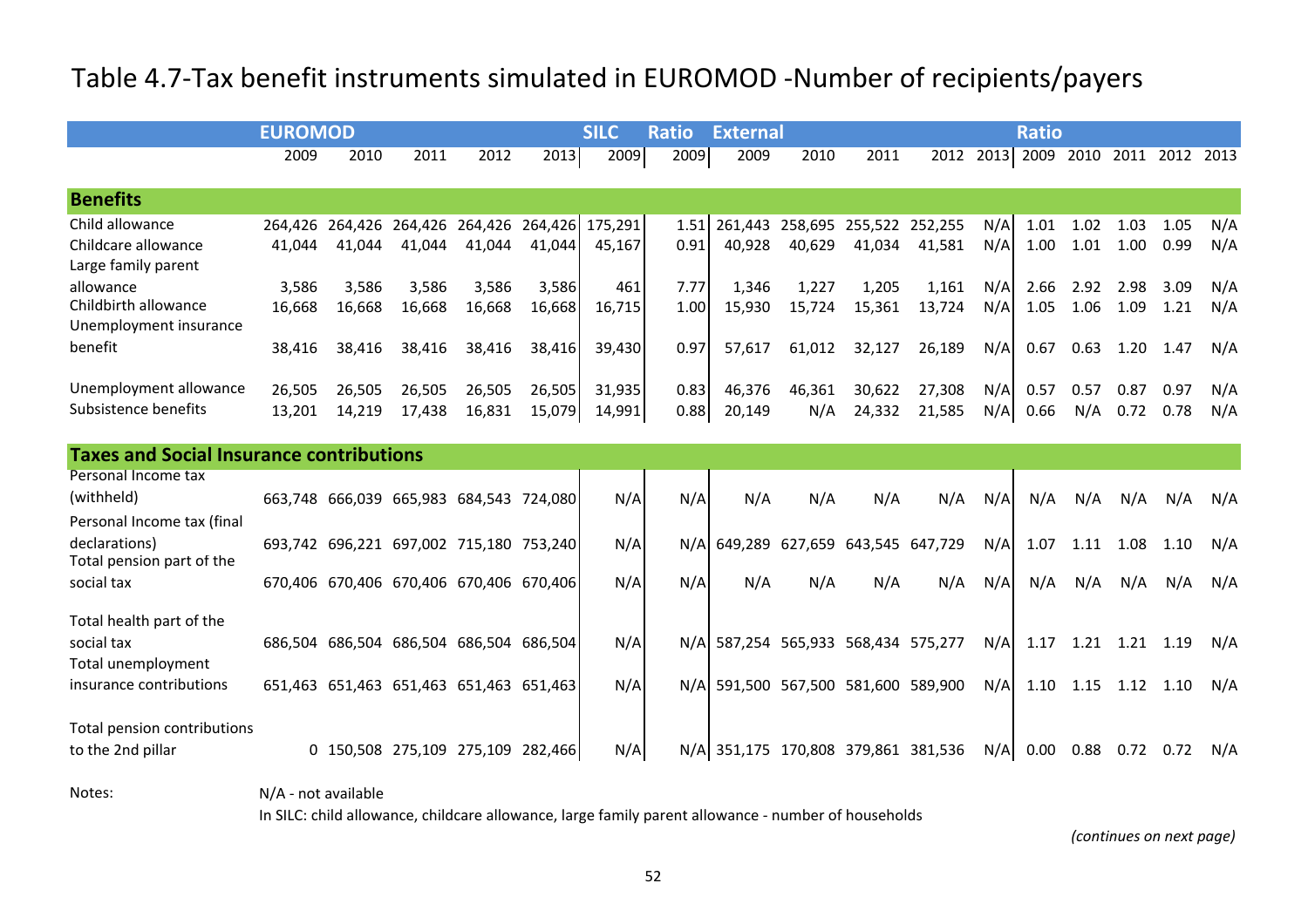Child allowance, childcare allowance, large family parent allowance, childbirth allowance - number of children; Statistics Estonia, online databaseUnemployment insurance benefit, unemployment allowance - Statistics Estonia, online databaseSubsistence benefits - number of different households, Statistics Estonia, online database Personal Income tax - number of people in tax declarations; Estonian Tax and Customs Board, annual tax return summariesTotal health part of the social tax - number of insured people; Estonian Health Insurance Fund Total unemployment insurance contributions - number of contributors; Estonian Unemployment Insurance FundTotal pension contributions to the 2nd pillar - Ministry of Finance, own calculations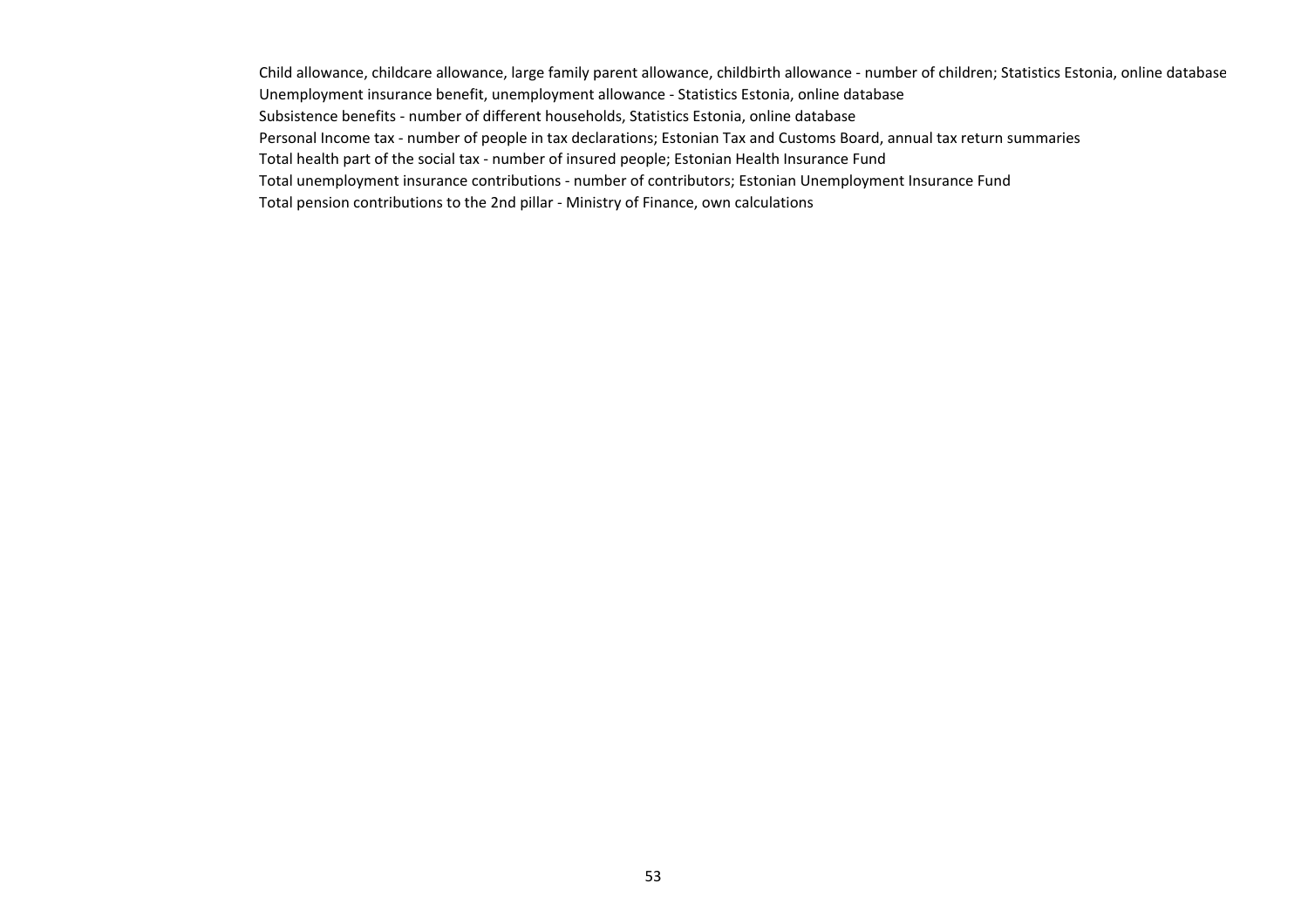#### Table 4.8-Tax benefit instruments simulated in EUROMOD -Annual amounts (in mln EUR)

|                                                 | <b>EUROMOD</b> |       |       |                                         |       | <b>SILC</b>                   |         |      |      |           | <b>Ratio</b>             |                     |                |           |      | <b>External</b> |       |       |                                 |     | <b>Ratio</b> |                  |      |                               |     |
|-------------------------------------------------|----------------|-------|-------|-----------------------------------------|-------|-------------------------------|---------|------|------|-----------|--------------------------|---------------------|----------------|-----------|------|-----------------|-------|-------|---------------------------------|-----|--------------|------------------|------|-------------------------------|-----|
|                                                 | 2009           | 2010  | 2011  | 2012                                    |       | 2013 2009 2010 2011 2012 2013 |         |      |      |           | 2009 2010 2011 2012 2013 |                     |                |           |      | 2009            | 2010  | 2011  | 2012                            |     |              |                  |      | 2013 2009 2010 2011 2012 2013 |     |
| <b>Benefits</b>                                 |                |       |       |                                         |       |                               |         |      |      |           |                          |                     |                |           |      |                 |       |       |                                 |     |              |                  |      |                               |     |
| Child allowance                                 | 71.6           | 71.6  | 71.6  | 71.6                                    | 71.6  | 68.8                          | 68.8    | 68.8 | 68.8 | 68.8      | 1.04                     | 1.04                |                | 1.04 1.04 | 1.04 | 70.8            | 70.0  | 68.9  | 68.5                            | N/A | 1.01         | 1.02             | 1.04 | 1.04                          | N/A |
| Childcare allowance                             | 14.5           | 14.5  | 14.5  | 14.5                                    | 14.5  | 15.7                          | 15.7    | 15.7 | 15.7 | 15.7      | 0.93                     | 0.93                | 0.93           | 0.93      | 0.93 | 14.6            | 14.8  | 14.8  | 14.7                            | N/A | 0.99         | 0.98             | 0.98 | 0.98                          | N/A |
| Large family parent                             |                |       |       |                                         |       |                               |         |      |      |           |                          |                     |                |           |      |                 |       |       |                                 |     |              |                  |      |                               |     |
| allowance                                       | 0.9            | 0.9   | 0.9   | 0.9                                     | 0.9   | 0.9                           | 0.9     | 0.9  | 0.9  | 0.9       | 0.95                     | 0.95                | 0.95           | 0.95      | 0.95 | 0.4             | 0.3   | 0.3   | 0.3                             | N/A | 2.40         | 2.49             | 2.78 | 2.83                          | N/A |
| Childbirth allowance                            | 5.3            | 5.3   | 5.3   | 5.3                                     | 5.3   | 5.8                           | 5.8     | 5.8  | 5.8  | 5.8       | 0.91                     | 0.91                | 0.91 0.91      |           | 0.91 | 5.1             | 5.0   | 4.9   | 4.5                             | N/A |              | 1.05 1.06        | 1.09 | 1.19                          | N/A |
| Unemployment                                    |                |       |       |                                         |       |                               |         |      |      |           |                          |                     |                |           |      |                 |       |       |                                 |     |              |                  |      |                               |     |
| insurance benefit<br>Unemployment               | 69.9           | 68.8  | 70.3  | 78.3                                    | 82.7  | 71.6                          | 68.0    | 68.7 |      | 72.8 77.0 | 0.98                     |                     | 1.01 1.02 1.08 |           | 1.07 | 84.2            | 79.5  | 36.8  | 33.7                            | N/A | 0.83         |                  |      | 0.87 1.91 2.33 N/A            |     |
| allowance                                       | 10.7           | 10.7  | 10.7  | 10.7                                    | 16.6  | 9.1                           | 9.1     | 9.1  | 9.1  | 14.2      | 1.17                     | 1.17                | 1.17           | 1.17      | 1.17 | 11.8            | 10.2  | 6.5   | 5.7                             | N/A | 0.90         | 1.05             | 1.65 | 1.86                          | N/A |
| Subsistence benefits                            | 14.459         | 14.83 | 20.0  | 20.1                                    | 19.2  | 6.8                           | 7.0     | 7.4  | 7.7  | 7.9       |                          | 2.12 2.11 2.71 2.62 |                |           | 2.42 | 11.4            | 20.4  | 23.8  | 20.7                            | N/A | 1.27         | 0.73             | 0.84 | 0.97                          | N/A |
|                                                 |                |       |       |                                         |       |                               |         |      |      |           |                          |                     |                |           |      |                 |       |       |                                 |     |              |                  |      |                               |     |
| <b>Taxes and Social Insurance contributions</b> |                |       |       |                                         |       |                               |         |      |      |           |                          |                     |                |           |      |                 |       |       |                                 |     |              |                  |      |                               |     |
| Personal Income tax                             |                |       |       |                                         |       |                               |         |      |      |           |                          |                     |                |           |      |                 |       |       |                                 |     |              |                  |      |                               |     |
| (withheld)                                      | 931.3          | 925.7 |       | 987.1 1,057.0 1,143.5                   |       | N/A                           | N/A     | N/A  | N/A  | N/A       | N/A                      | N/A                 | N/A            | N/A       | N/A  | 920.3           | 872.3 |       | 913.3 1,005.5                   | N/A | 1.01         | 1.06             | 1.08 | 1.05                          | N/A |
| Personal Income tax                             |                |       |       |                                         |       |                               |         |      |      |           |                          |                     |                |           |      |                 |       |       |                                 |     |              |                  |      |                               |     |
| (final declarations)                            | 878.9          | 879.5 |       | 940.1 1,013.5 1,101.4                   |       | N/A                           | N/A     | N/A  | N/A  | N/A       | N/A                      | N/A                 | N/A            | N/A       | N/A  | 824.4           | 793.6 | 839.1 | 928.9                           | N/A |              | 1.07 1.11 1.12   |      | 1.09                          | N/A |
| Total pension part of the                       |                |       |       |                                         |       |                               |         |      |      |           |                          |                     |                |           |      |                 |       |       |                                 |     |              |                  |      |                               |     |
| social tax                                      |                |       |       | 1,088.0 1,098.6 1,161.0 1,224.7 1,293.1 |       | N/A                           | N/A     | N/A  | N/A  | N/A       | N/A                      | N/A                 | N/A            | N/A       | N/A  |                 |       |       | 1,073.0 1,007.7 1,076.1 1,160.3 | N/A | 1.01         | 1.09             | 1.08 | 1.06 N/A                      |     |
| Total health part of the                        |                |       |       |                                         |       |                               |         |      |      |           |                          |                     |                |           |      |                 |       |       |                                 |     |              |                  |      |                               |     |
| social tax                                      | 726.7          | 733.5 | 774.2 | 816.6                                   | 862.1 | N/A                           | N/A     | N/A  | N/A  | N/A       | N/A                      | N/A                 | N/A            | N/A       | N/A  | 722.0           | 689.9 | 725.4 | 772.4                           | N/A |              | 1.01 1.06 1.07   |      | 1.06 N/A                      |     |
|                                                 |                |       |       |                                         |       |                               |         |      |      |           |                          |                     |                |           |      |                 |       |       |                                 |     |              |                  |      |                               |     |
| Total unemployment<br>insurance contributions   | 149.8          | 211.8 | 224.4 | 237.2                                   | 179.0 | N/A                           | N/A     | N/A  | N/A  | N/A       | N/A                      | N/A                 | N/A            | N/A       | N/A  | 115.5           | 179.2 | 194.4 | 211.0                           | N/A |              | 1.30 1.18        |      | 1.15  1.12  N/A               |     |
| <b>Total pension</b>                            |                |       |       |                                         |       |                               |         |      |      |           |                          |                     |                |           |      |                 |       |       |                                 |     |              |                  |      |                               |     |
| contributions to the 2nd                        |                |       |       |                                         |       |                               |         |      |      |           |                          |                     |                |           |      |                 |       |       |                                 |     |              |                  |      |                               |     |
| pillar                                          | 0.0            | 33.1  | 90.3  | 153.3                                   | 171.0 |                               | N/A N/A | N/A  | N/A  | N/A       | N/A                      | N/A                 | N/A            | N/A       | N/A  | 114.1           | 36.7  | 122.4 | 232.0                           | N/A |              | $0.00\quad 0.90$ |      | 0.74 0.66                     | N/A |
|                                                 |                |       |       |                                         |       |                               |         |      |      |           |                          |                     |                |           |      |                 |       |       |                                 |     |              |                  |      |                               |     |

Notes:

N/A - not available

Sources of external statistics:

Child allowance, childcare allowance, large family parent allowance, childbirth allowance - number of children; Statistics Estonia, online database

Unemployment insurance benefit, unemployment allowance - Estonian Unemployment Insurance Fund, online statistics

Subsistence benefits - Statistics Estonia, online database

Personal Income tax (final declarations) - Statistics Estonia, online database, Estonian Tax and Customs Board, on calculations

Personal Income tax (withheld) - Statistics Estonia, online database, on calculations

Total health part of the social tax, total pension part of the social tax - Statistics Estonia, online database

Total unemployment insurance contributions - number of contributors; Estonian Unemployment Insurance Fund

Total pension contributions to the 2nd pillar - Ministry of Finance, own calculations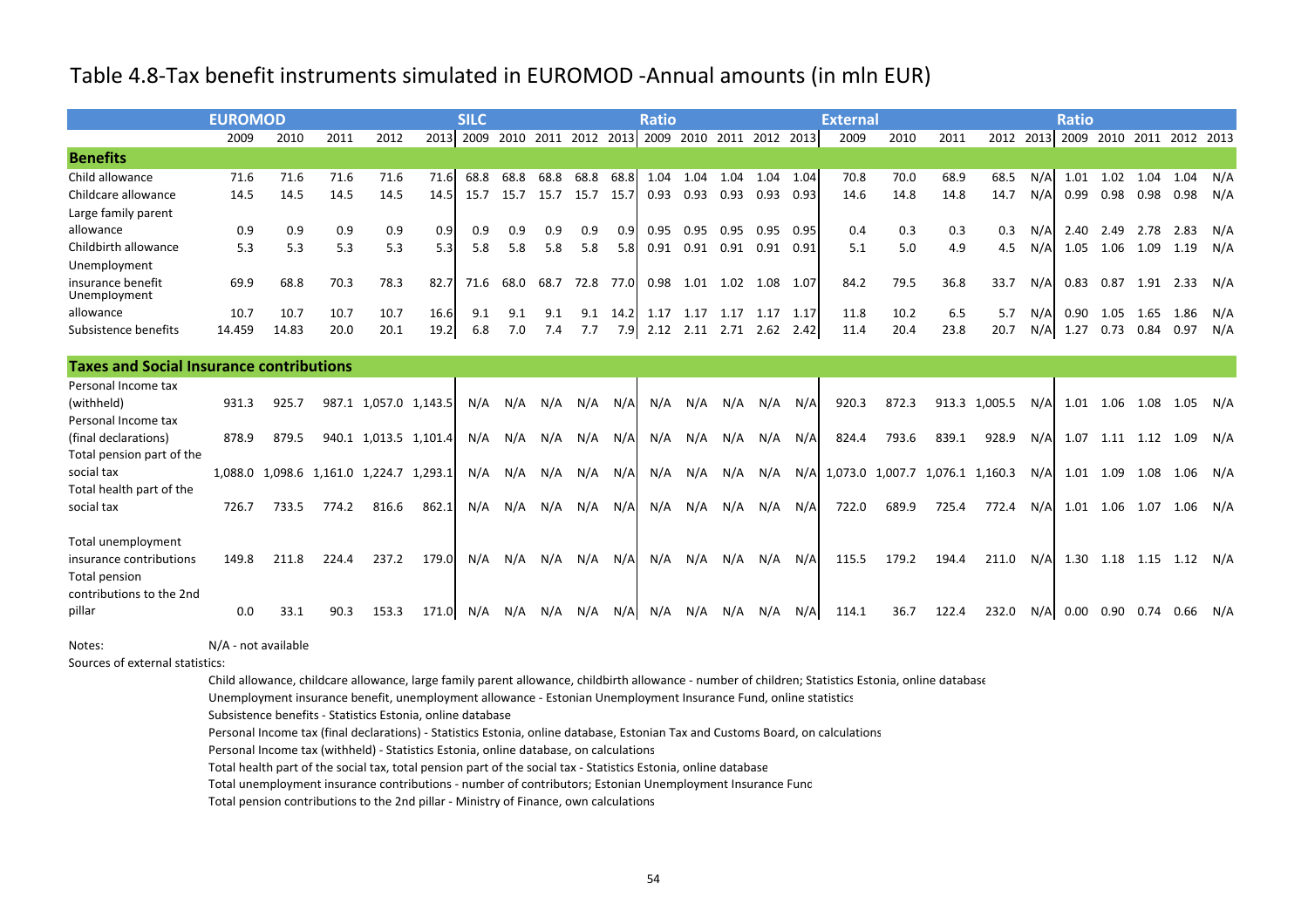# Table 4.9-Distribution of equivalised disposable income

|                    | <b>EUROMOD</b> |       |       |       |       | <b>External</b> |       |       |      |      | <b>Ratio</b> |      |      |      |      |
|--------------------|----------------|-------|-------|-------|-------|-----------------|-------|-------|------|------|--------------|------|------|------|------|
|                    | 2009           | 2010  | 2011  | 2012  | 2013  | 2009            | 2010  | 2011  | 2012 | 2013 | 2009         | 2010 | 2011 | 2012 | 2013 |
| D <sub>1</sub> , % | 3.2            | 3.2   | 3.2   | 3.2   | 3.2   | 2.9             | 2.6   | 2.6   | N/A  | N/A  | 1.09         | 1.23 | 1.24 | N/A  | N/A  |
| D <sub>2</sub> , % | 5.0            | 5.0   | 4.9   | 4.9   | 4.8   | 4.9             | 4.8   | 4.7   | N/A  | N/A  | 1.01         | 1.04 | 1.04 | N/A  | N/A  |
| D3, %              | 6.0            | 6.0   | 5.9   | 5.9   | 5.9   | 5.9             | 5.9   | 5.7   | N/A  | N/A  | 1.01         | 1.02 | 1.04 | N/A  | N/A  |
| D4, %              | 7.0            | 7.0   | 6.9   | 6.8   | 6.8   | 6.9             | 6.9   | 6.8   | N/A  | N/A  | 1.01         | 1.01 | 1.01 | N/A  | N/A  |
| D5, %              | 7.9            | 8.0   | 7.9   | 7.9   | 7.9   | 7.9             | 7.9   | 7.8   | N/A  | N/A  | 1.00         | 1.01 | 1.01 | N/A  | N/A  |
| D6, %              | 9.1            | 9.2   | 9.2   | 9.1   | 9.2   | 9.1             | 9.2   | 9.1   | N/A  | N/A  | 1.01         | 1.00 | 1.01 | N/A  | N/A  |
| D7, %              | 10.6           | 10.6  | 10.6  | 10.6  | 10.6  | 10.6            | 10.7  | 10.8  | N/A  | N/A  | 1.00         | 0.99 | 0.98 | N/A  | N/A  |
| D8, %              | 12.5           | 12.5  | 12.6  | 12.6  | 12.6  | 12.6            | 12.5  | 12.8  | N/A  | N/A  | 0.99         | 1.00 | 0.98 | N/A  | N/A  |
| D9, %              | 15.4           | 15.3  | 15.4  | 15.5  | 15.5  | 15.5            | 15.6  | 15.5  | N/A  | N/A  | 0.99         | 0.98 | 0.99 | N/A  | N/A  |
| D10, %             | 23.4           | 23.2  | 23.4  | 23.4  | 23.6  | 23.6            | 23.9  | 24.2  | N/A  | N/A  | 0.99         | 0.97 | 0.97 | N/A  | N/A  |
| Median (EUR)       | 5,728          | 5,708 | 5,917 | 6,200 | 6,549 | 5,727           | 5,598 | 5,987 | N/A  | N/A  | 1.00         | 1.02 | 0.99 | N/A  | N/A  |
| Mean (EUR)         | 6,749          | 6,674 | 6,959 | 7,292 | 7,714 | 6,782           | 6,570 | 7,130 | N/A  | N/A  | 1.00         | 1.02 | 0.98 | N/A  | N/A  |
| Gini               | 30.6           | 30.2  | 30.7  | 30.9  | 31.0  | 31.3            | 31.9  | 32.6  | N/A  | N/A  | 0.98         | 0.95 | 0.94 | N/A  | N/A  |
| S80/S20            | 4.8            | 4.7   | 4.8   | 4.8   | 4.9   | 5.0             | 5.3   | 5.4   | N/A  | N/A  | 0.95         | 0.88 | 0.88 | N/A  | N/A  |

Notes:

N/A - not available

Sources of external statistics:

Eurostat, Statistics Estonia, online database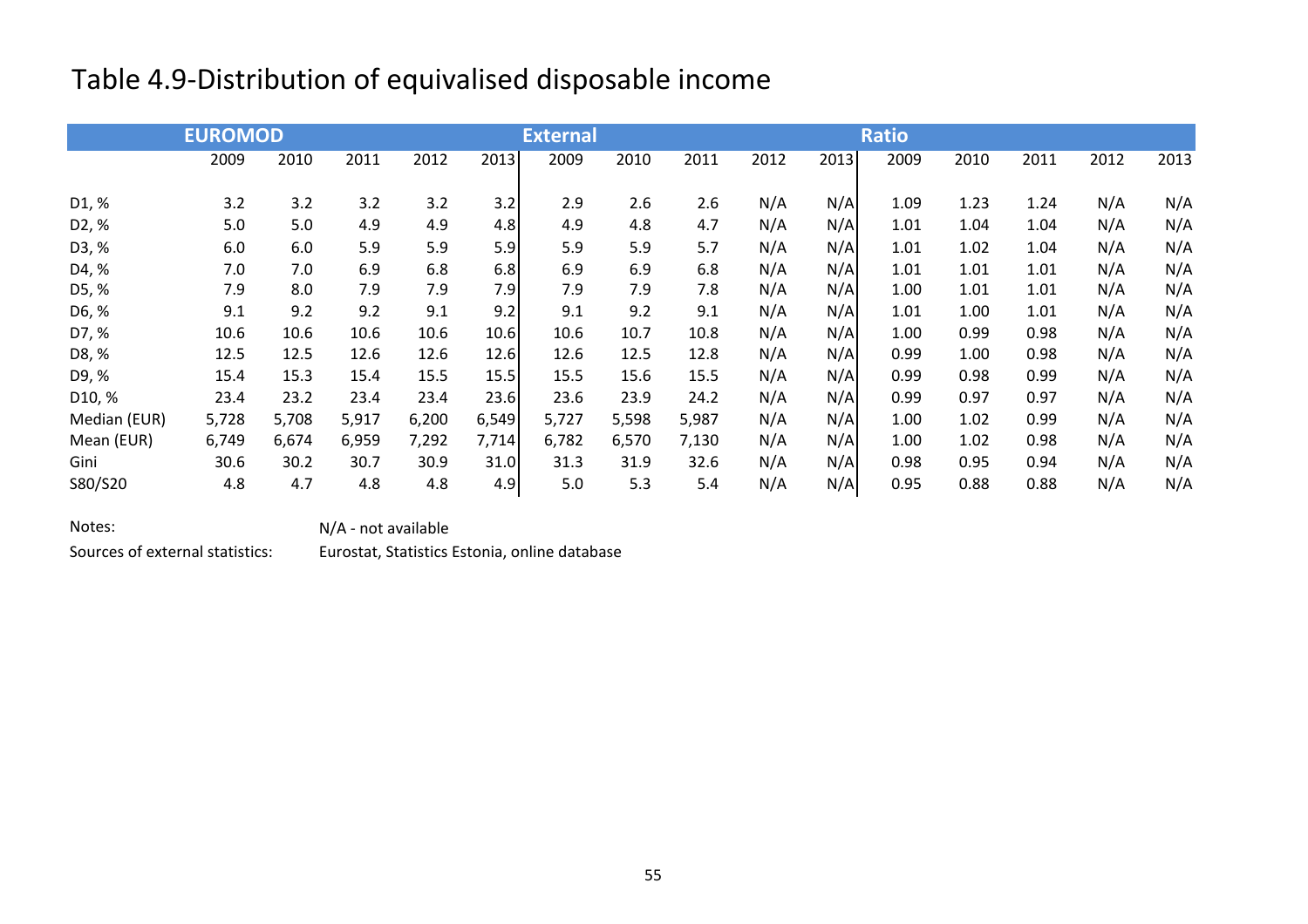# Table 4.10-Poverty rates by gender and age (%)

|                | <b>EUROMOD</b> |      |      |      |      | <b>External</b> |      |      |      |      | <b>Ratio</b> |      |      |      |      |
|----------------|----------------|------|------|------|------|-----------------|------|------|------|------|--------------|------|------|------|------|
|                | 2009           | 2010 | 2011 | 2012 | 2013 | 2009            | 2010 | 2011 | 2012 | 2013 | 2009         | 2010 | 2011 | 2012 | 2013 |
| 40% median HDI |                |      |      |      |      |                 |      |      |      |      |              |      |      |      |      |
| Total          | 5.5            | 5.5  | 5.8  | 5.9  | 5.8  | 5.4             | 6.9  | 6.7  | N/A  | N/A  | 1.02         | 0.80 | 0.86 | N/A  | N/A  |
| Males          | 6.2            | 6.1  | 6.4  | 6.4  | 6.3  | 6.1             | 7.5  | 7.2  | N/A  | N/A  | 1.01         | 0.82 | 0.88 | N/A  | N/A  |
| Females        | 5.0            | 5.0  | 5.3  | 5.4  | 5.4  | 4.8             | 6.4  | 6.2  | N/A  | N/A  | 1.03         | 0.77 | 0.86 | N/A  | N/A  |
| 50% median HDI |                |      |      |      |      |                 |      |      |      |      |              |      |      |      |      |
| Total          | 9.3            | 9.5  | 9.7  | 9.7  | 9.9  | 9.4             | 10.9 | 10.9 | N/A  | N/A  | 0.99         | 0.87 | 0.89 | N/A  | N/A  |
| Males          | 10.0           | 10.2 | 10.4 | 10.4 | 10.5 | 10.1            | 11.5 | 11.3 | N/A  | N/A  | 0.99         | 0.89 | 0.92 | N/A  | N/A  |
| Females        | 8.8            | 8.8  | 9.1  | 9.1  | 9.3  | 8.8             | 10.4 | 10.4 | N/A  | N/A  | 1.00         | 0.85 | 0.88 | N/A  | N/A  |
| 60% median HDI |                |      |      |      |      |                 |      |      |      |      |              |      |      |      |      |
| Total          | 15.7           | 15.9 | 16.7 | 17.0 | 17.1 | 15.8            | 17.5 | 17.5 | N/A  | N/A  | 0.99         | 0.91 | 0.96 | N/A  | N/A  |
| Males          | 15.3           | 15.4 | 15.8 | 15.8 | 15.8 | 15.4            | 17.6 | 16.8 | N/A  | N/A  | 0.99         | 0.88 | 0.94 | N/A  | N/A  |
| Females        | 16.0           | 16.2 | 17.6 | 17.9 | 18.2 | 16.2            | 17.4 | 18.1 | N/A  | N/A  | 0.99         | 0.93 | 0.97 | N/A  | N/A  |
| 70% median HDI |                |      |      |      |      |                 |      |      |      |      |              |      |      |      |      |
| Total          | 24.5           | 24.4 | 25.0 | 25.3 | 25.7 | 25.0            | 26.3 | 26.7 | N/A  | N/A  | 0.98         | 0.93 | 0.94 | N/A  | N/A  |
| Males          | 22.1           | 22.0 | 22.4 | 22.6 | 22.9 | 22.4            | 24.2 | 24.0 | N/A  | N/A  | 0.99         | 0.91 | 0.93 | N/A  | N/A  |
| Females        | 26.6           | 26.4 | 27.2 | 27.7 | 28.0 | 27.2            | 28.0 | 29.0 | N/A  | N/A  | 0.98         | 0.94 | 0.94 | N/A  | N/A  |
| 60% median HDI |                |      |      |      |      |                 |      |      |      |      |              |      |      |      |      |
| 0-15 years     | 16.3           | 16.7 | 16.6 | 16.6 | 16.6 | 16.3            | 19.4 | 16.2 | N/A  | N/A  | 1.00         | 0.86 | 1.03 | N/A  | N/A  |
| $16-24$ years  | 19.8           | 20.0 | 19.6 | 19.5 | 19.5 | 19.8            | 22.1 | 21.4 | N/A  | N/A  | 1.00         | 0.90 | 0.92 | N/A  | N/A  |
| 25-49 years    | 13.0           | 13.5 | 13.1 | 13.1 | 13.1 | 13.1            | 15.9 | 14.4 | N/A  | N/A  | 0.99         | 0.85 | 0.91 | N/A  | N/A  |
| 50-64 years    | 17.8           | 17.8 | 18.6 | 18.7 | 18.8 | 18.5            | 19.5 | 22.1 | N/A  | N/A  | 0.96         | 0.91 | 0.84 | N/A  | N/A  |
| 65+ years      | 14.9           | 14.7 | 20.0 | 21.4 | 22.1 | 15.1            | 13.1 | 17.2 | N/A  | N/A  | 0.99         | 1.13 | 1.17 | N/A  | N/A  |

Notes: N/A - not available Statistics Estonia, online databaseSources of external statistics: